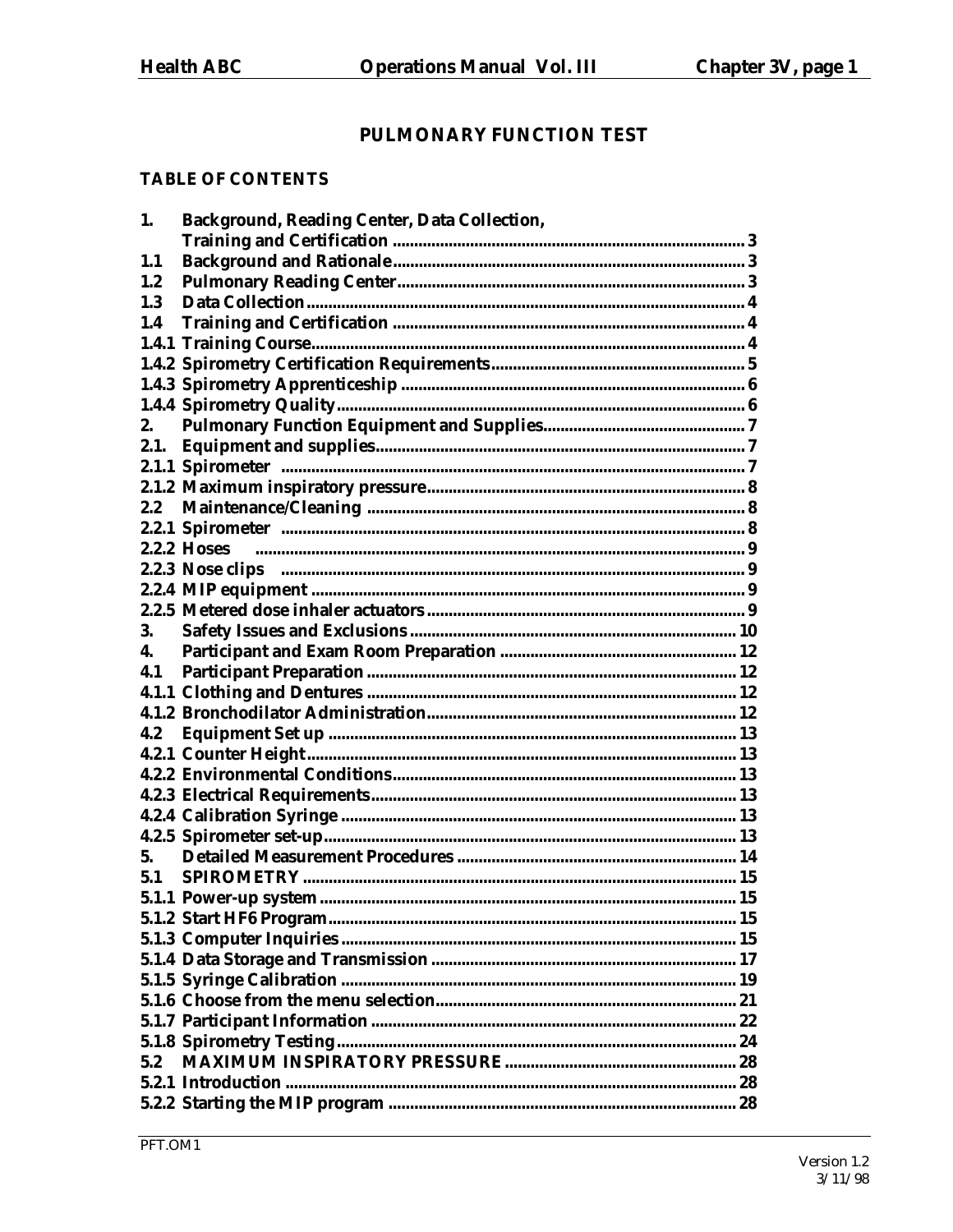|     |                   | 28 |
|-----|-------------------|----|
|     |                   |    |
|     |                   |    |
| 6.  |                   |    |
| 6.1 |                   |    |
| 6.2 |                   |    |
| 7.  |                   |    |
| 7.1 |                   |    |
| 7.2 |                   |    |
| 7.3 |                   |    |
| 7.4 |                   |    |
| 7.5 |                   |    |
| 8.  |                   |    |
| 9.  | <b>Appendices</b> |    |
| 9.1 |                   |    |
| 9.2 |                   |    |
| 9.3 | Form              |    |
|     |                   |    |
|     |                   |    |
|     |                   |    |
|     |                   |    |
|     |                   |    |
|     |                   |    |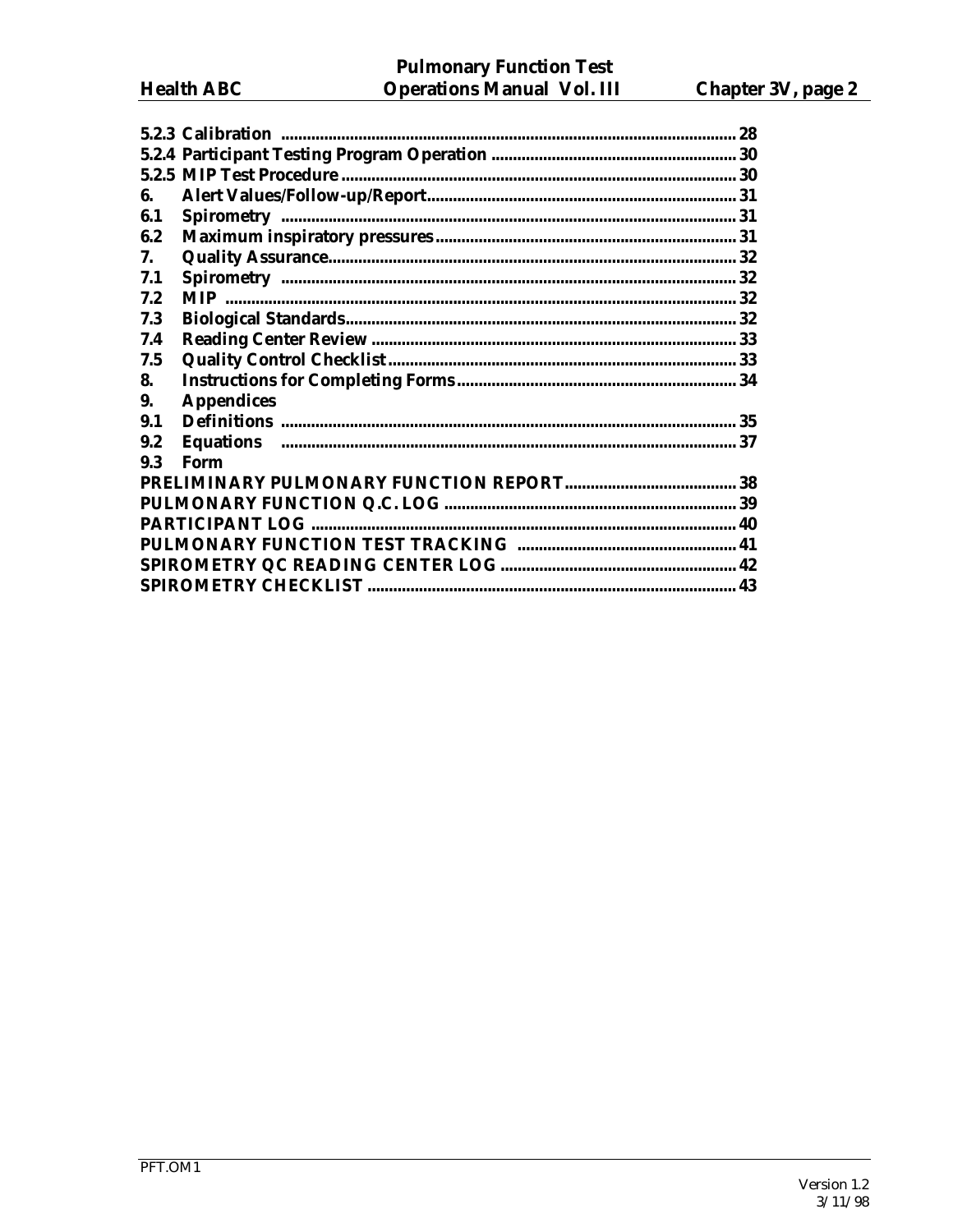## **1. Background, Reading Center, Data Collection, Training and Certification**

## **1.1 Background and Rationale**

Population based studies have shown an association between reduced measures of lung function such as vital capacity and FEV1 and increased mortality. The increase in mortality includes deaths from respiratory disease, cardiovascular disease and "all cause" mortality. Respiratory measures are also associated with respiratory muscle strength.

Some of the questions we will be evaluating are (a) whether lean body mass or isometric or isokinetic measurements of muscle strength are associated with spirometric measures and respiratory muscle strength independent of smoking status and (b) whether changes in lean body mass are associated with spirometric measures such as FVC and FEV1 and respiratory muscle strength measured as maximum inspiratory pressure. Maximum inspiratory pressure has been shown to decline with age in several but not all cross sectional studies and longitudinal studies evaluating change in maximum inspiratory pressure with age are not available.

# **1.2 Pulmonary Reading Center - LDS Hospital, Salt Lake City, UT**

Robert Crapo, M.D., Robert Jensen, Ph.D. and the Pulmonary Lab at LDS Hospital will provide centralized evaluation and analysis of all spirometry and maximum inspiratory pressure measurements obtained for the Health ABC protocol. The Pulmonary Reading Center will

- Collect, analyze and store pulmonary function data
- Provide quality assurance and quality control of pulmonary function data collection

 — Provide technical and logistical support for issues pertaining to pulmonary function tests

- Transmit data to Data Coordinating Center (DCC) at specified intervals
- Participate in protocol development and publication of results

The information and methods used to acquire data must be consistent to allow uniform analysis. A standard technique for acquiring and collecting pulmonary function data will allow comparison of serial measurements of pulmonary function.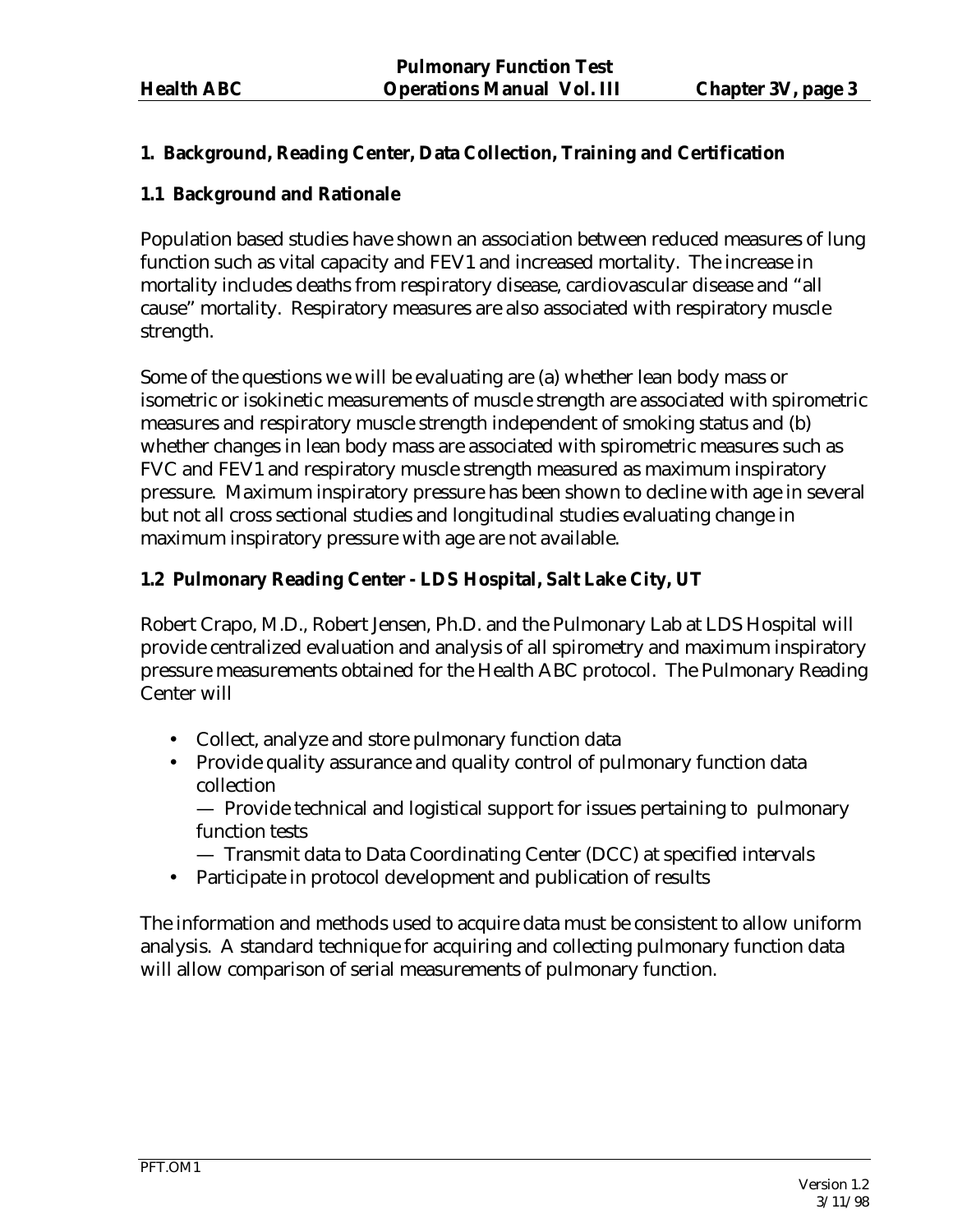# **1.3 Data Collection**

Pulmonary function tests will be done at the Memphis and Pittsburgh Field Centers. Tests on each participant will include:

- Forced expiratory spirometry
- Slow vital capacity (only if a participant cannot perform the forced maneuver)
- Maximum inspiratory pressure (MIP)

# **1.4 Training and Certification**

## **1.4.1 Training Course:**

A 1-1/2 day training session for pulmonary function technicians will be held in March 1997. Technicians will be certified based on a written and practical examination. The outline of the training course follows:

- 1. Introduction Description of course Signal to noise issues Effects of aging on the lung Introduction to MIP
- 2. Lecture: Overview of Spirometry: Robert Crapo Pertinent physiology Overview of spirometry & spirometers Introduction to FVC and FEV1 and slow vital capacity Introduction to waveform patterns Reference values Basic interpretation of spirometry

## 3. Practicum: Spirometry demonstration Demonstration of set up and calibration of equipment Test one trainee: (FVC maneuver, slow vital capacity maneuver, MIP)

4. Lecture: Spirometry procedures: Robert Crapo Spirometry standards - instrument and procedural Spirometer accuracy testing Acceptability and reproducibility criteria Health ABC measurement procedures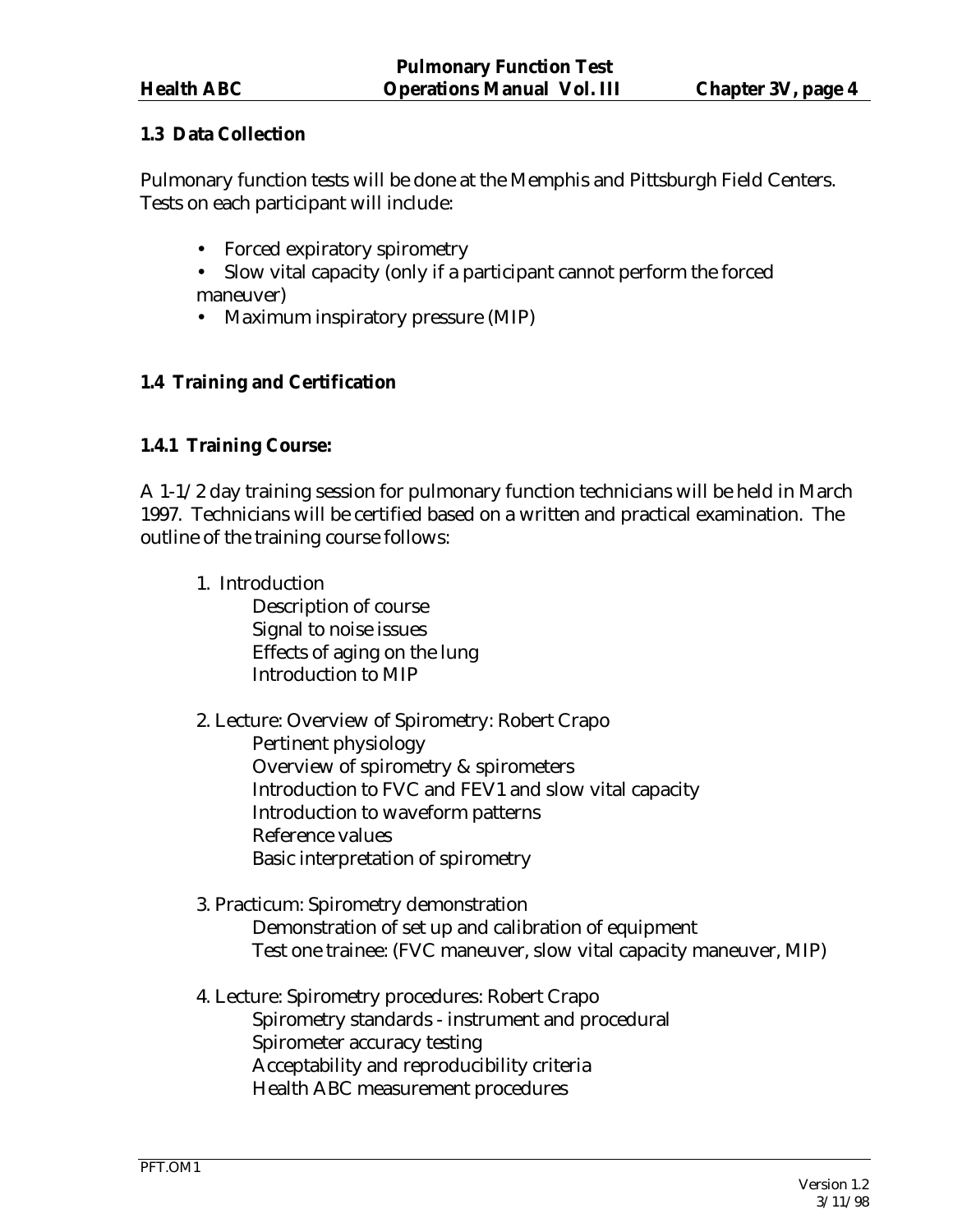| 5. Practicum: Spirometry and MIP testing<br>Guide each trainee through complete testing 1-2 people                                                                                                                                                                   |
|----------------------------------------------------------------------------------------------------------------------------------------------------------------------------------------------------------------------------------------------------------------------|
| 6. Lecture: Practical issues: Robert Jensen<br><b>Calibration of equipment</b><br><b>BTPS</b> corrections<br>Temperature and barometric pressure issues<br>Other environmental issues<br>Participant body positioning for spirometry testing<br>Quality control logs |
| 7. Practicum: Spirometry and MIP testing<br>Guide each trainee through complete testing 1-2 people                                                                                                                                                                   |
| 8. Lecture: Safety & Hygiene Issues: Robert Crapo<br>Exclusion criteria for participants<br>Universal precautions<br>Gloves and eye protection<br><b>Cleaning Spirometer and MIP equipment</b>                                                                       |
| 9. Practicum: Cleaning & more spirometry testing<br>Spirometer disassembly<br>Cleaning the spirometer and spirometer<br>Calibration of spirometer and MIP equipment by each trainee<br>Testing of two people by each trainee                                         |
| 10. Lecture: Record keeping and data transfer: Robert Jensen<br>Logs<br>Labeling and storing floppy disks<br>Sending floppy disks to Pulmonary Reading Center<br>Evaluation of Q.C. reports                                                                          |
| 11. Practicum: Practice Testing<br><b>Calibration of equipment</b><br>Testing participants (spirometry and MIP)<br>Storing data to floppy disks<br>Copying floppy disks                                                                                              |

# **1.4.2 Spirometry certification after formal training course**

There are two spirometry training courses: Health ABC and NIOSH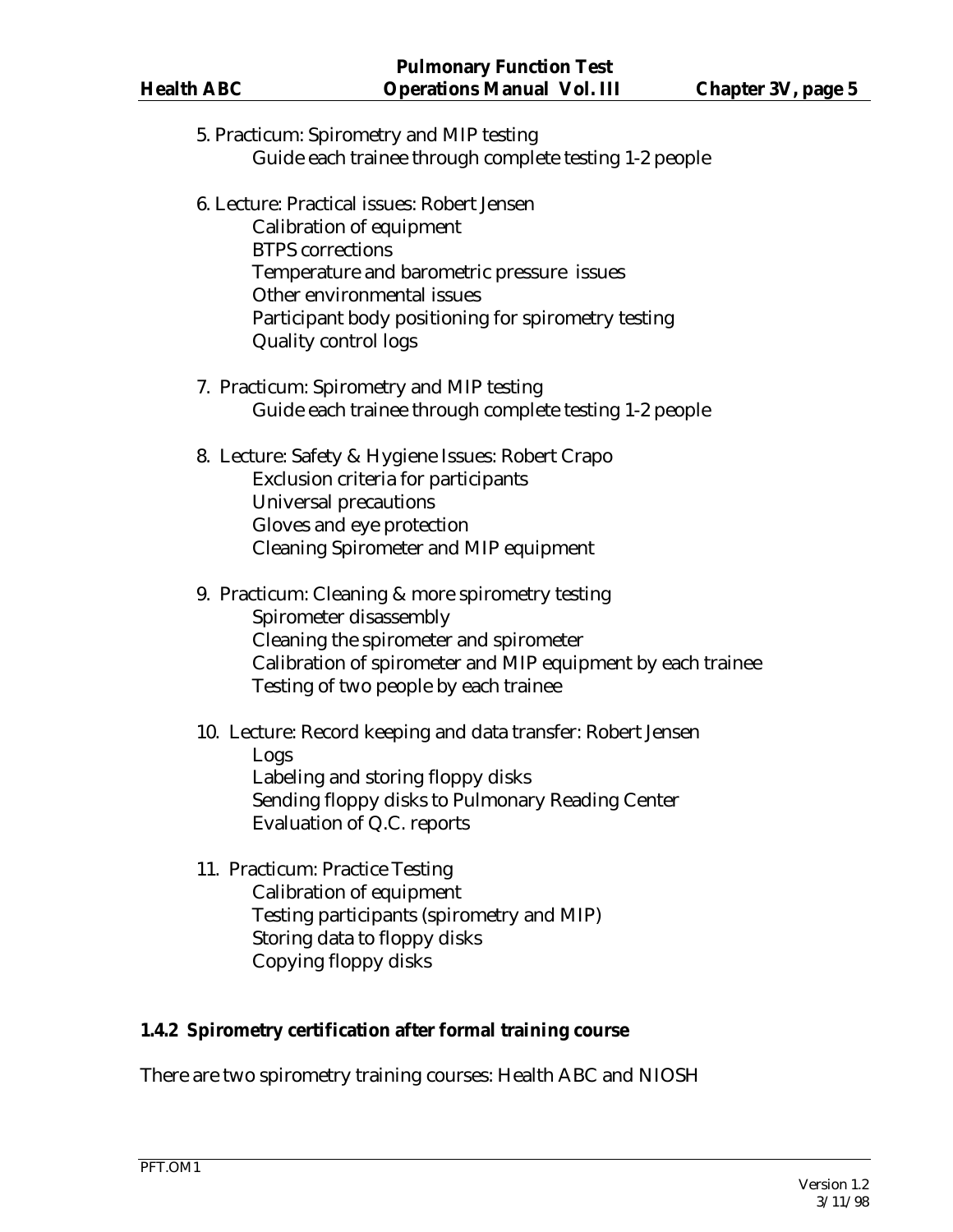Spirometry certification requirements for individuals who have attended a formal training course in spirometry are as follows:

1) Final certification for trainees who attended the initial Health ABC training session will be given when they have submitted 10 sequential participant studies to the pulmonary reading center with an average quality score of 3.5 for both flow and volume. (Scoring is graded like academic grades, A = 4.0, etc.)

2) Trainees who have attended a NIOSH certified spirometry training course must serve a brief apprenticeship with certified Health ABC technicians until they understand:

- 1. The mechanics of operating the Health ABC spirometry system
- 2. The measurement of MIP
- 3. The quality control requirements

They must be observed to successfully perform 5 tests. Once their supervisor has certified that they successfully completed this apprenticeship, they may independently submit spirograms to the pulmonary reading center for evaluation. They will be formally certified when they have submitted 10 sequential participant studies to the pulmonary reading center and have an average quality score of 3.5 for both flow and volume. (Scoring is graded like academic grades, A = 4.0, etc.)

# **1.4.3 Spirometry certification after apprenticeship**

Candidates for spirometry certification who have not attended a formal training course must serve an apprenticeship with certified Health ABC technicians until they understand:

- 1. The mechanics of operating the Health ABC spirometry system
- 2. The procedural elements of performing spirometry
- 3. The measurement of MIP
- 4. The quality control requirements

They also must be observed by their supervisor to have performed 10 sequential tests with average scores of 3.5 or greater. Once their supervisor has certified that they have completed this apprenticeship, they may independently submit spirograms to the pulmonary reading center for evaluation. They will be formally certified when they have submitted 10 sequential participant studies to the pulmonary reading center and have an average quality score of 3.5 for both flow and volume.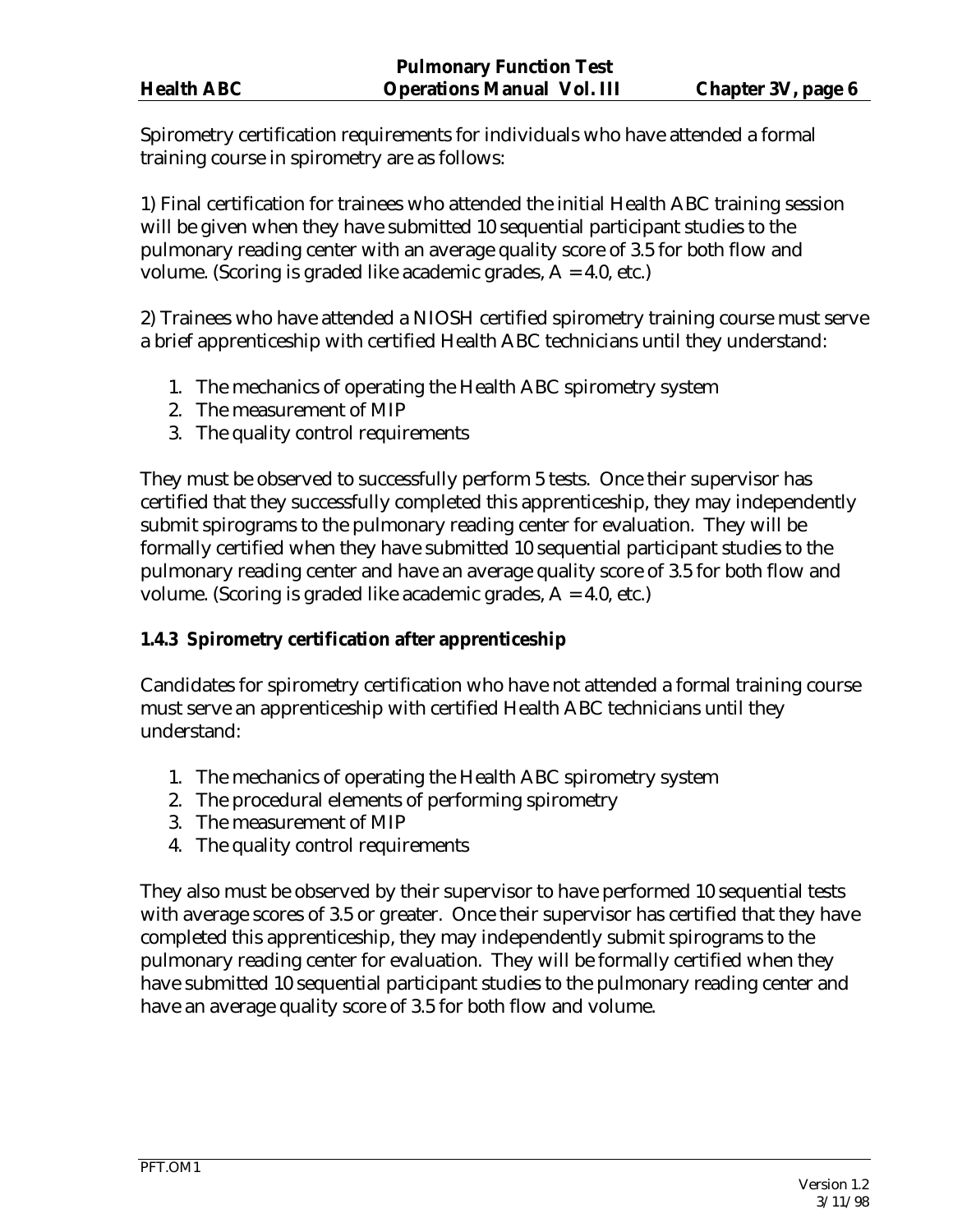# **1.4.4 Spirometry quality**

Spirometry quality will be monitored by the Pulmonary Reading Center. Grades (flow volume, volume time and over all) for each spirometry will be returned to the Field Centers each week.

# **2. Pulmonary Function Equipment and Supplies**

We will be using an HF6 Spirometer, featuring a SensorMedics rolling seal spirometer, computer with Industry Standard Architecture (IBM compatible), and the optional use of a Hewlett Packard Laserjet II compatible, or dot matrix printer. The system utilizes automated calibration and operation, computerized assessments of the participant's performance of spirometric curves, and a real time display of flow volume curves.

The HF6 spirometer measures volume by means of an optical encoder used to accurately measure the displacement of the piston, which moves when air is exhaled into the spirometer. This signal is then used to calculate other values. The HF6 system is easy to transport and has been found to be very accurate and reliable.

Maximum inspiratory pressures will be measured with the MRP-1 instrument and software from S & M Instruments, Inc.

# **2.1 Equipment and supplies**

# **2.1.1 Spirometer equipment and supplies include:**

- Rolling seal spirometer (SensorMedics Corporation)
- Maximum inspiratory pressure system (S & M Instruments)
- Computer with monitor
- Printer
- 3 1/2 inch diskettes (labeled)
- 3 liter calibration syringe
- Silicone based lubricant
- 3 Spirometry hoses with mouthpiece adapters
- Filter/Mouthpieces for performing spirometry
- Disposable nose clips
- Thermometer to measure room temperature (preferably in degrees C)
- Isopropyl Alcohol
- Standard bleach (5.25% Sodium Hypochlorite)
- Disposable latex gloves
- General cleaning supplies
- Separate, clearly labeled, containers for storing clean and dirty equipment (preferably different colors)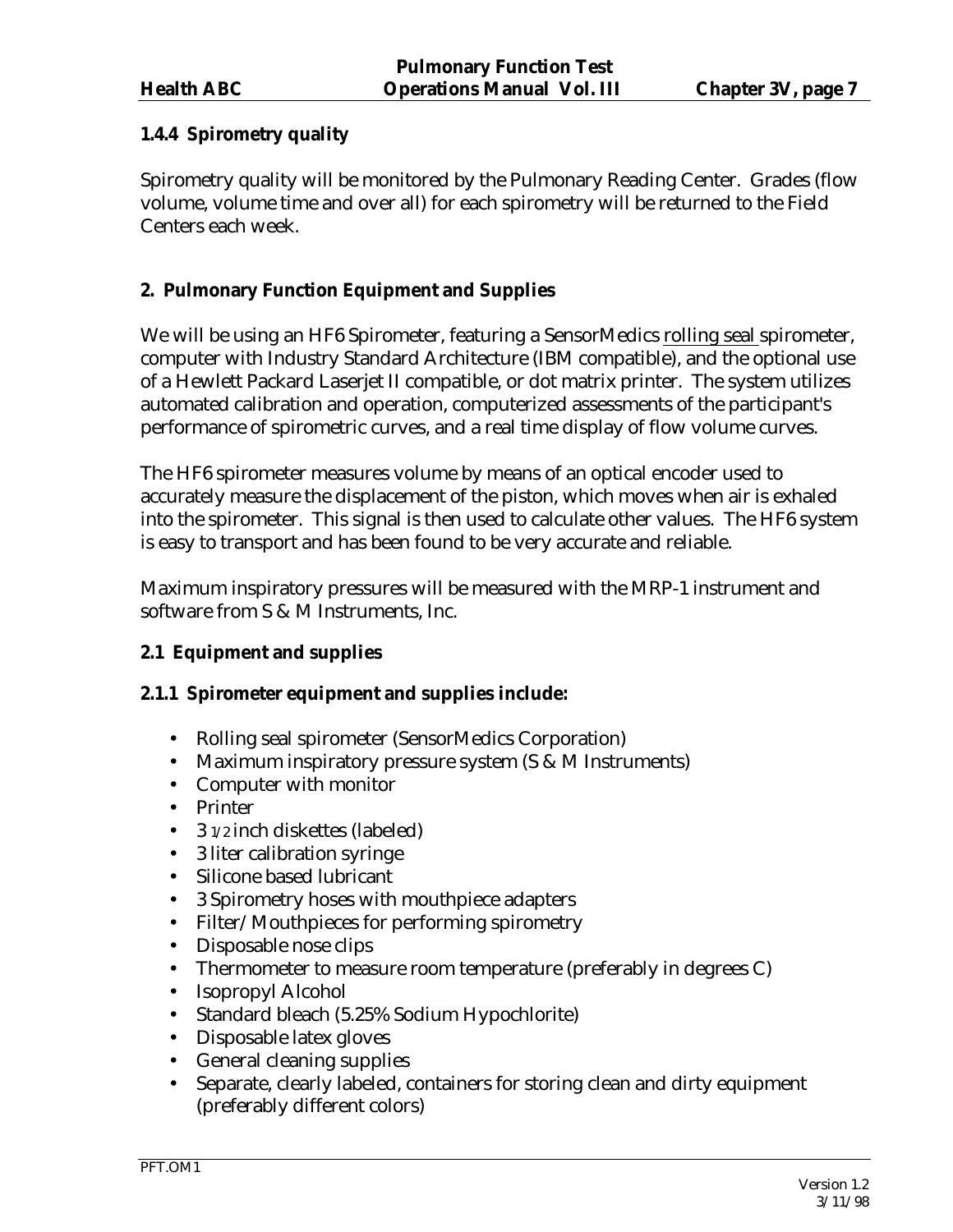- Power strip with surge protection
- Gauze Pads
- Facial Tissue
- HF6 manual
- MRP-1 Manual
- SensorMedics 922 Operator's Manual
- Two Albuterol metered dose inhalers
- Two AeroChamber Spacers (Monaghan Medical Corp., Plattsburgh, N.Y.)

# **2.1.2 Maximum inspiratory pressure equipment and supplies**

- A/D Board from S & M Instruments
- MRP-1 Pressure Gauge
- S & M Software for MIP measurement
- 60 cc plastic syringe
- Plastic tubing to connect the syringe to the pressure transducer
- Disposable or washable mouthpieces

## **2.2 Maintenance/Cleaning**

Cleaning and disinfection of the spirometer and breathing tubes should be done in accordance with the established procedures in your institution. One satisfactory method is given below. Other methods are likely to be acceptable. If your institution uses another method, clear it with the Pulmonary Reading Center before use.

#### **2.2.1 Spirometer**

Clean the spirometer at the end of each month in which participants are tested, working from the front of the spirometer only. Disposable gloves should be worn when cleaning. Eye protection should also be worn when handling the dilute bleach solution. The disinfectant used will be standard commercial liquid bleach (5.25% sodium hypochlorite) diluted 1:10 with water (1 part bleach to 9 parts water).

- a. Unplug the power cord before cleaning or servicing the spirometer. Remove any electrical connections to external devices.
- b. Clean the external surface with a solution of mild detergent and warm water; rinse and wipe dry with a soft cloth.
- c. Disconnect the auto-return negator (See section 4.2 in the SensorMedics 922 Spirometer Operator's Manual). Loosen the three thumb screws on the front of the spirometer and remove the face plate and lift the snout plate free of the housing. Carefully reach inside the spirometer and push the piston back to its maximum volume position.
- d. Wipe the inside of the snout plate and the inside of the spirometer with 1:10 bleach solution (use a light touch inside of the spirometer). **Warning: do not**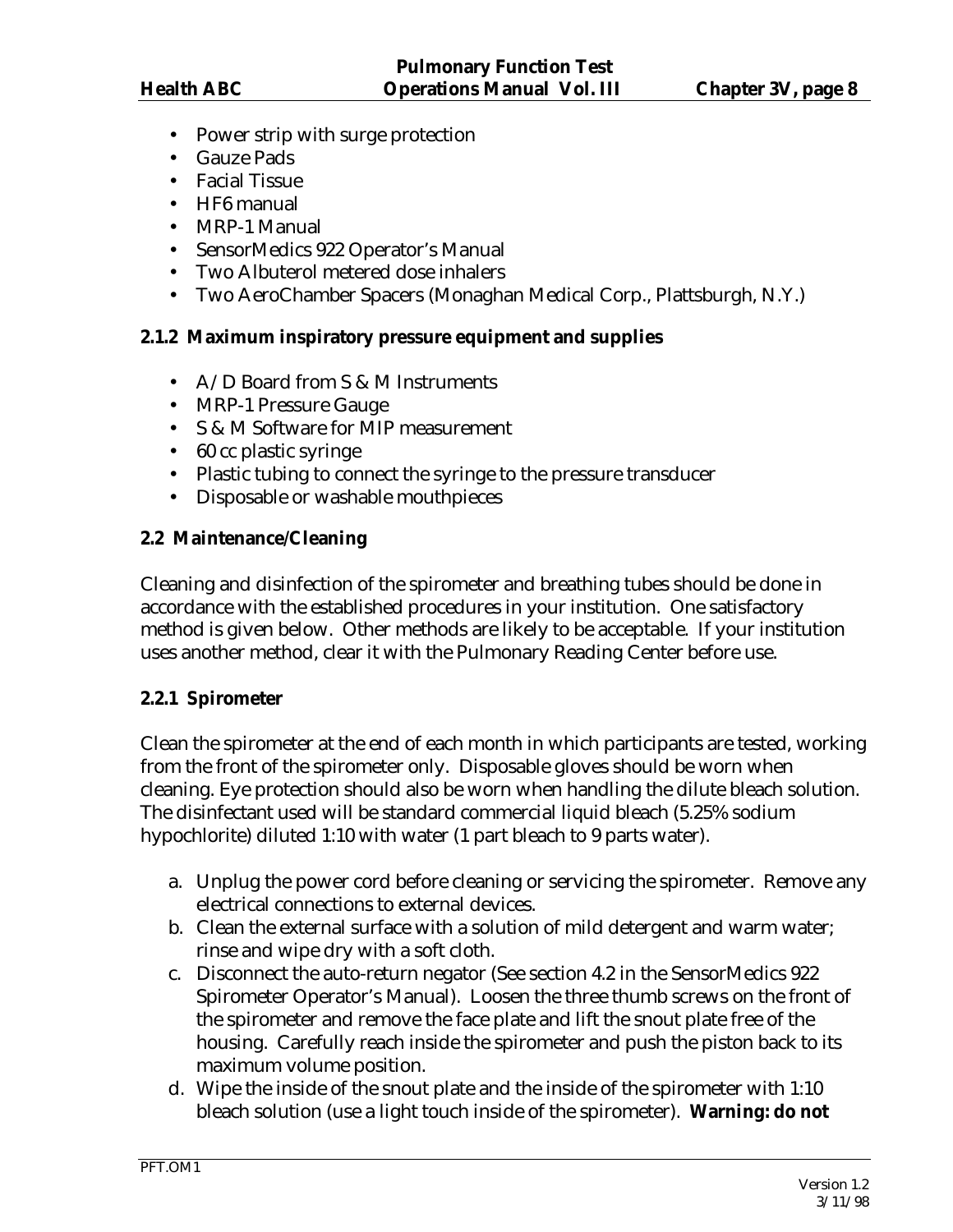**clean or touch the joint of the rolling seal.** Thoroughly wipe the spirometer using a moistened cloth to remove the bleach solution and dry with a soft cloth.

e. To reattach face plate to front of spirometer, put the "O" ring back in the face plate groove and grease "O" ring with a very small amount of silicone based lubricant. If too much lubricant is applied to the "O" ring, the ring can create a leak. Mount face plate with "O" ring to front of spirometer and tighten screws uniformly (Section 4-6 in the spirometer manual). Screws should be tightened gradually, one turn (each) at a time so that the plate is secured evenly to the spirometer housing. **The screws should be only finger tight--this is the most common place where a leak occurs**.

#### **2.2.2 Hoses and mouth piece adapters**

- a. Dirty equipment should be stored in separate, clearly labeled containers such as plastic bags or plastic lined containers.
- b. Flush the hoses and mouth piece adapters with warm soapy water (dishwashing soap) for 1 to 2 minutes or soak hoses in luke-warm soapy water for about 3 minutes.
- c. Thoroughly rinse soap from hoses and reducers.
- d. Soak hoses and reducers for 10 minutes in a 1:10 bleach solution. Use rubber gloves to protect hands. Ventilate the area.
- e. Thoroughly rinse hoses and mouth piece adapters in clear water to remove bleach odor.
- f. Dry hoses and mouth piece adapters thoroughly before use.
- g. Store clean equipment in a separate, labeled container

#### **2.2.3 Nose clips**

Change nose clips after each person. If nondisposable nose clips are used, clean them as follows:

- a. Wash nose clip pads with cloth or brush and warm soapy water (dishwashing soap) to remove surface dirt.
- b. Thoroughly rinse soap from noseclips.
- c. Soak noseclips for 10 minutes in a 1:10 bleach solution, rinse in clear water and dry. Careful rinsing is necessary to remove bleach odor.
- e. Dry noseclips before use.

#### **2.2.4 MIP equipment**

a. Between participants, wipe the mouthpiece holder with alcohol and air dry.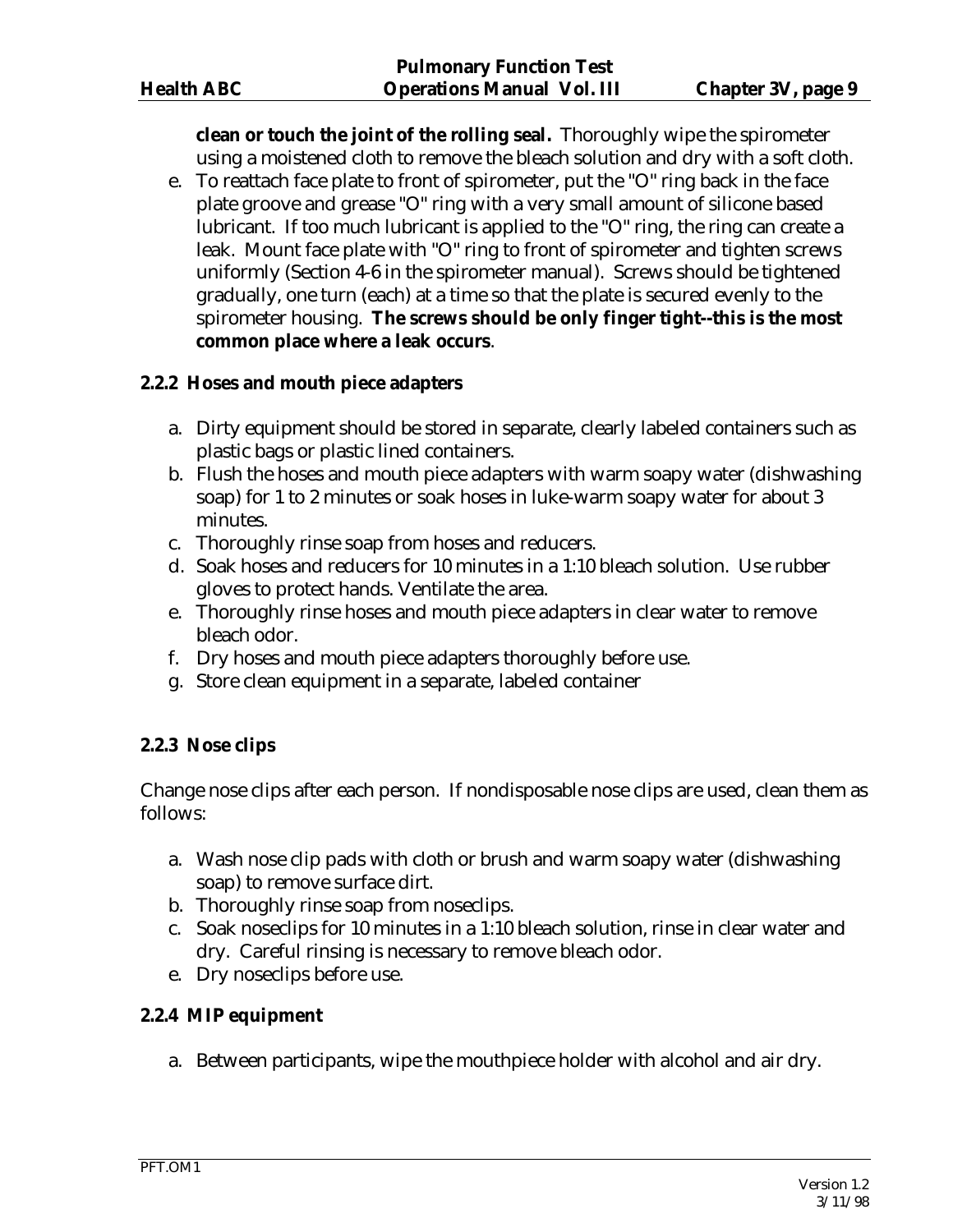- b. At the end of each day, wash mouthpiece holder with warm soapy water to remove surface dirt. Rinse with clear water, soak in the 1:10 bleach solution for 10 minutes, rinse with clear water and air dry.
- c. To make sure the port for the pressure measurements is not blocked, place a gauze 4x4 on one side and gently tap the mouthpiece holders to remove any water that may be blocking the port.

#### **2.2.5 Metered dose inhaler actuators**

If one of the clinic metered dose inhalers is used by a participant, the canister should be removed from the plastic actuator. The actuator should be cleaned in warm soapy water, rinsed in clean water, and allowed to air dry.

#### **3. Safety Issues and Exclusions**

Participants should be excluded from performing the pulmonary function test if they have a systolic blood pressure greater than 200 mmHg or a diastolic blood pressure greater than 110 mmHg. Before administering the pulmonary function test, check the seated blood pressure measurement that has been recorded on page 13 of the Baseline Clinic Visit Workbook. If the systolic blood pressure exceeds 200 mmHg or the diastolic blood pressure exceeds 110 mmHg, do not administer the pulmonary function test. On page 45 of the Baseline Clinic Visit Workbook, question 7, "Was the spirometry test completed?" check "No" and choose "Participant medically excluded" as the reason, answering the question "Why wasn't the spirometry test completed?".

Other exclusion criteria and criteria that should be noted on the form titled: **Pulmonary Function Test Tracking**, are as follows:

- Thoracic, intra abdominal, eye or heart surgery within two months
- Myocardial infarction within 2 months
- Presence of any heart problem or condition for which the participant was hospitalized within the past month
- Presence of a detached retina at the time of testing. (If a participant has a detached retina at the time of testing or has had a detached retina in the past and is unsure whether or not they have recovered, do not test them.)

To determine whether or not any of the above exclusions exist, read the questions that are on the Pulmonary Function Test Tracking form.

- *1. Have you had any surgery on your chest or abdomen in the past 2 months?*
- *2. Have you had a heart attack in the past 2 months?*
- *3. Have you been hospitalized for any other heart problem within the past month?*
- *4. Do you have a detached retina or have you had eye surgery in the past 2 months?*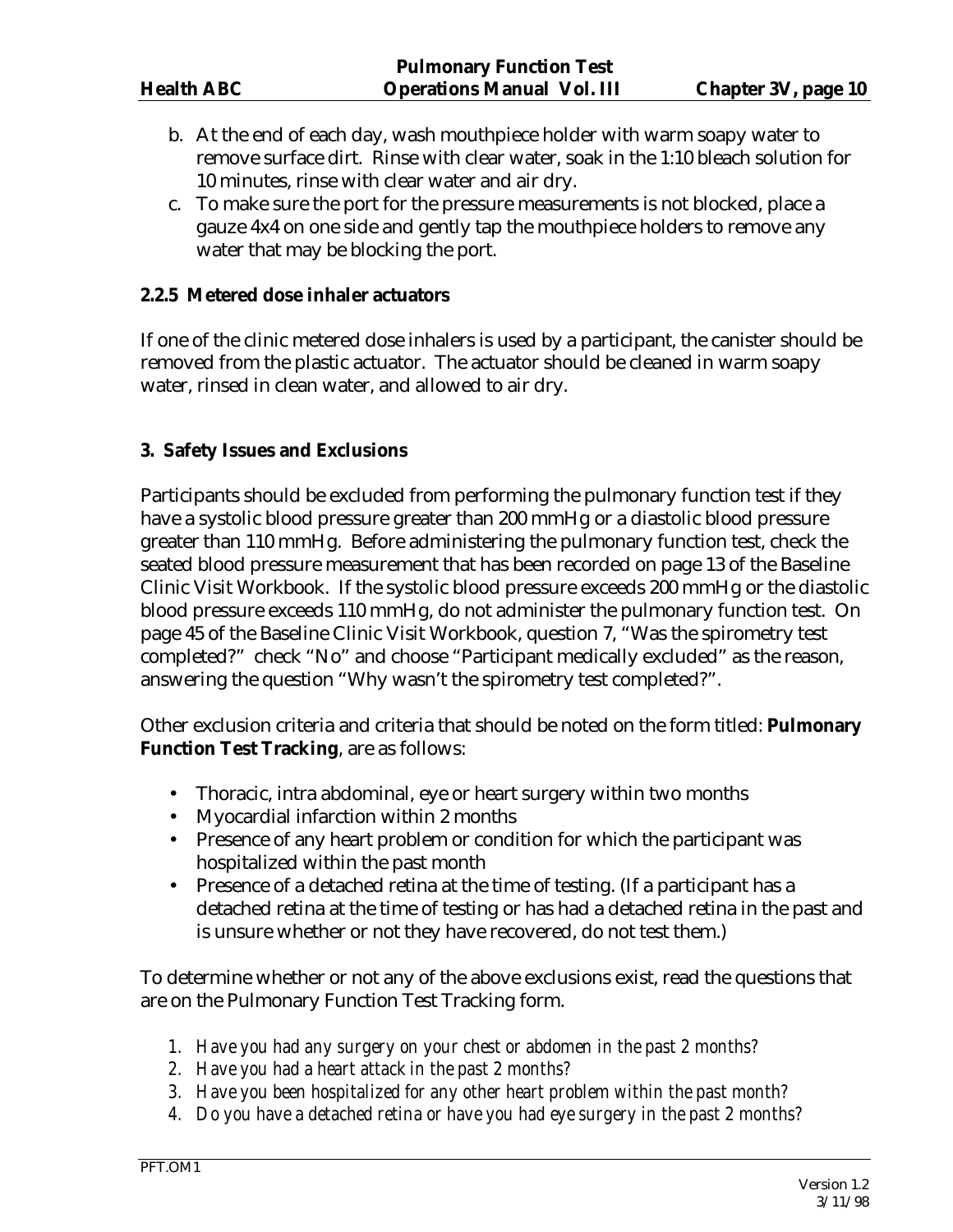If any of the first three criteria are present, try to reschedule the patient at a date when they may qualify for testing. If a detached retina is present do not reschedule them but check to see if the detached retina is present at the next visit.

If participants are regularly using short acting beta-agonist bronchodilators for treatment of lung disease, they should use their bronchodilators before testing. To determine whether or not they use beta-agonist inhalers, refer to the Medication Inventory Form if it has been completed, look in the sack of medications that the participant is carrying, or, if you need to, ask the participant if they use an inhaler, and what it is called. A list of common beta agonist inhalers is on the Pulmonary Function Tracking form and section 4.1.2 of the operations manual. Refer to section 4.1.2 for detailed instructions.

If participants answer yes to the question on the Pulmonary Function Test Tracking form concerning an upper respiratory tract infection, make sure the appropriate box is marked and proceed with testing.

## *Have you had symptoms of a respiratory infection within the past 2 weeks?*

Infection control. While there have been no well documented cases of infection from pulmonary function testing equipment, the procedures do involve potential contact with saliva and respiratory secretions. Pulmonary function instruments, tubing, and mouthpieces are, therefore, a potential source of infection for both technicians and participants. The following guidelines are therefore recommended.

**3.1** Clean, disinfected spirometry tubing and mouthpiece connectors should be used to start each testing day. They should be replaced with new disinfected tubing and mouthpiece connectors halfway through each day's testing. Use sterile disposable filters and clean disposable nose clips for each participant.

**3.2** The instrument cleaning instructions in this manual will help guard against cross patient infection.

**3.3** Our procedures call for the participant to only exhale into the spirometer.

**3.4** Universal precautions should be followed whenever there is a potential contact with blood, body fluids, or tissues. Universal precautions should be used during every test. You may encounter a situation where a participant voluntarily tells you they have an infectious illness that you consider to be dangerous. Universal precautions should be sufficient to protect study participants. If you are concerned that universal precautions are not adequate, discuss the situation with your medical advisor in private.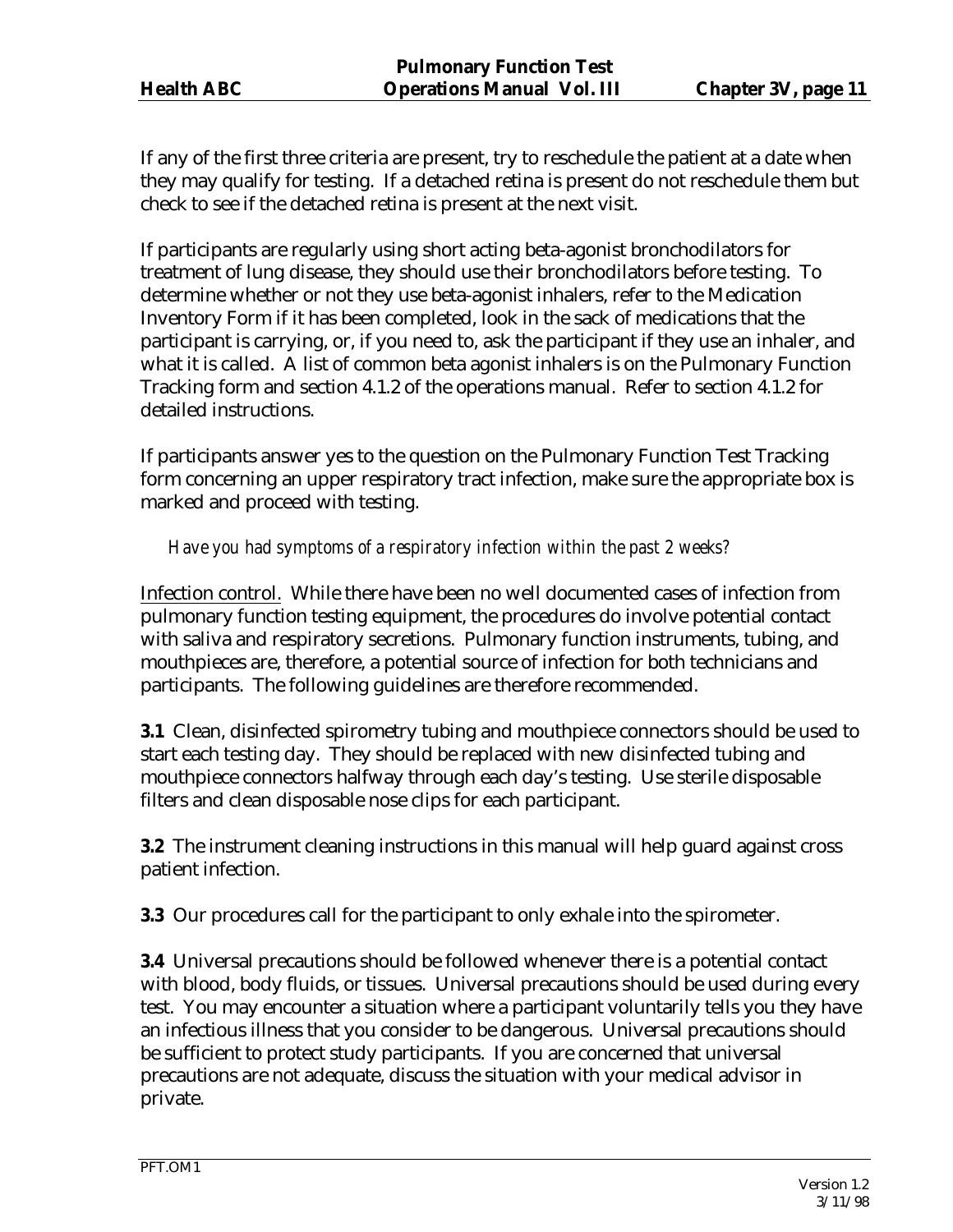**3.4.1** Take extra care to avoid accidental injury when handling instruments or other potentially contaminated items.

**3.4.2** Containers should be available for proper disposable of contaminated materials such as used mouthpieces and nose clips

**3.4.3** A special, clearly labeled, container should be available to store used breathing tubes that need to be cleaned. A separate, labeled area or container should be used for cleaned, disinfected breathing tubes.

**3.4.4** Gloves should be used when there is potential for hand contact with saliva or other respiratory secretions. If the hands are contaminated, they should be washed immediately. Hands should be washed immediately when gloves are removed and before leaving the testing area. In pulmonary function testing that means that gloves should be worn when the spirometer and breathing tubes are cleaned. Mouthpieces can be handled and discarded by the participant.

**3.4.5** Wash your hands before and after each participant.

**3.4.6** Facial and eye protection are only necessary if there is a risk of being splashed or sprayed with contaminated material or disinfectant solution. In pulmonary function testing this risk is small; however, take care to direct the flow of air away from you when the spirometer is emptying.

**3.5** The National Committee for Clinical Laboratory Standards (NCCLS) has produced several documents that address issues of protection from infectious disease risks. If your field center does not already have biohazard guidelines in place, we recommend you obtain copies of these statements from the NCCLS at 940 West Valley Road, Suite 1400, Wayne, PA 19087.

**3.5.1** M29-T2. Protection of laboratory workers from infectious disease transmitted by blood, body fluids, and tissue. Second edition; tentative guideline (1991).

**3.5.2** I17-P. Protection of laboratory workers from instrument biohazards; proposed guideline (1991)

# **4. Participant and Exam Room Preparation**

# **4.1 Participant preparation**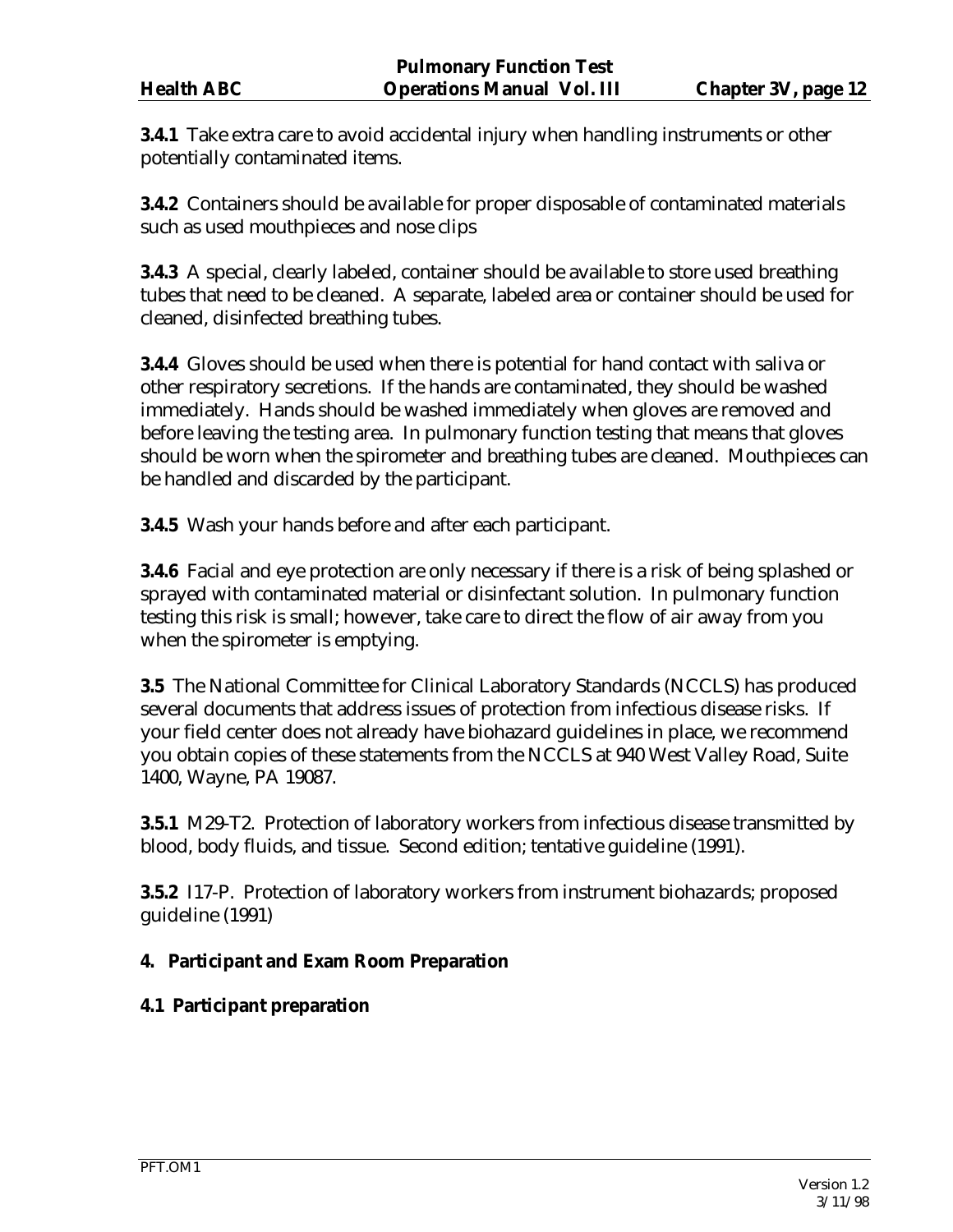# **4.1.1 Clothing and dentures**

Participants should loosen tight clothing. Dentures should remain in place unless they are observed to interfere with testing. If they are removed, place them in a clean container.

#### **4.1.2 Bronchodilator administration**

If participants are regularly using short acting beta-agonist bronchodilators for treatment of lung disease and have not used the medication within 4 hours, they should take two puffs of their own bronchodilator, using their own technique, 10 to 15 minutes prior to testing. If they do not have their bronchodilator medication with them, offer them the opportunity of using one of the clinic albuterol inhalers. The dose is two puffs to be taken using a spacer. Record the use of the bronchodilator on the Pulmonary Function Test Tracking form. The use of bronchodilators for future testing cycles should be done in the same manner as in the first testing cycle.

For reference, some of the names of short acting beta agonist bronchodilators are: albuterol (generic name), Alupent, Brethaire, Maxair, Proventil, Tornalate, or Ventolin.

Serevent is a long acting bronchodilator. If they have used Serevent within 10 hours, do not administer a short acting bronchodilator.

Atrovent is an anticholinergic medication. Do not have a participant use this medication as part of the spirometry test.

# **4.2 Equipment Set up**

# **4.2.1 Counter Height**

The spirometer and MIP equipment should be on a table or counter top that is at a height of about 29 - 30 inches. If at all possible, participants should not have to bend to reach the spirometer hose. The spirometer should also not be positioned so that it is above the participant's head.

#### **4.2.2 Environmental Conditions**

The spirometry testing area should be relatively dust free and private with a stable electrical supply and a stable temperature, which should be between 17 $\Box$  and 30 $\Box$  C  $(63\Box$  and  $86\Box$  F). Spirometry should not be performed if room temperature is greater than or equal to  $40\degree$  (104 $\degree$ F) because significant errors in the BTPS correction factor will occur.

#### **4.2.3 Electrical Requirements**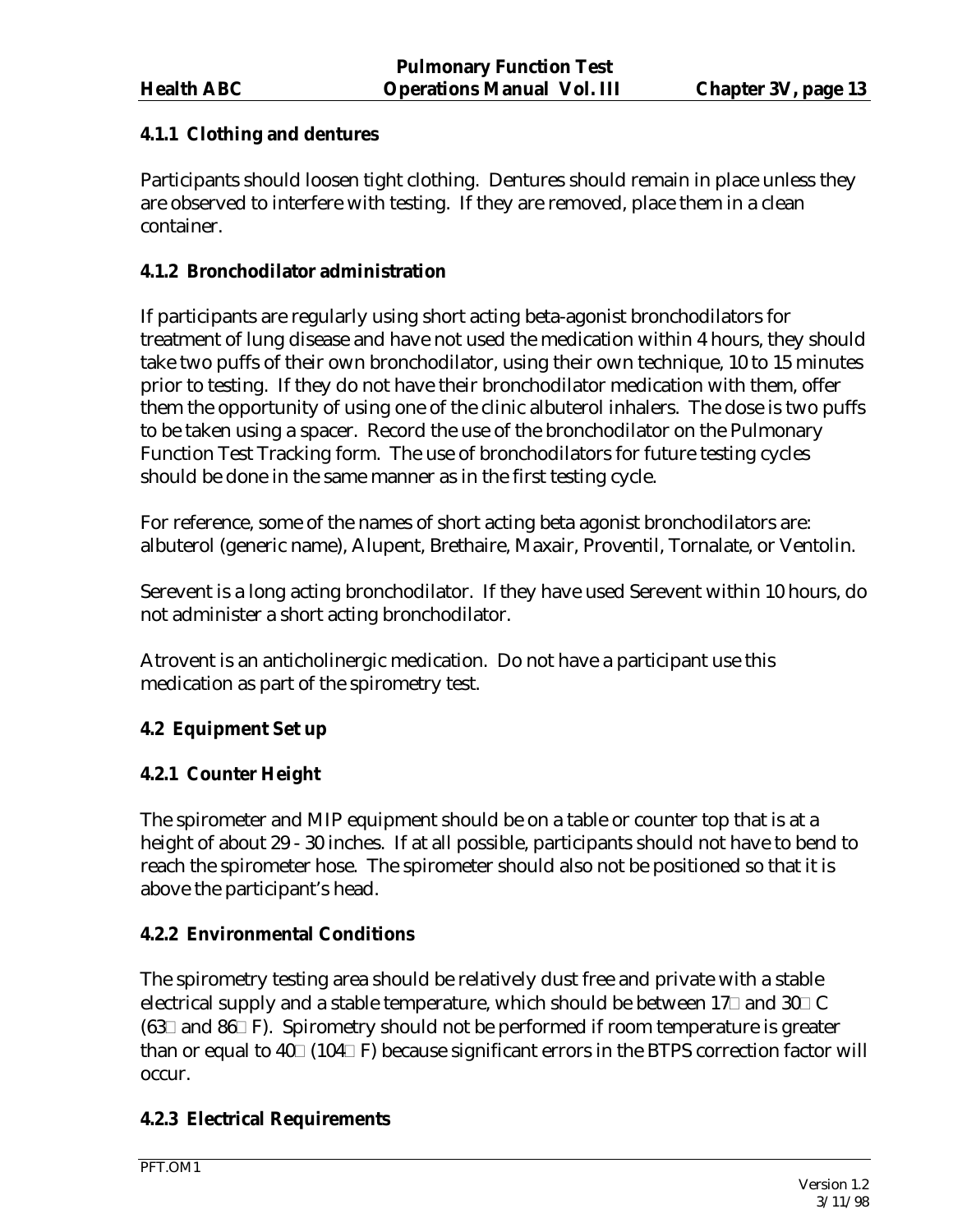The instruments require conventional electrical power (110 - 120 volts AC). Plug the power cord into a properly grounded electrical wall receptacle (3 prong outlet).

## **4.2.4 Calibration Syringe**

The 3.00 liter calibration syringe should be stored next to the spirometer so that it remains at the same temperature as the spirometer. Store the syringe with the plunger pushed all the way in. Take care not to drop the syringe.

DO NOT make any adjustments to the syringe. Do not loosen the metal rings on the shafts. This will spoil the factory calibration. If any evidence of physical damage is noticed, the Pulmonary Reading Center will check the accuracy of the syringe.

You should periodically check each syringe for leaks (every three months or if a problem is suspected). Fill the syringe with air, hold your palm against the outlet snout and try to empty it. If you can expel any air with the outlet plugged, the syringe has a leak and must be repaired.

#### **4.2.5 Spirometer set-up**

NOTE: Both the spirometer and the computer must be turned off when connecting or disconnecting the spirometer cable.

- 1. Spirometer 9 pin connector
	- a. Attach the 9 pin spirometer cable to serial/com port #1 in the rear of the computer and secure cable using locking screws on cable connector. It is important to make sure it is attached to com #1.
	- b. In the same manner attach the printer to the parallel port, if using printer.
- 2. The computer: The computer must be turned off during setup. Plug the pronged connector of the AC power cord into a properly grounded AC outlet. Use the power cord adapter only when necessary.
- 3. No special set up is required for the MIP equipment.

#### **5. Detailed Measurement Procedure Summary**

#### **Testing Methods Summary**

#### **Daily procedures**

1. Prepare the instruments Power-up the computer Run calibration and leak checks on the spirometer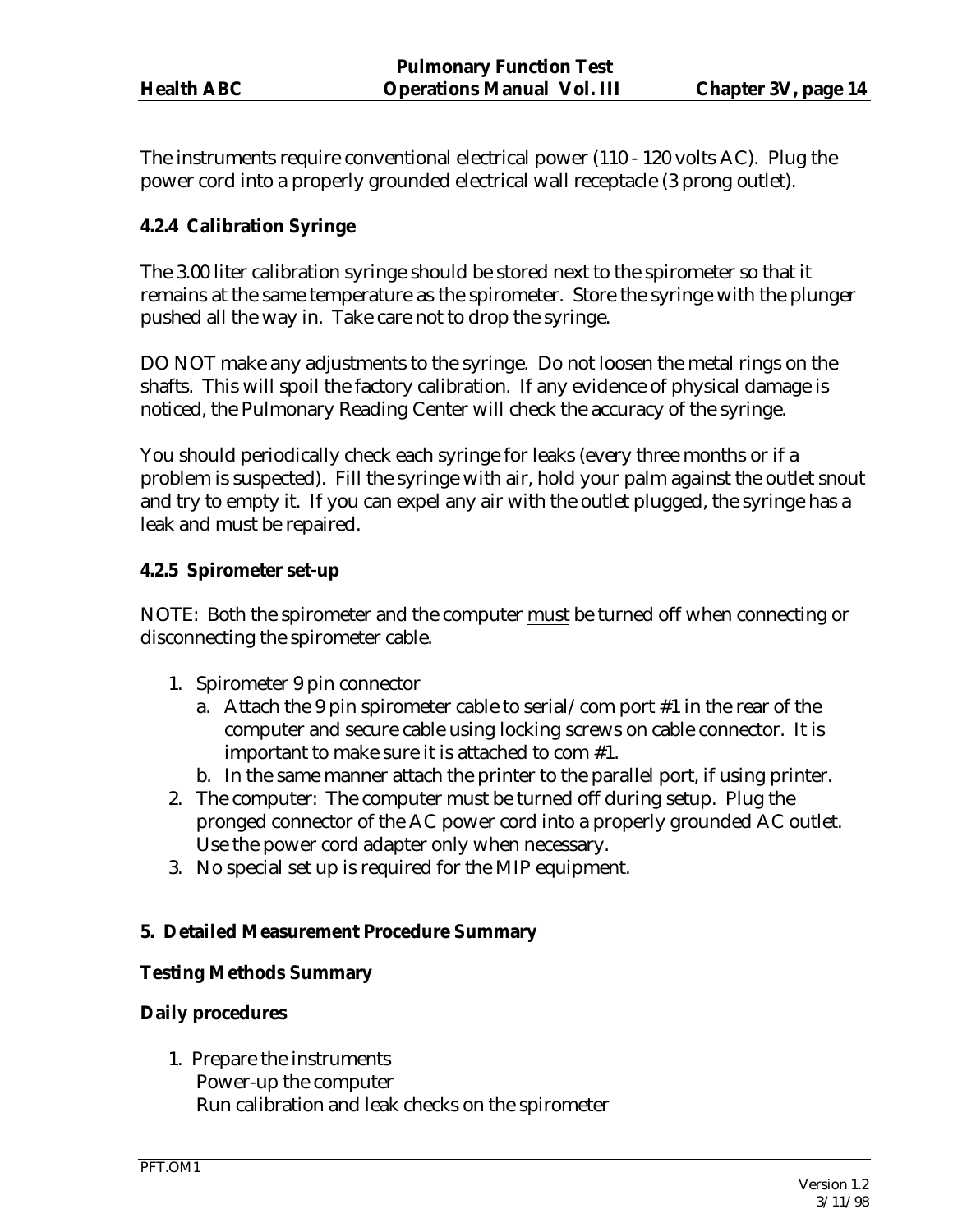Calibrate MIP equipment

- 2. Identify the participant(s) Check for the presence of exclusion criteria Enter identification information
- 3. Measure MIP Obtain three acceptable efforts Evaluate for reproducibility and retest if necessary Discard the disposable mouthpiece and clean the mouthpiece adapter with isopropyl alcohol
- 4. Measure FVC (SVC if participant cannot do FVC maneuver) Attach a clean tube and mouthpiece adapter Use a clean disposable filter for each participant Obtain three acceptable quality FVC maneuvers Review acceptability and reproducibility and retest if necessary
- 5. Clean equipment at the end of the day Spirometer hoses, mouthpiece adapters, and nose clips MIP mouth piece adapter Air dry overnight

#### **Weekly Procedures**

- 1. Create mailer floppy disk and mail it to the reading center
- 2. Clean Spirometer

# **5.1 SPIROMETRY**

#### **5.1.1 Power-up system**

- 1. Turn **ON** the spirometer power. The switch is located inside the back of the spirometer.
- 2. Turn **ON** the computer. Wait for the computer to "boot."
- 3. If a new 31/2 inch diskette is to be used, fill out a label as indicated below and attach it to the diskette.

#### Label Information:

| to: |         |
|-----|---------|
|     | DISK #: |
|     |         |

4. Insert labeled diskette into the A drive.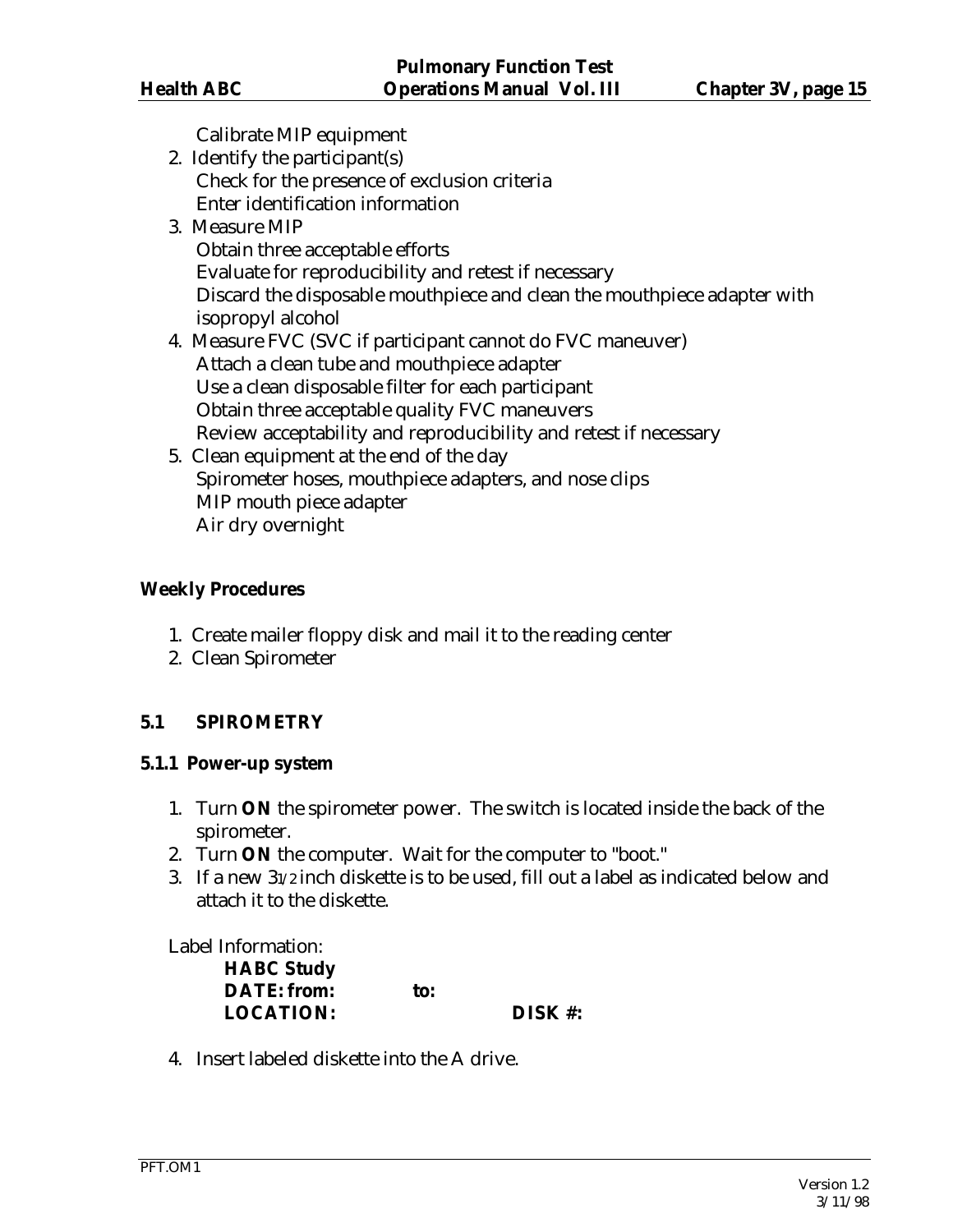5. Log Sheet: A log sheet (**Health ABC Pulmonary Function Q.C. Log**) is to be kept as a cross reference to double check the information asked for on the computer. Start a new set of log sheets for each disk. (See Section 9.3: Forms)

#### **5.1.2 Start HF6 Program**

NOTE: **'CR'** stands for **C**arriage **R**eturn key or the **Enter** key. For example, **CR,Y** means pressing the **Enter** key is the same as typing **Y** for **Y**es; or **CR,N** means the **Enter** key is the same as typing **N** for **N**o.

- 1. After the system boots, and the DOS prompt is on the screen, type "**DATE**" and press "**ENTER.**" The current date will be displayed on the screen. If the displayed date is correct, press **Enter** key. If incorrect, enter correct date and then press the **Enter** key.
- 2. Now type "**TIME**" and press "**ENTER**"; current time will be displayed. If displayed time is correct, press **Enter** key. If incorrect, enter correct time and then press the **Enter** key.
- 3. Type "**PFT**" and press Enter key at the prompt.
- 4. The computer screen will then ask, **Does this line appear in YELLOW? (CR,N or Y):** Answer "**N**o" if you do not have a color computer. Answer "**Y**es" if your screen is in color.
- 5. The next screen prints spirometer unit information. No evaluation of the information is required. Press any key to continue.
- 6. The next screen contains computer inquiries. Answer them as instructed in the next section.

# **5.1.3 Computer Inquiries**

To move from one question to another, use **UP** or **Down** arrows or **Enter** or **Tab** keys.

1. **"Spirometer number xx temperature xxC.** 

 Please verify spirometer number and make note if not correct. Check the number on the front lower left of the spirometer. If the number does not match the number displayed on the screen, make a note of this on the log sheet and call the Pulmonary Reading Center (801-321-1620) after the testing session.

2. **"Study Name (8 chars max):"**  Enter the participant's full Health ABC identification number, characters and all. For example, the number HA1234 might be entered for a participant at the Memphis Field Center. HB5321 might be entered for a Pittsburgh Field Center participant.

#### 3. **"Technician ID Number:"**

 Enter your ID number. If you were not assigned a number, use 999 until you can be issued an ID. The general format is 100 where 1 indicates Memphis and 200 where 2 indicates Pittsburgh.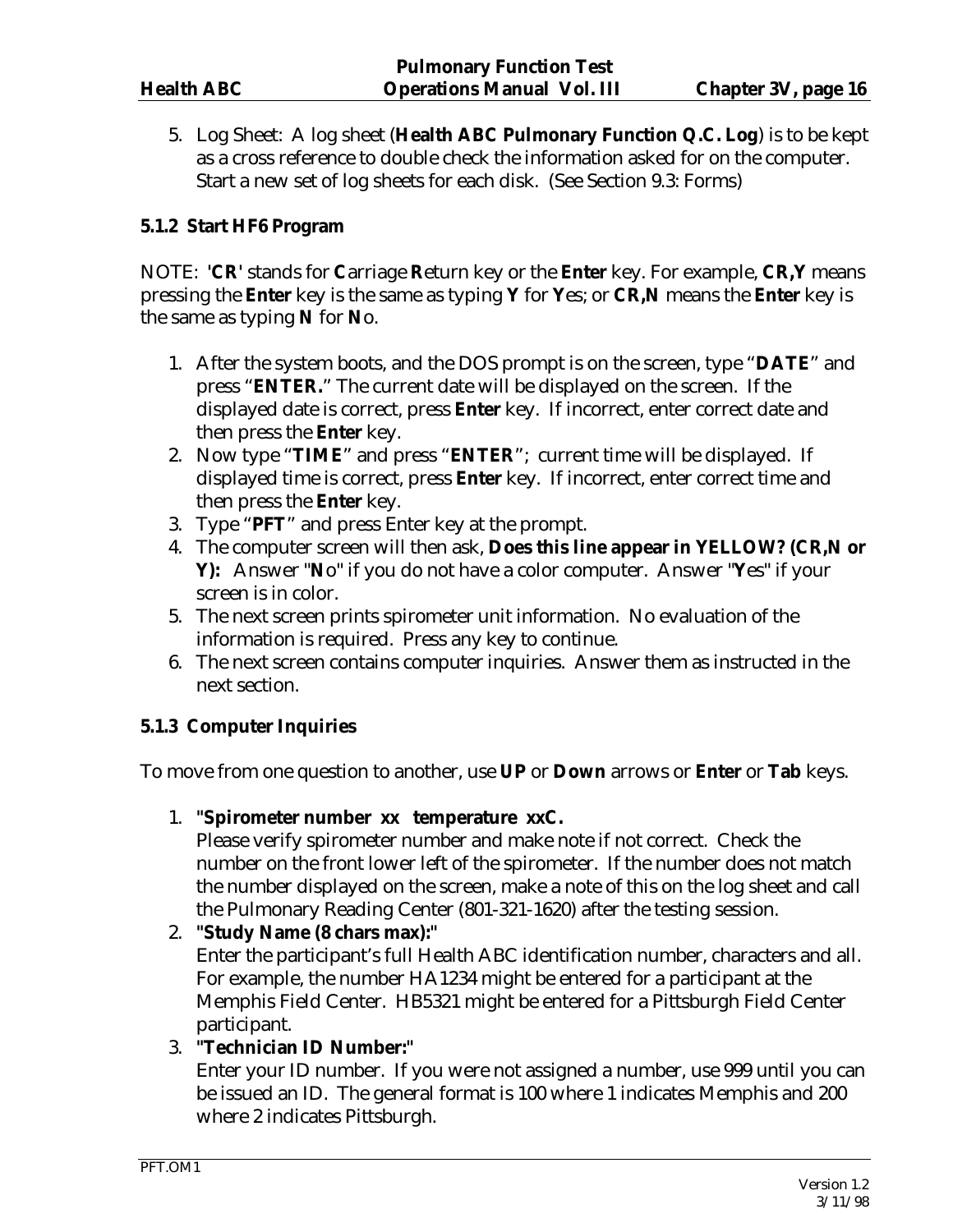# 4. **"Barometric Pressure (mmHg or inches of Hg):"**

 Enter the barometric pressure. If you enter the pressure in inches, it will automatically convert to millimeters.

5. **"Room temperature (ie: 25.1): C."**

 The computer will display temperature in degrees centigrade obtained from a thermistor in the spirometer. At the **beginning** of each testing day (**and only at the beginning of each day**), compare the displayed temperature with a measurement of room temperature obtained with a high quality thermometer. Enter the temperature displayed on the computer screen if the room temperature is within 4 degrees of the internal spirometer temperature (displayed temperature). If it is not, either wait an additional 10 minutes for the temperature of the spirometer to acclimate to room temperature or move syringe air through the device several times (as if calibrating the system). If there is still a greater than 4 degree difference, enter the room temperature at the appropriate prompt. The program will convert  $\Box$  F to  $\Box$  C. This process recalibrates the thermistor measuring the internal temperature of the spirometer and should be performed **only** if you are sure the spirometer and the room are at the same temperature. Entering the room temperature at this point in the program also means you are sure that the room temperature is the correct temperature.

 The spirometer will warm during the day as tests are performed. As a result of this warming, you will note differences between room temperature and spirometer temperature as you reenter the spirometry system with each new participant. Since the spirometer and the room are no longer at the same temperature, you should accept the internal spirometer temperature on all tests after the initial test of a day.

- 6. **Printer attached and turned on**: Make sure the statement is correct and answer "**Y**".
- 7. Press "**N**" for a **N**o response to the next two queries concerning Bronchodilator Study and Methacholine Study or step past them with down arrows.
- 8. Press the **ESC** key when all entries are correct.

Example of how this screen should look (responses are bolded)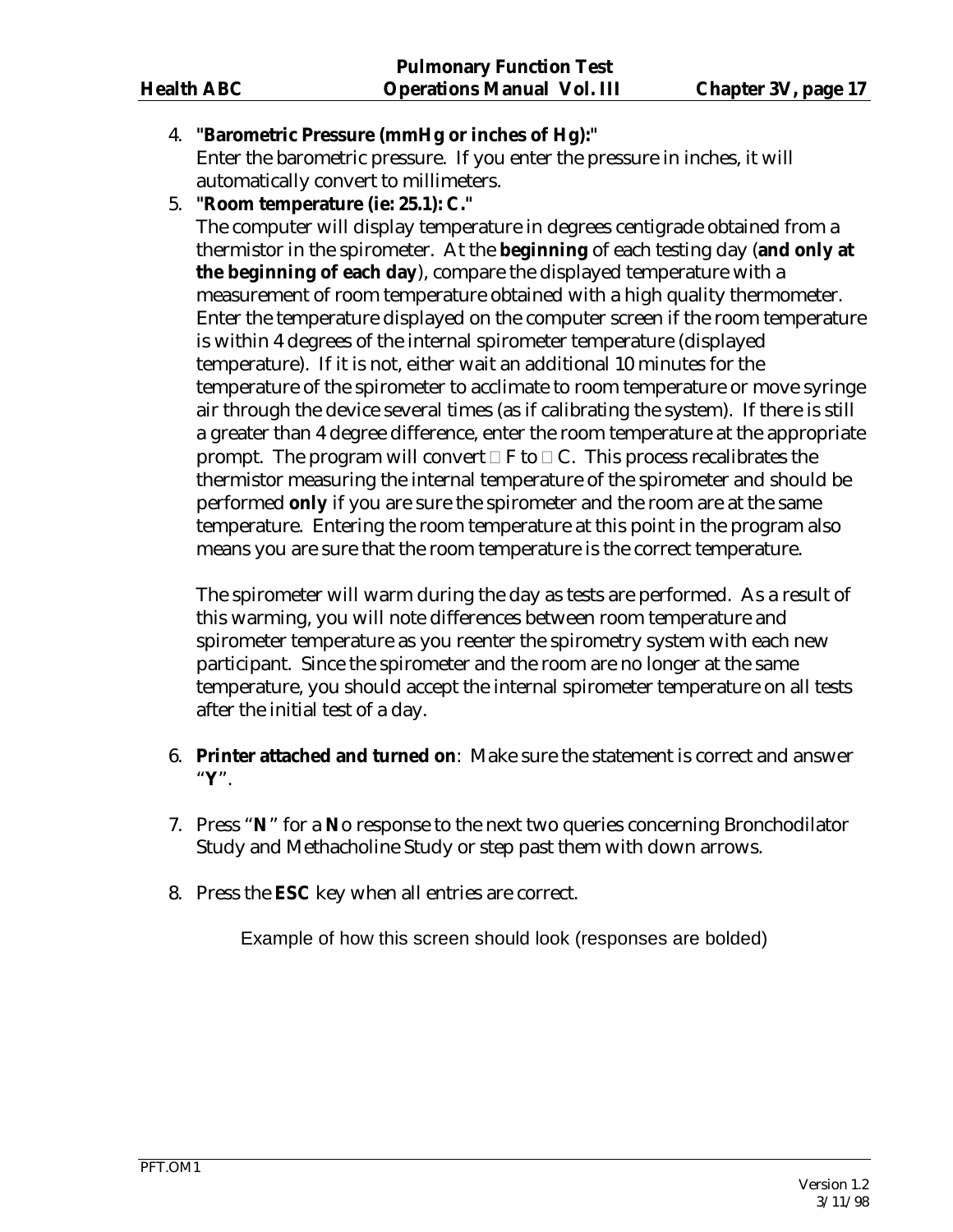Spirometry HF6 ABC3/10/1997 Version 1.10NB National Institutes for Occupational Safety and Health

Spirometer number 38 temperature 20 C Please verify spirometer number and make note if not correct

Study Name (8 chars max): **HB5021** Technician ID Number: **201** Barometric Pressure: **752** Room Temperature (ie:25.1): **20.0** Printer attached and turned on:**Y**  Bronchodilator Study during session:**N** Methacholine Study during session:**N**

Enter value followed by ENTER key. Press TAB or arrow keys to go to next field Press ESC key when all values have been entered correctly

#### **5.1.4 Data Storage and Transmission**

**5.1.4.1** As each participant is tested, the program will check the hard disk drive for space available for spirometry curves. Test data will be stored on the hard disk and on a floppy disk.

#### **"xxxxxxxx bytes free, out of xxxxxxxx total bytes on disk drive C: Room for xxxxxx curves on disk drive C:"**

#### **"Continue? (CR, Y or N):"**

Press the **Enter** key if there is enough room on the hard disk to complete the testing session for that participant. Allow 10 curves per participant. If there is not enough space to complete the session, call the Pulmonary Reading Center.

#### **"Data will be saved on floppy drive a: "Is this OK? (CR,Y or N)"**

Always store a copy of the data on a 31/2" floppy disk as a backup in case the hard drive fails. Begin a new floppy disk each week. If a floppy disk is to be used, respond by pressing the **ENTER** key. The program will then check the floppy disk for space available for spirometry curves. If you answer **N** or no, then the program will ask you two times if you are sure that you do not want the data saved to a floppy.

## **xxxxxxx bytes free, out of xxxxxxx total bytes on disk drive a: Room for xxx curves on disk drive a:**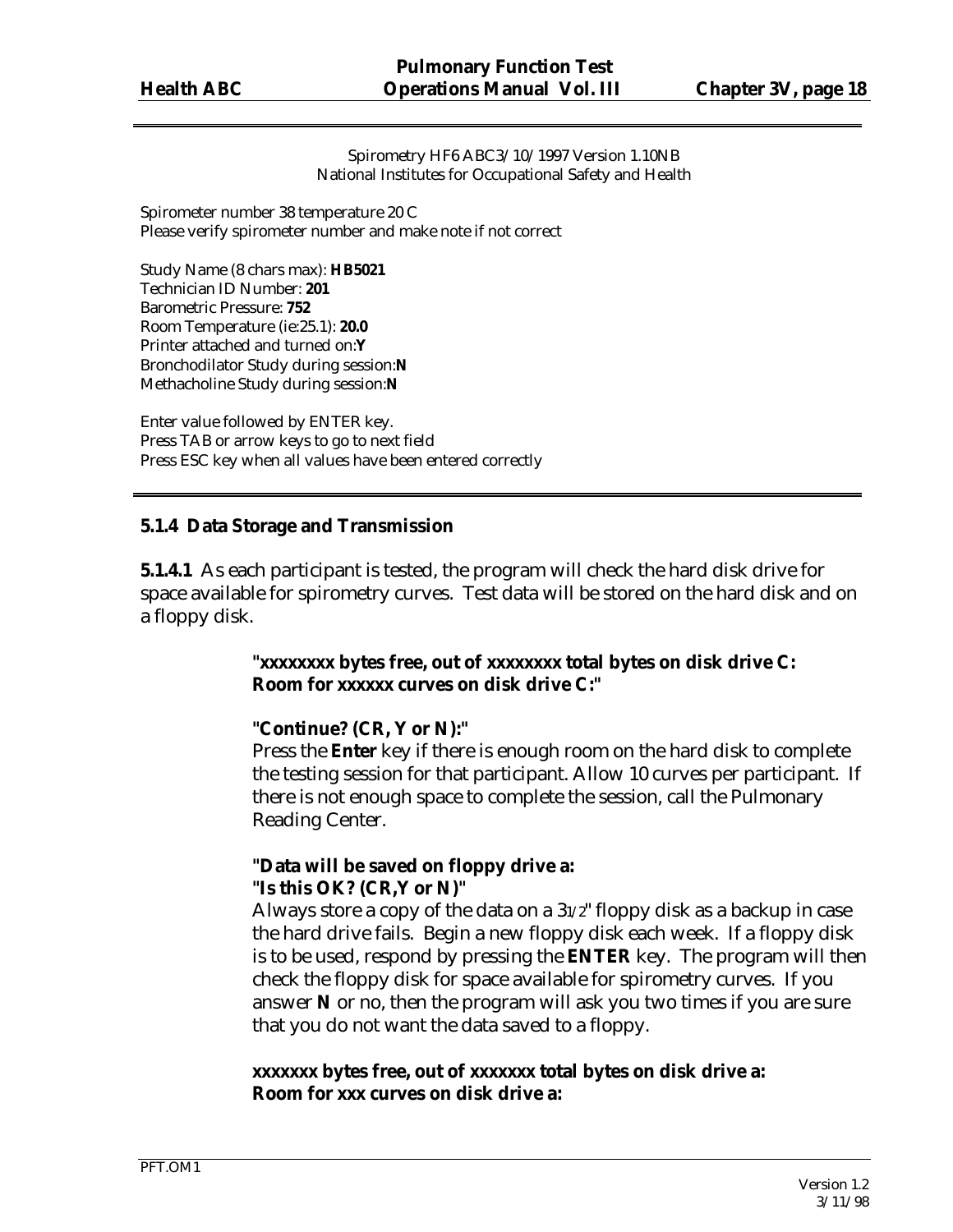## **"You may change the floppy disk in drive a: at this time and type N to try again or CR, Y to continue."**

## **"Do you wish to continue? (CR, Y or N) :"**

Press the **Enter** key if there is enough room on the floppy disk to complete the session. Allow at least 10 curves per participant. If there is not enough space to store 10 curves for the participant you are testing, insert a new formatted disk in Drive A and begin a new log sheet. Typically, only about 50% of the space on a floppy disk will be used.

## **5.1.4.2 Log sheets.**

Record the date, participant HABC identification number, name and the technician identification code on the Participant Log (see Section 9.3, Forms).

## **5.1.4.3 Transfer of copies of data to the Pulmonary Reading Center.**

At the end of each week, copy the week's testing to a disk and mail it with **copies** of the Participant Logs and Q.C. Logs to the Reading Center.

Use the program **DUPFLOP** to make the copies. With the original floppy disk in the A:drive, simply type "**DUPFLOP**" at the **C>** prompt. The program will copy the floppy disk to the hard drive and ask you to place a formatted floppy disk in the A:drive. Replace the original disk with the new floppy and press **ENTER**. Wait until the light on the floppy drive goes out; then remove and label the floppy disk copy.

**5.1.4.3.1** Keep the original disks and Participant Logs in a secure, cool, dry place.

**5.1.4.3.2** The Participant Logs will be returned with an evaluation of test quality for each participant.

#### **5.1.5 Syringe Calibration Check**

Although the computer prompts suggest that calibrations are occurring, the process actually only checks the calibration. If the system is out of calibration and no simple explanation is found (such as the presence of a leak in the hose or calibration syringe), the system will have to be returned to the reading center to be recalibrated. We do not expect any of the spirometers to require recalibration during the Health ABC study.

# **"Do you wish to perform a syringe calibration? (CR,Y or N):"**

Respond by pressing **Enter**. Syringe calibration checks must be done at the start of each testing day. They do not need to be performed more than once a day. Therefore, after the initial calibration checks, you should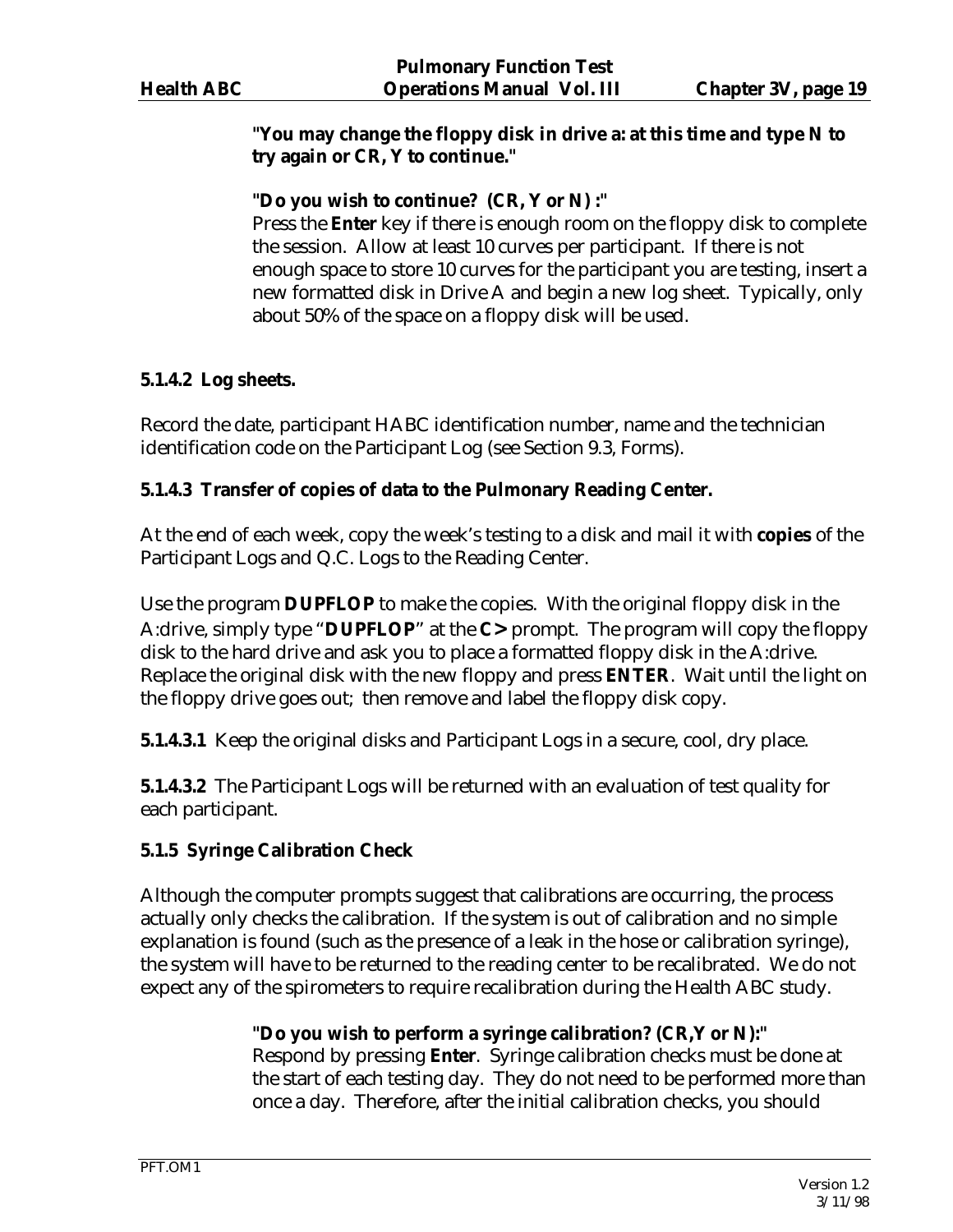answer "**N**" to this question for all participants tested on that day unless you suspect a calibration problem.

**"Enter syringe volume (i.e. 3000):"**  The program will accept either **3** liters or **3000** milliliters.

**"Empty syringe into spirometer at beep. Wait for beep, then disconnect syringe.** 

## **Perform syringe calibration check 3 times. Syringe calibration check number: 1**

#### **Attach full syringe, type any key when ready:**

Attach a full syringe, then follow computer instructions. Type any key to start calibration. Wait for the beep to push a full syringe volume of air into the spirometer. The computer will signal you with another beep when calibration is complete. Disconnect the syringe.

## **"Save current calibration? (CR,Y or N):"**

If the maneuvers were done without any problem that could cause incorrect calibration, respond **CR,Y** to this question. Save all calibrations, even if results are out of range. If a problem occurred during this procedure (e.g. syringe not full at start or syringe accidentally disconnected before syringe volume was completely delivered to the spirometer), press **N** and repeat the calibration.

# **"Perform another syringe calibration check? (CR,Y or N):"**

Three syringe checks must be done. Each push should be done at a different rate (one fast, one medium, and one slow). When three calibration checks have been performed, review the data and record the volumes on the **Health ABC Pulmonary Function Q.C. Log**. The calculated differences should not be greater than  $\pm$  3% ( $\pm$  0.90 liters) between actual syringe volume and volume calculated by the spirometer. When you have three acceptable calibration checks answer **N**o to the question: **Perform another syringe calibration check?** 

Typically, your system will have an error rate much less than 3%. Keep track of the calibration errors and call the Pulmonary Reading Center if errors are greater than 3% and are not readily explained by a problem such as a leak in the connecting tubing.

After the syringe calibration:

# **"Perform a leak calibration check? (CR,Y or N):"**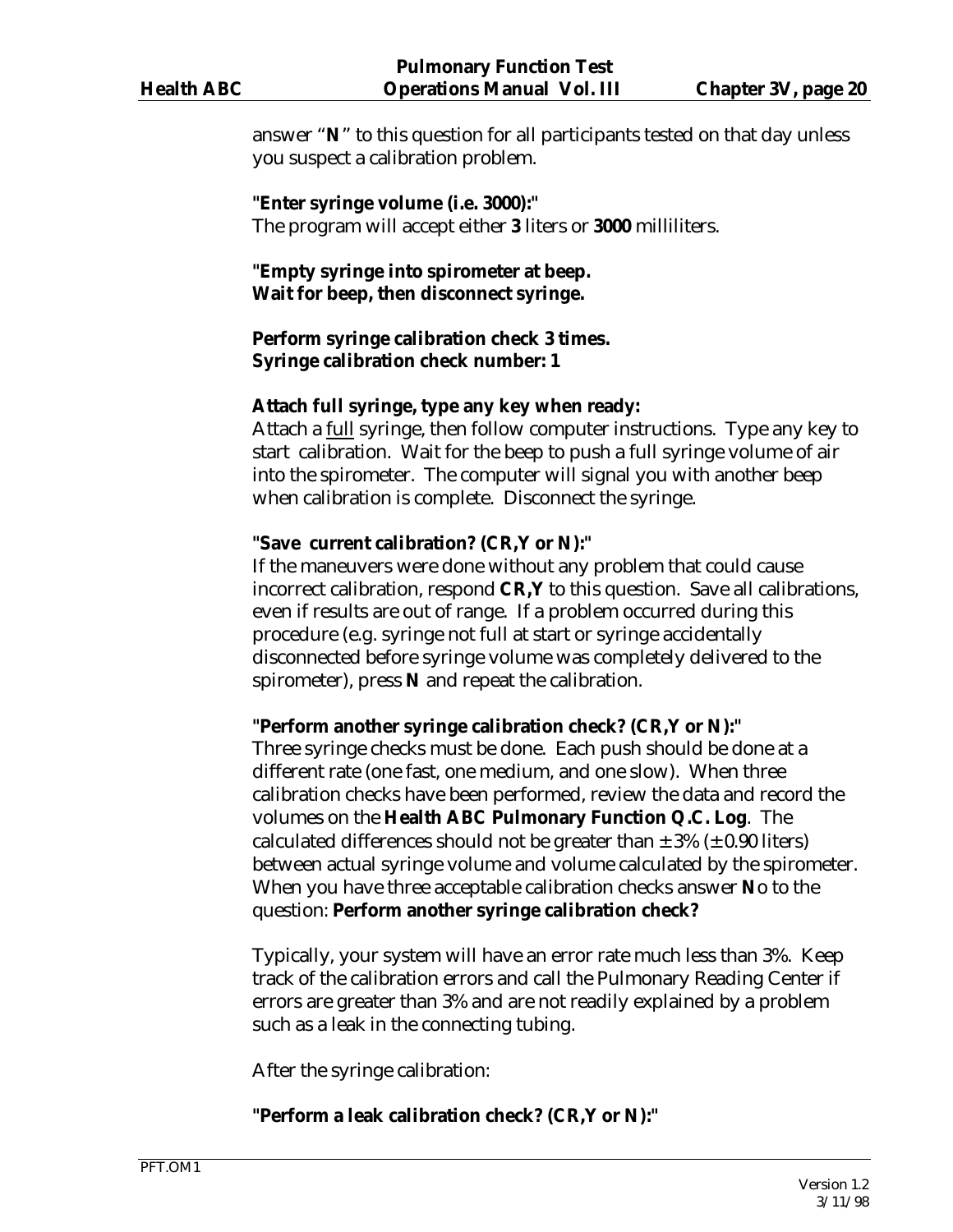Respond by pressing **ENTER.**

In the center of the screen there is a space bordered by two lines. Fill the 3 liter calibration syringe with air and hold the hose ready to attach to the full syringe (they cannot be connected at this time). Pull back the spirometer piston shaft in the back of the spirometer until the line that appears is inside the space bordered by two lines. Connect the hose to the syringe (this will get easier with practice). Then type any key when you are ready to go to the next screen.

The calibration screen is divided into **push** (empty syringe) and **pull** (fill syringe) columns, or time lines. The maneuver should be performed three times within 20 seconds. Disconnect the hose at the beep.

# **NOTE: Try not to move the hose during this procedure. Measurement errors will occur if hose volume is added to or subtracted from the spirometer.**

| Push | Pull | Push | Pull | Push | Pull | <b>STOP</b>  |
|------|------|------|------|------|------|--------------|
|      |      |      |      |      |      |              |
|      |      |      |      |      |      |              |
|      |      |      |      |      |      |              |
|      |      |      |      |      |      |              |
|      |      |      |      |      |      | <b>START</b> |
|      |      |      |      |      |      |              |
|      |      |      |      |      |      |              |
|      |      |      |      |      |      |              |
|      |      |      |      |      |      |              |
|      |      |      |      |      |      |              |

Computer Screen for the Leak Calibration

# "**Save current calibration? (CR,Y or N):**"

If maneuvers were done without problems which could cause incorrect calibration, (syringe not full at start or syringe accidentally disconnected from the hose) respond **Y** to this question. If a problem occurred during this procedure, press **N** and repeat the calibration.

# "**Repeat leak calibration check? (Y or CR,N):**"

If there was "no leak detected" and the average difference between syringe volume and measured volume was not greater than ±3% of the syringe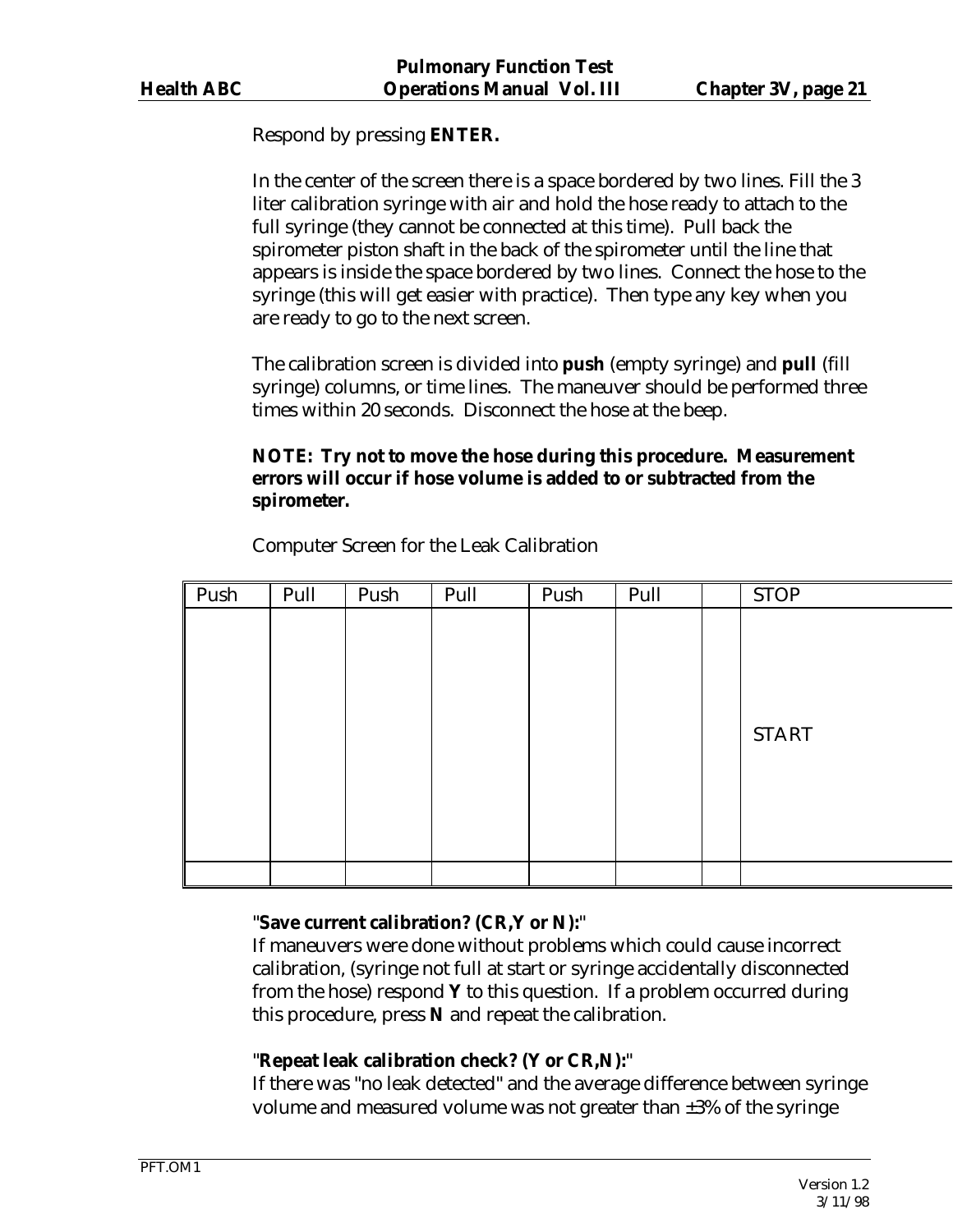volume  $(\pm 90 \text{ ml} \text{ using the 3 liter calibration syringe})$ , press **N**. If not within this range, stop and try to locate leak before repeating the syringe calibration. Call the Pulmonary Reading Center if you are unable to correct leak problem and save all calibrations.

After you press **N**, the next screen will give you menu selections.

#### **5.1.6 Choose from the menu selection:**

 **Syringe Calibration Check Enter New Participant Data Obtain Flow Volume Curve Monitor Spirometer Volume Print Participant's Results Enter Methacholine Mode Display Spirometer Status Exit Program**

#### **Use space bar to select, Enter**

The Cursor will default to the "E" for "Enter New Subject Data". Press the Enter key to begin subject or technician testing and to enter demographic information. If you want to change the selection, use the "space bar" or arrow keys to move through the menu to change the selection and then press the **Enter** key at the desired selection.

"Syringe Calibration Check" allows the technician to do another calibration check and leak check, if a problem develops, without exiting the program.

**"Obtain Flow Volume Curve"** will allow the technician to perform another trial on the participant who has just been tested, before entering new demographic data on the next participant.

**"Monitor Spirometer Volume"** allows the technician to check the spirometer number and temperature. Also, a line moving across the bottom of the screen allows you to see if a leak is occurring. A dip in the line indicates a leak. Hit any key, except the space bar, twice to escape back to the menu.

**"Print Subject's Results"** After a participant has been tested, the cursor will automatically go here. The results will be printed, if you responded in the beginning of the program that you wanted the results printed. Otherwise, the cursor will go to "Enter New Subject Data" to begin a new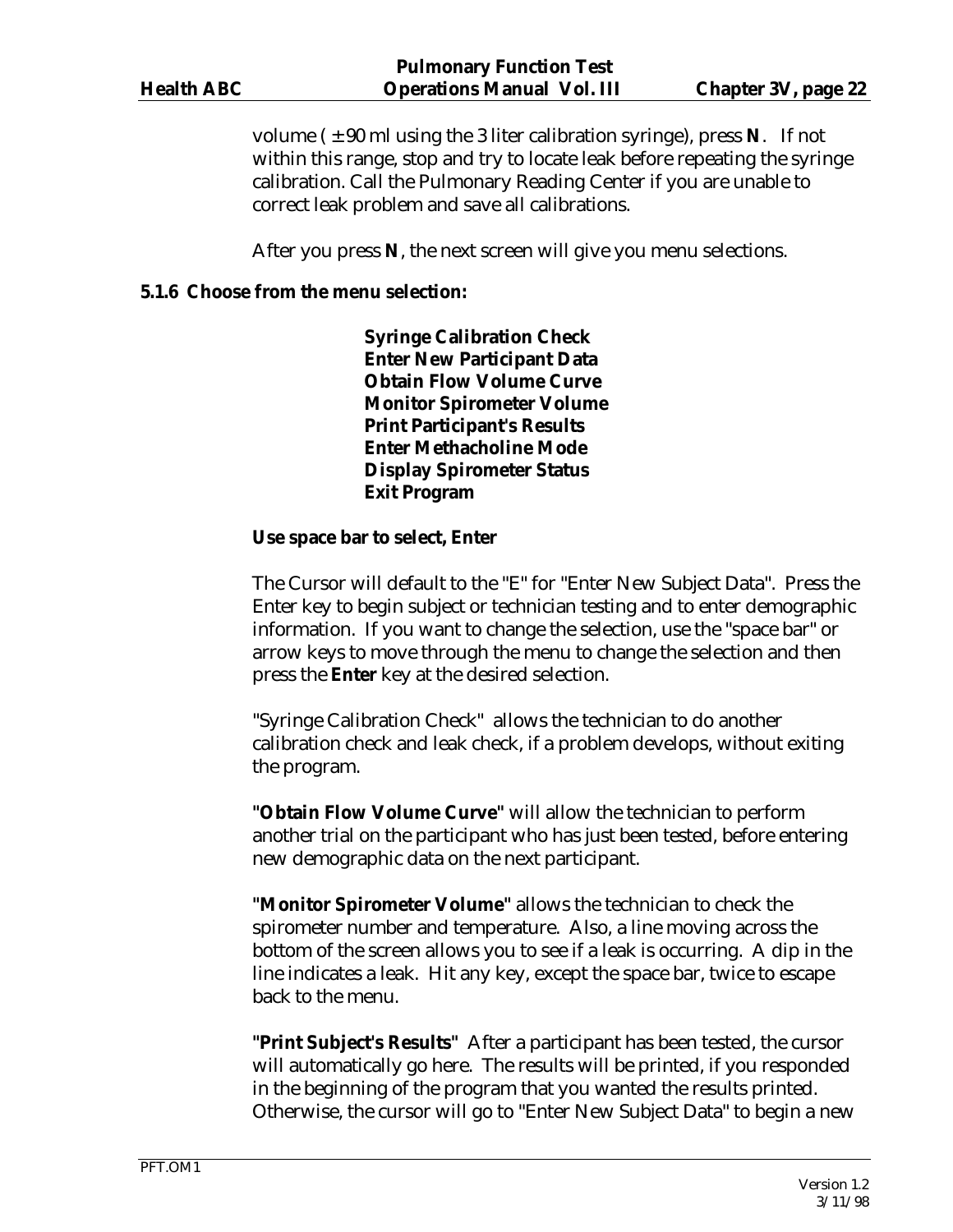participant. The program will not allow you to select **Print Subject's Results** at this point, if you did not choose this in the beginning of the program.

"**Exit Program**" terminates the program, stores the participant files to the floppy disk, and returns you to the **C>** prompt.

To perform spirometry, select "**Enter New Subject Data**". You should have the MIP data in hand before you reach this point.

#### **5.1.7 Patient Information**

 **Enter New Subject Information, Spirometer Temperature: xx C Tech ID: Subject's ID: Special Code: (Replicate ID) Subject's Age: Subject's Ht: Subject's Sex (M or F): Hispanic Origin (Y or N): Race Code:(Race Codes: 0=White 1=Black 2=Asian/Pacific 3=American Indian/Eskimo 4=Other) Shift Code: 0 MIP1 MIP2** 

 **MIP3** 

 **Enter value followed by ENTER key. Press Tab key or arrow keys to go to next field. Press ESC key when all values have been entered correctly.** 

Enter patient information described below. **NOTE! The information you must enter will not necessarily correspond to the information titles as listed. Follow the directions below carefully.** When each data field is filled, — the cursor automatically drops to the next field. If the data you enter does not completely fill the field, you must press **Enter** to move the cursor to the next field. If you need to change any of the entered data, use the Tab or arrow keys to go back to that field and make the corrections.

#### **Tech ID:**

Tech ID will default to entry made at the beginning of the program (section 5.1.3.4). If no change is needed, press the TAB, ENTER, or up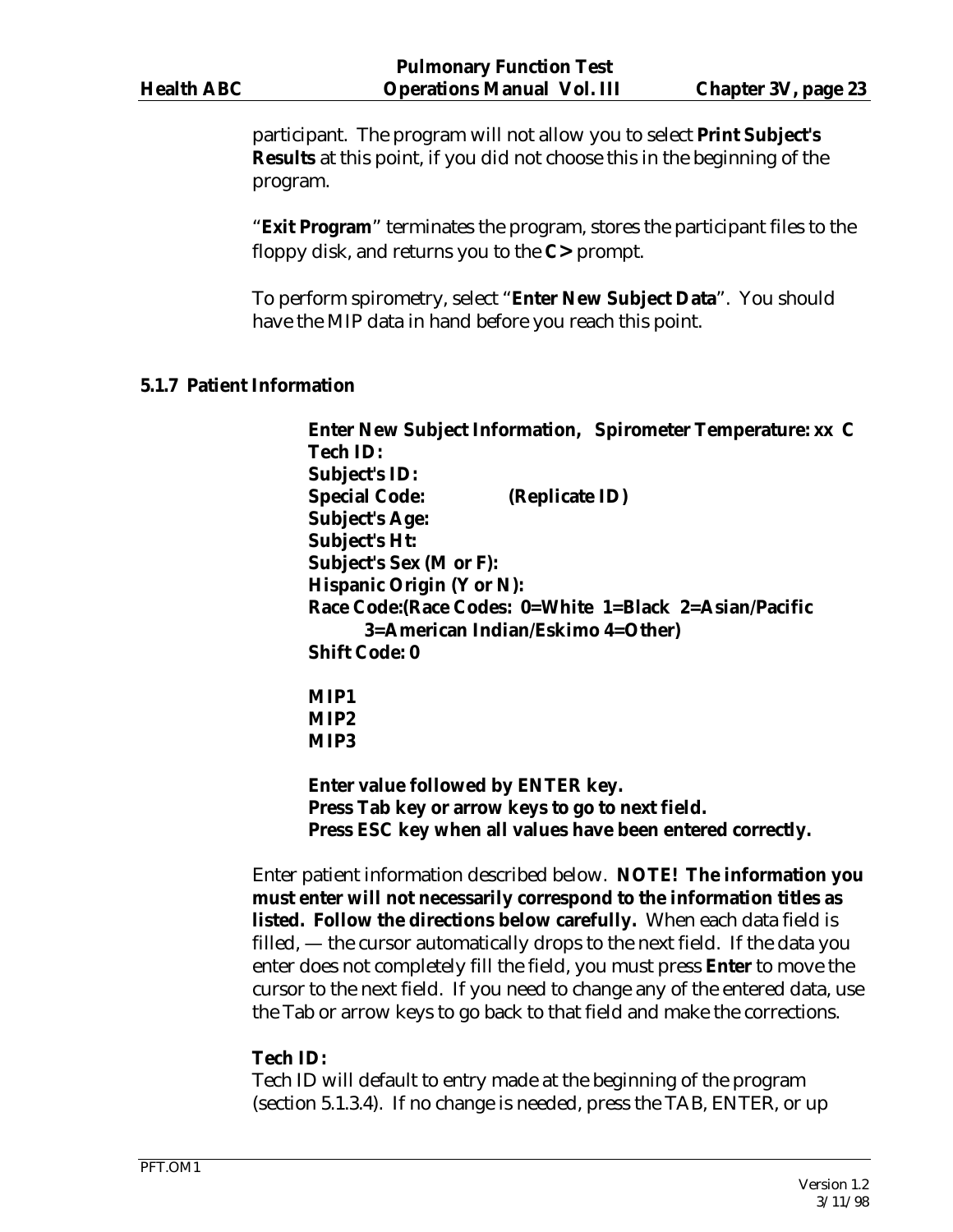(down) arrow key. To change entry, type over display. ID must be number characters and can be up to four digits.

#### **Subject's ID:**

Enter the visit number. The first visit session is 1, the second is 2, etc.

#### **Special Code (Replicate ID)**:

Enter the participant's full Health ABC number, a semicolon (no spaces), and their Acrostic.

For example: HB5021;HDOL

#### **Subject's age:**

Enter participant's age in years.

#### **Subject's Ht:**

Enter participant's height (inches or cm). Use only one decimal place. Inches will be converted to centimeters automatically, however, you must enter the height of someone who is 80 inches (6'8") or more in centimeters because it will not convert.

#### **Subject's Sex (M or F):**

Enter "M" for male or "F" for female.

#### **Hispanic Origin (Y or N):**

Enter "Y" if participant is of Hispanic origin, "N" if not of Hispanic origin.

#### **Race Code:**

Select and enter code from display list.

#### **Shift Code:0**

Skip this field.

# **MIP1**

#### **MIP2 MIP3**

Enter the participant's three maximal inspiratory pressures here.

Press "**Esc**" when all entries are correct and to go to the next screen.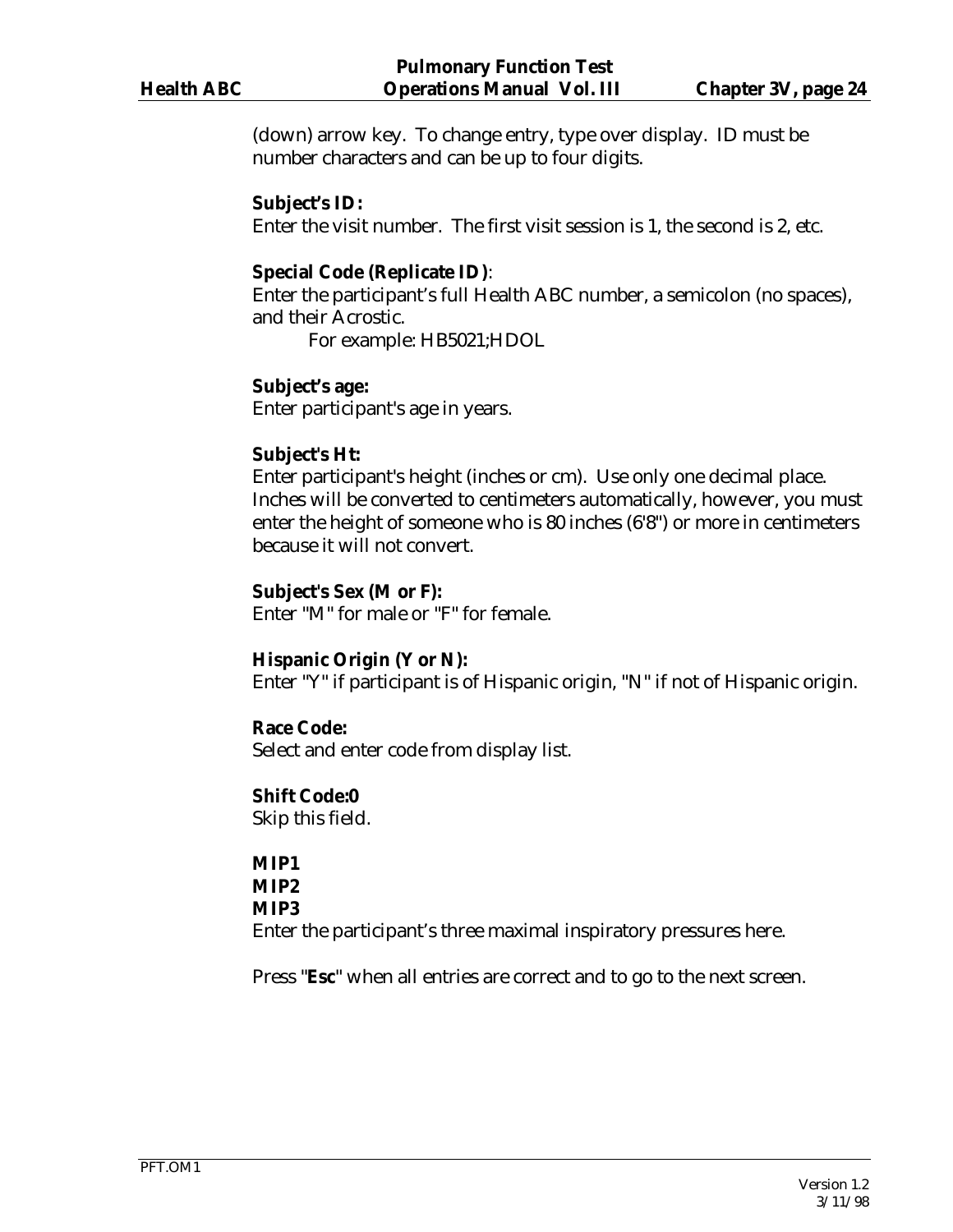An example of how the New Subject Data screen should look follows (Responses are bolded)

|  | Enter New Subject Information, Spirometer Temperature: 20C |  |
|--|------------------------------------------------------------|--|
|  |                                                            |  |

| Tech ID:201                               |             |                                      |
|-------------------------------------------|-------------|--------------------------------------|
| Subject's ID:1                            |             |                                      |
| Special Code: HB5031; DHOL (Replicate ID) |             |                                      |
| Subject's Age:68                          |             |                                      |
| Subject's Height:175                      |             |                                      |
| Subject's Weight (lbs)180                 |             |                                      |
| Subject's Sex (M or F):M                  |             |                                      |
| Hispanic Origin (Y or N):N                |             |                                      |
| Race Code:0                               | Race Codes: | $0=$ White 1 = Black 2=Asian/Pacific |
| Shift Code:0                              |             | $3 = Am$ Indian/Eskimo $4 = Other$   |
| <b>MIP1:142</b>                           |             |                                      |
| <b>MIP2:131</b>                           |             |                                      |
| MIP3:138                                  |             |                                      |
|                                           |             |                                      |

Enter value followed by ENTER key. Press TAB or arrow keys to go to next field. Press ESC key when all values have been entered correctly

#### **5.1.8 Spirometry Testing**

#### **"Perform FVC maneuver? (CR,Y or N):"**

At this screen, explain and demonstrate the maneuver to the participant. Keep explanations simple. Press the **Enter** key when both technician and participant are ready.

The screen will display a Flow-Volume grid as illustrated below. After a short delay, a beep sounds and the words "**BLAST THE AIR OUT**" are displayed at the upper right side of the grid as illustrated below.



Do not have the participant start their inhalation until you see the BLAST THE AIR OUT instruction because the computer is not ready to receive the information and lost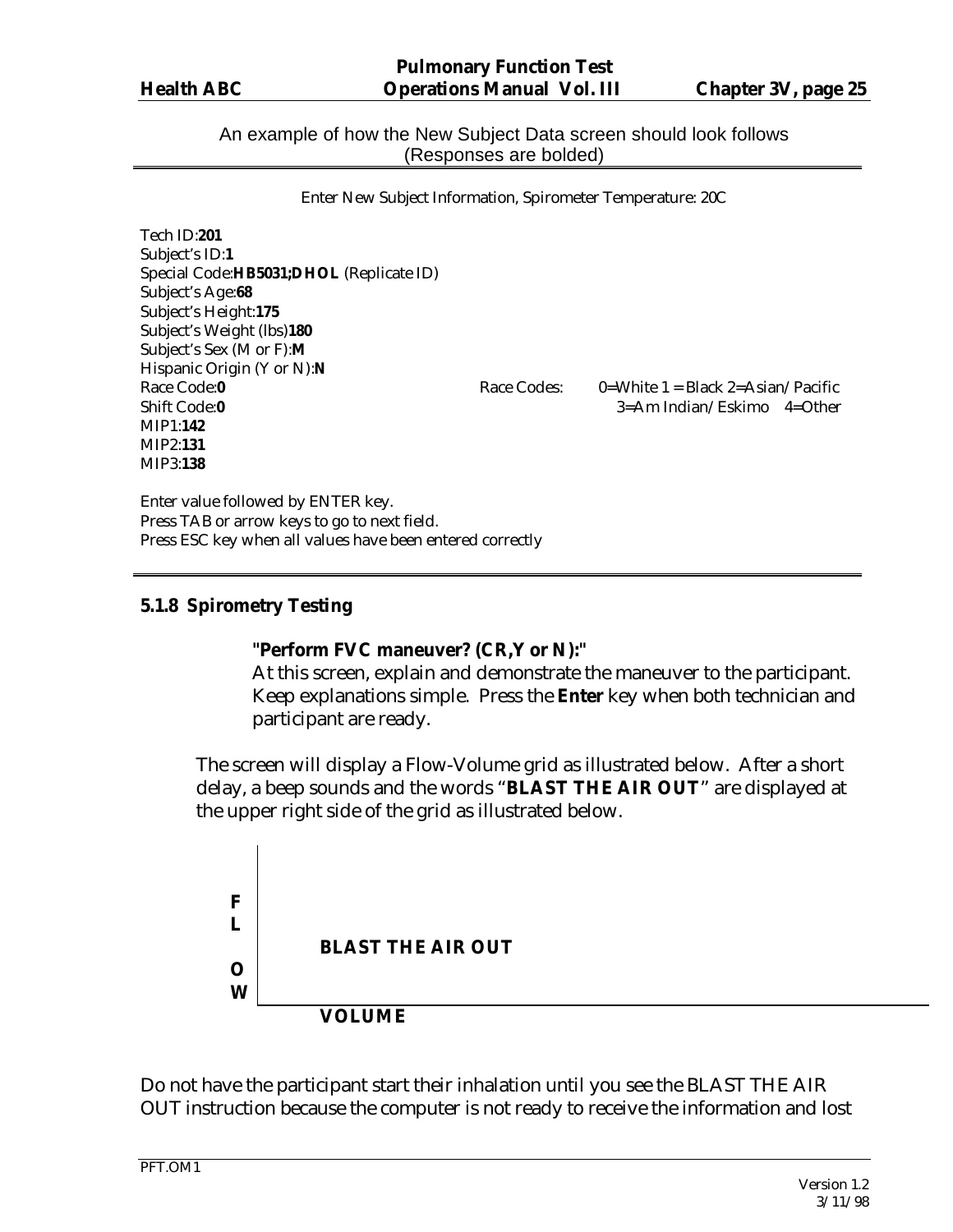data will result. Instruct the participant to inhale maximally, vigorously coaching them to do so. Once at TLC, they should quickly insert the mouthpiece in their mouth just past their teeth and seal their lips around it. Then instruct them to blast their air out into the mouthpiece. Encourage them to exhale for at least 6 seconds, try to get 8 seconds of exhalation from each participant. After they have exhaled for 6 seconds, a small display labeled "6 seconds" will appear. It will show a magnified flow volume loop so you can see flow better. Encourage the participant to keep going two more times and you will be close to 8 seconds and can stop the test. **DO NOT** allow participants to inhale from the spirometer at the end of the maneuver. Have them remove the mouthpiece from their mouth and aim it away from their faces so the spirometer does not push exhaled air back at them.

#### **Three elements are critical to getting good tests at this point:**

- **1) The inhalation maneuver may be the most important element. If they do not inhale completely, nothing else really matters.**
- **2) Second, they must start the blast of air quickly and with maximal force.**
- **3) Third, they need to get at least a 6 second exhalation.**
- 1. Review of coaching issues
	- a. No tight clothing.
	- b. Participant should be seated in a non-rolling chair
	- c. Teeth and lips sealed around the mouthpiece.
	- d. Do an exaggerated demonstration of the maneuver. Tell them: "...Our results will be different, but effort should be the same."
	- e. Keep explanations short.
	- f. Make sure participant gets on the mouthpiece quickly.
	- g. Watch for maximum effort (both during inhalation and exhalation). Instruct the participant to blast air out. After about 3 seconds have them continue to blow but ease up the effort.
	- h. The exhalation time should be at least 6 seconds. An 8 second time is optimal and the test should be terminated as soon as they reach the 8 second mark.
	- i. Listen for fixed obstructions (tongue, teeth, etc.).
	- j. Participants should be seated for the test. EXCEPTION: Participants whose weight/height (kg/cm) is greater than 0.8 (morbid obesity) should stand. A non rolling chair should be placed behind a standing patient.
	- k. Make sure the participant's mouth is relatively wide open during inspiration.
	- l. Make sure the participant does not inhale while on the mouthpiece.
	- m. If participant is terminating early, tell him that even if he feels empty he is still getting out small amounts of air and should keep pushing and blowing. (You only feel air coming out of the large airways, not the small airways.)
	- n. Correcting technique should always be done in a positive manner, i.e. "You did a great job that time; next time do just the same, but blow a little harder at the start."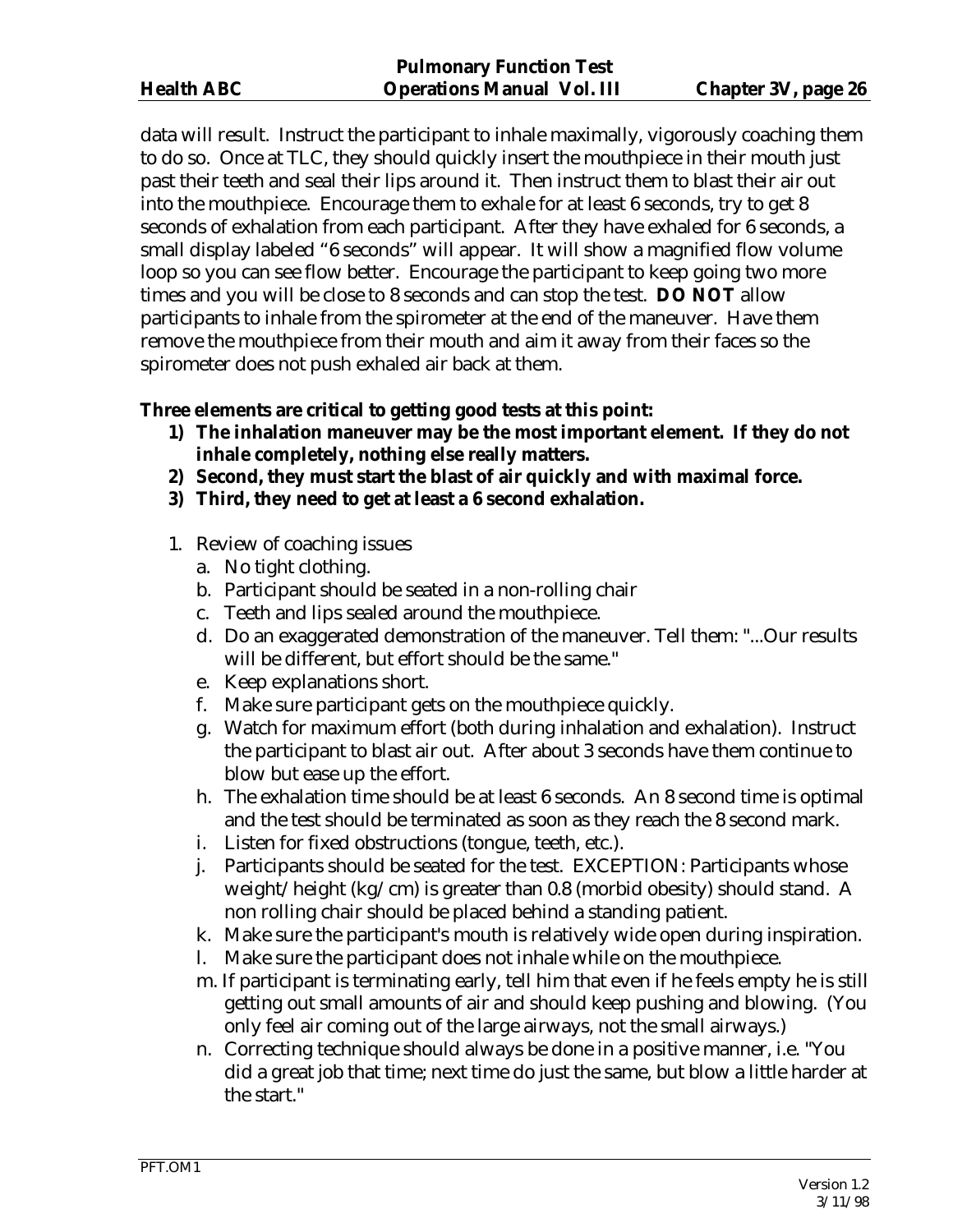- o. Prior to each test, check to make sure the piston has returned to the zero volume position. If necessary, manually return it to the zero position.
- 2. After each trial the message on the screen will read -- **"Enter a Quality Code or CR to proceed.**" If no problems are observed, enter CR and continue. If problems are observed, choose a single code and explanation from the following list. (If more than one error is present, select the code for the most serious error.):

## **CODE EXPLANATION**

- 1 Did not understand test directions--language/communications problem
- 2 Early termination of expiration
- 3 Submaximal effort on expiration
- 4 False start of test (do not delete)
- 5 Leak (around mouthpiece, etc.)
- 6 Excessive variability of effort
- 7 Insufficient inhalation to TLC
- 8 Refused or could not perform additional tests
- 9 Fixed obstruction (tongue, teeth, etc.)

100 - Participant standing

Omit curves with the following codes from further processing.

Note: If you select any of the following codes the curve will be deleted.

No curve should be deleted unless it is obviously a completely failed attempt (participant stops blowing, takes their mouth off the mouthpiece, or inhales within the first second). We can retain all attempts in computer files and deal with unacceptable curves at the reading center so if you are uncertain, keep the curve and repeat the test as needed.

- 10 Nonspecific error, omit from further processing
- 11 Extra breath at end of maneuver
- 12 Cough within the first second
- 13 Very submaximal effort on expiration (delete)
- 14 False start of test (delete)

The next screen shows the calculations of the trial.

#### **"More trials on this participant? (CR,Y or N or V):"**

If you want to see the participant's curve as a volume-time curve, enter **V**. Otherwise, enter **Y** or **N,** depending upon the technician's decision whether more trials are needed. If you enter N, you will be returned to the menu screen. The following is a review of test factors which assist the technician in this decision about whether to continue testing an individual participant.

#### PERCENT DIFFERENCES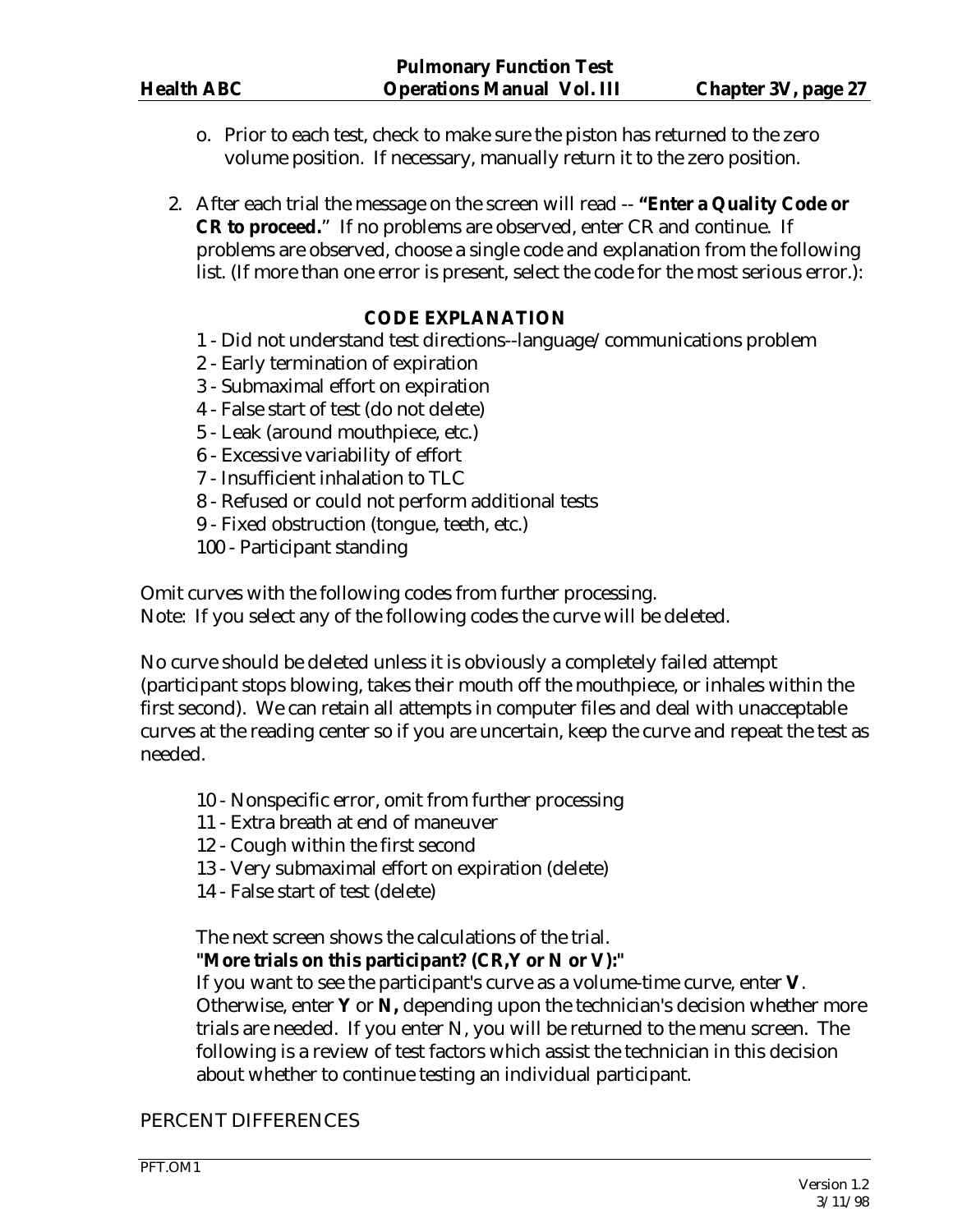After the first trial the percent differences will be calculated between the best and second best FVC,  $FEV_1$ , and Peak Flow on each of the trials. Differences will not be calculated on trials with coughs or extrapolated volumes of greater than 5%.

If an extra breath occurs at the end of the maneuver, enter the code **11** to keep the FVC from being falsely elevated. It would be very hard to meet the reproducibility criteria with this occurrence.

A minimum of 3 and maximum of 5 trials should be done on each participant. If the first three curves are not acceptable, continue testing until you have three acceptable trials or the participant has tried 5 times. Each of the three acceptable curves must meet all of the acceptability and reproducibility criteria.

- a. To meet the acceptability criteria there must be 3 curves free of: (1) early coughs; (2) large extrapolated volume; or (3) early termination.
- b. To meet the reproducibility criteria the largest and the second largest FVC's must be within 200 ml (0.2 liters); the largest and the second largest  $FEV<sub>1</sub>'s$ must be within 200 ml; and the largest and the second largest Peak Flows must be within 10%.
- 3. Slow Vital Capacities will be performed only if a participant cannot perform the forced vital capacity maneuver properly and, in the judgment of the technician, the participant will be able to adequately do an unforced vital capacity maneuver. The spirometer does not have a separate program for SVC; therefore, SVC testing will be done in the FVC maneuver mode. The SVC mode will be indicated by entering the number 20 when asked to enter a quality code.
	- a. The "slow vital capacity is performed in exactly the same manner as the FVC maneuver up to the point of the forced exhalation. At that point the participant (who has previously been instructed in the unforced maneuver) will encourage the participant to exhale smoothly and completely. Slowness should not be emphasized. If the exhalation is too slow, vital capacity will be underestimated.
	- b. If a SVC maneuver is performed, the quality code #20 should always be entered (see Section 2).
	- c. FVC acceptability do not apply to SVC maneuvers. However, the reproducibility criteria for the FVC maneuver apply: The largest SVC and the second largest SVC should be within 200 ml. No more than 5 attempts should be made.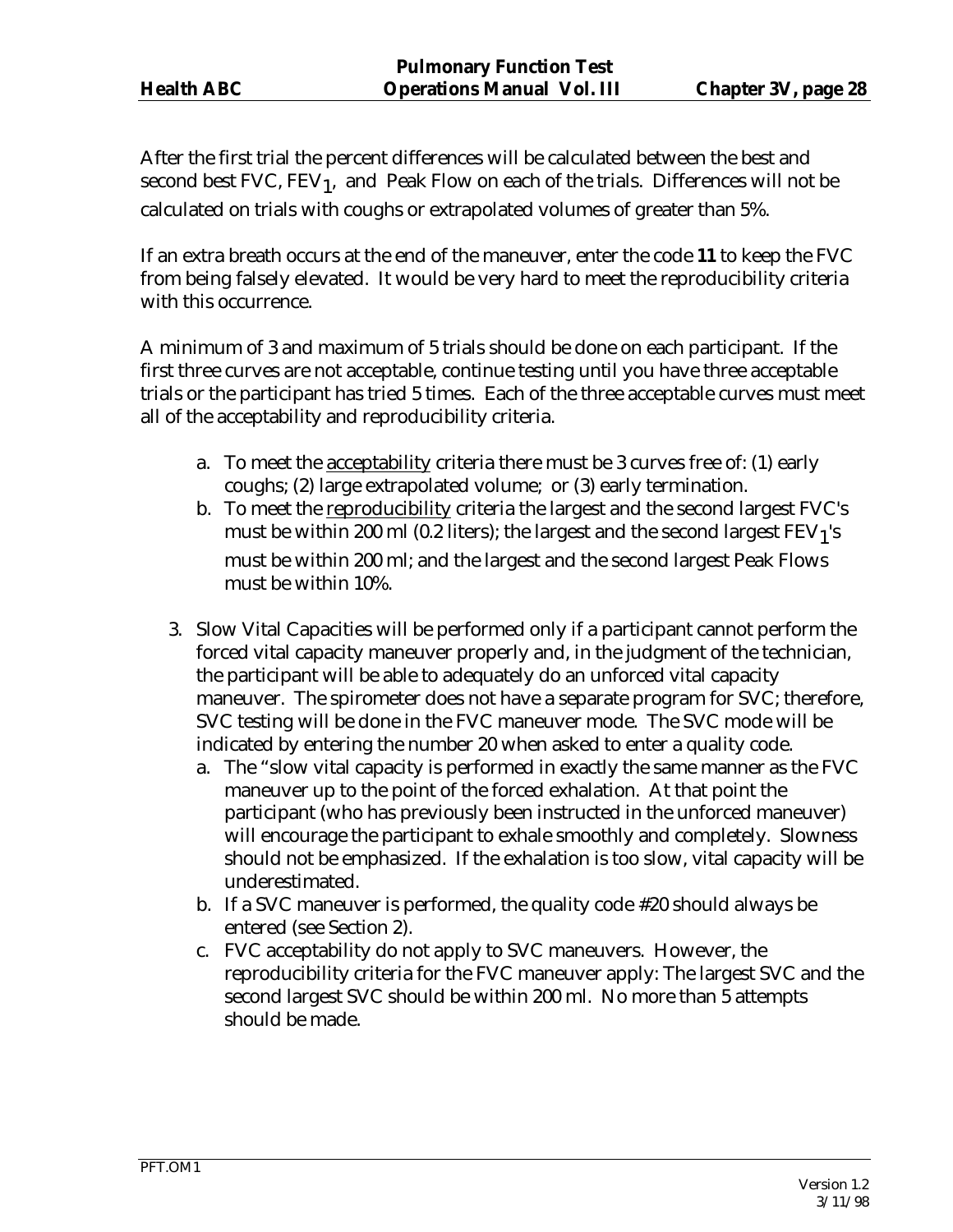## 4. End of Session

At this point you should be looking at the main menu.

- a. Select **Print results** to print a hard copy of the participant's results.
- b. Return to the main menu.
- c. Select **Exit program** after you are through testing each individual participant. This assures that data will be properly stored.

#### **"Exit program,**

# **Are you sure? (CR, Y or N):"**

 Press **Enter**, if you are ready to exit program. The program will then write the participant's data to the floppy disk and terminate the program returning you to the C> prompt. Be sure you DO NOT remove the floppy disk until the disk drive light shuts off. Early removal of the floppy disk can results in improper storage of a participant's data on the floppy disk.

Remove the disk from the drive and turn the computer off.

# **5.2. MAXIMUM INSPIRATORY PRESSURE**

## **5.2.1 Introduction**

Measuring maximal respiratory pressures is a simple way to measure respiratory muscle strength. In this study we will be measuring maximal inspiratory pressure (MIP) at residual volume. The average normal maximal inspiratory pressure measured from residual volume is about –100 cm H2O for men and about –70 cm H2O for women. The lower limits of normal are –70 (men) and –50 cm H2O (women). Maximal respiratory pressures are not well established for elderly persons.

# **5.2.2 Starting the MIP Program**

At the DOS prompt (C:>) type "**MIP**" and press **ENTER**. A menu will be displayed with three options across the top of the screen. **F1-Post Test**, **F2-Utilities**, and **F3-Exit**. You will use only the F1 and F3 options. Do not go into the F2 Utilities option without guidance from the Pulmonary Reading Center.

# **5.2.3 Calibration**

Weekly calibration checks are recommended for the MIP measurements. We will check MIP calibration daily on participant test days for the first month of testing to confirm the calibration stability. After a review of the first month's data we will move to weekly calibration checks if it is deemed appropriate.

Use the following stops to calibrate the pressure transducer.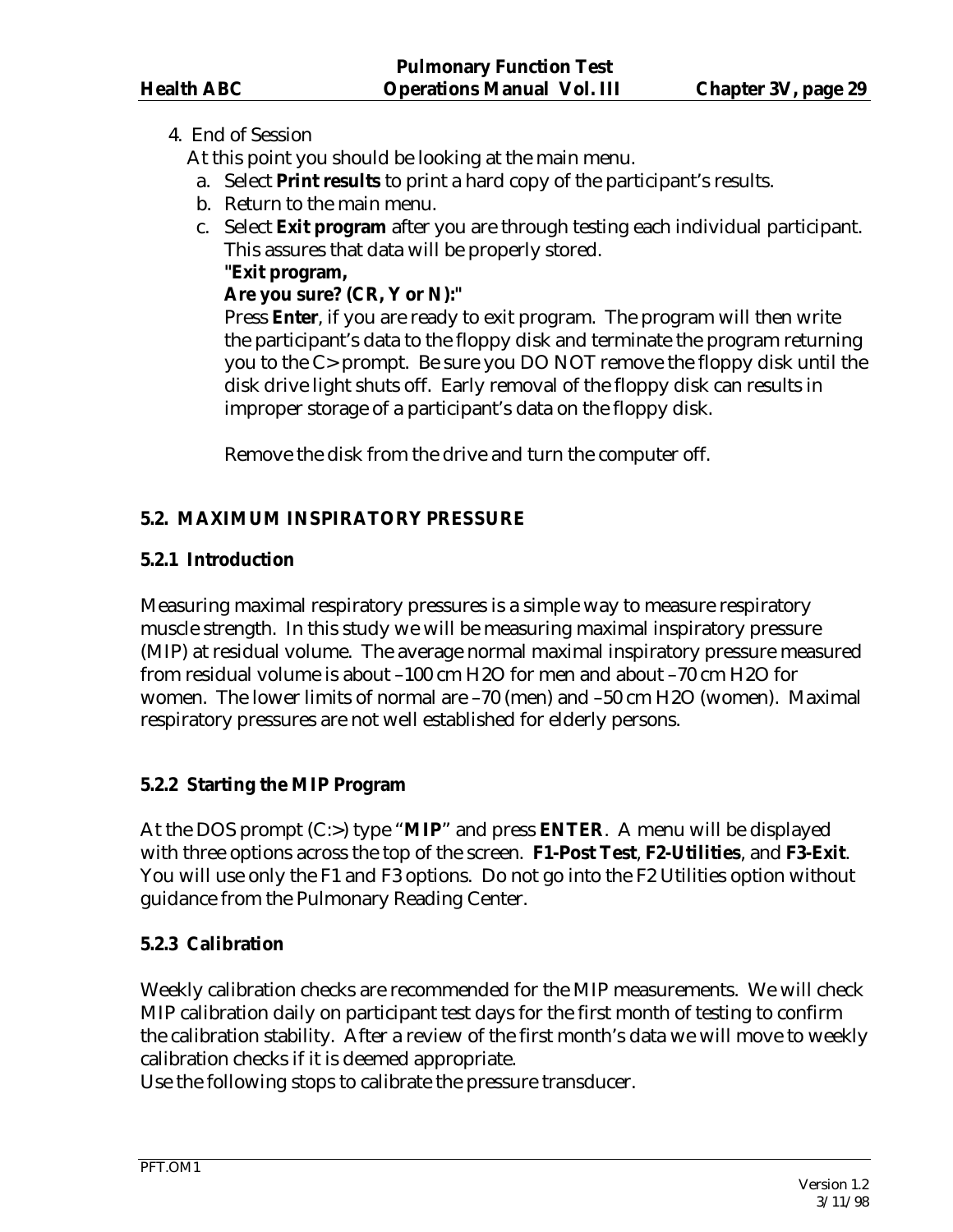- 1. Make sure that you have a 60 ml syringe, the calibration gauge, and tubing configured for calibration as illustrated in Figure 1 (next page). At the main MIP menu, select **F1 Post Test**. A new menu will be displayed.
- 2. At the new menu, select option: **MRP Maximum Respiratory Pressure**
- 3. Select **#3**, Calibrate Pressure Transducer from the MRP menu

 4. Verify that the calibration gauge is set to zero prior to attaching the syringe. Press **<Space Bar>**

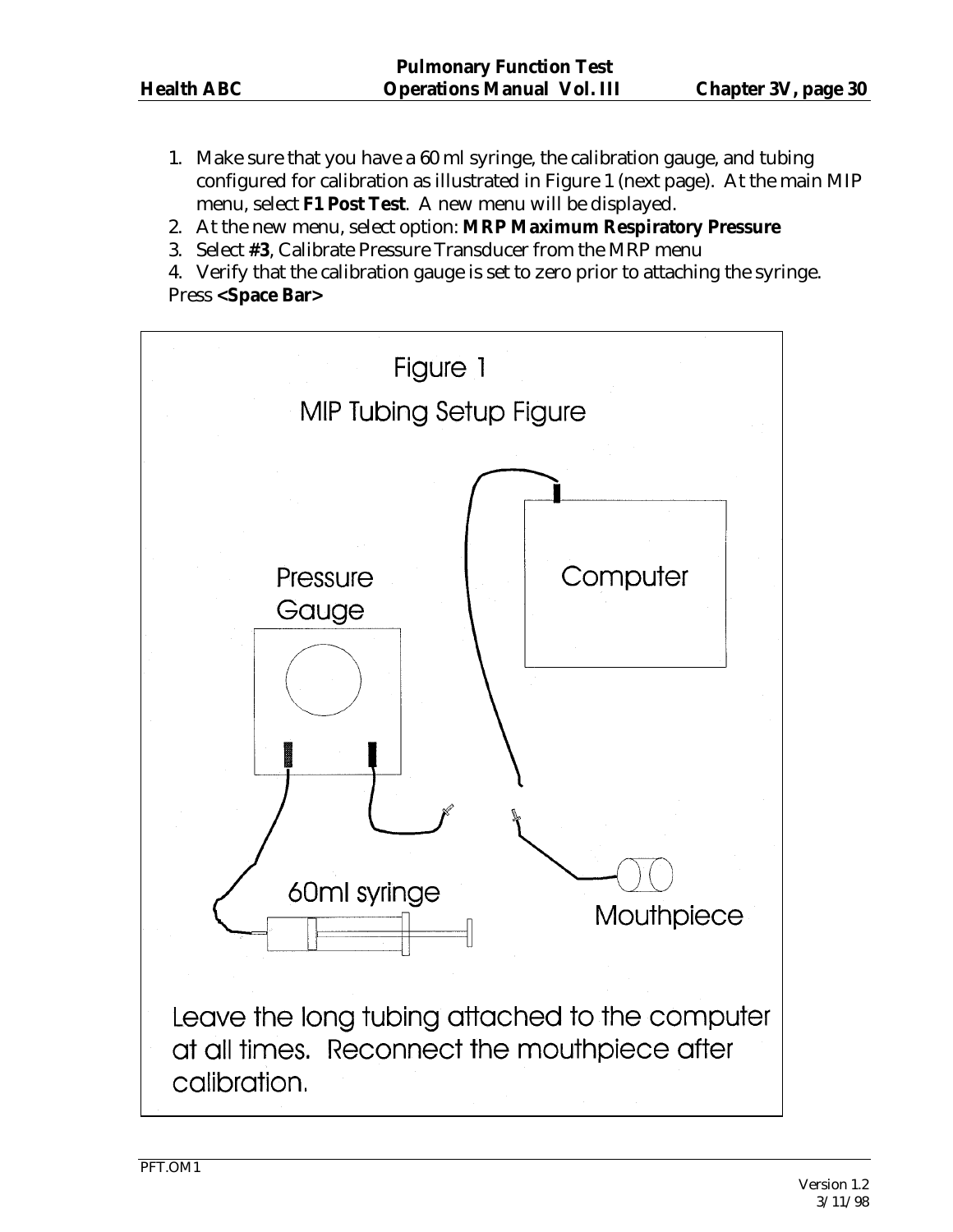- 5. Fill the 60 ml syringe with about 30 ml of air, remove the device mouthpiece and attach the syringe with plastic tubing. Push in on the syringe plunger until the gauge reads +160. Hold the syringe steady to keep the reading at +160 and press **<Space Bar>**.
- 6. Pull the syringe plunger out until the gauge reads -160 cm H2O. Keep the syringe steady and press **<Space Bar>**.
- 7. The screen will now display the calibration information. The positive and negative pressure errors should both be less than 5% of 160 cm H2O (between 152 and 168 cm H2O).
- 8. Press **<Space Bar>** to return to the MRP menu.
- 9. The calibration can be checked at any time by selecting #1, Maximal Inspiratory Pressure, from the MRP menu. Attach the syringe in place of the mouthpiece and push in on the syringe plunger until the gauge reads 100 cm H2O. The MIP reading on the computer screen to the right of the graph should be between 95 and 105 H2O.

## **5.2.4 Participant Testing Program Operation**

- 1. Configure the tubing and patient mouthpiece for patient testing as illustrated in Figure 1.
- 2. Select MRP (Maximal Respiratory Pressure) from the **F1 Post Test** menu.
- 3. Press the <1> key to select the MIP test. The MIP incentive display will appear on the computer screen.

#### **5.2.5 MIP Test Procedure**

- 1. The participant should be sitting
- 2. Explain that the test is just like trying to suck a thick chocolate milk shake through a narrow straw only they will be sucking with their lungs and not with their mouth. Demonstrate the MIP test using a spare mouthpiece.
- 3. Attach a mouthpiece to the pressure gauge mouthpiece adaptor.
- 4. Press the **<1>** key from the MRP Menu to select the MIP test. The MIP incentive display will appear on the computer screen.
- 5. Place the nose clips on the participant just prior to beginning the maneuver. Instruct the participant to exhale completely, connect them to the mouthpiece and instruct him/her to inhale with as much force as possible. Encourage them vigorously to try to inhale harder while watching the computer incentive display for feedback. Say, "That's enough after 4 seconds or earlier if the pressure on the incentive display starts to fall.
- 6. Coach and encourage the participant to try again, this time for better results. There is considerable learning effect so participants need vigorous encouragement.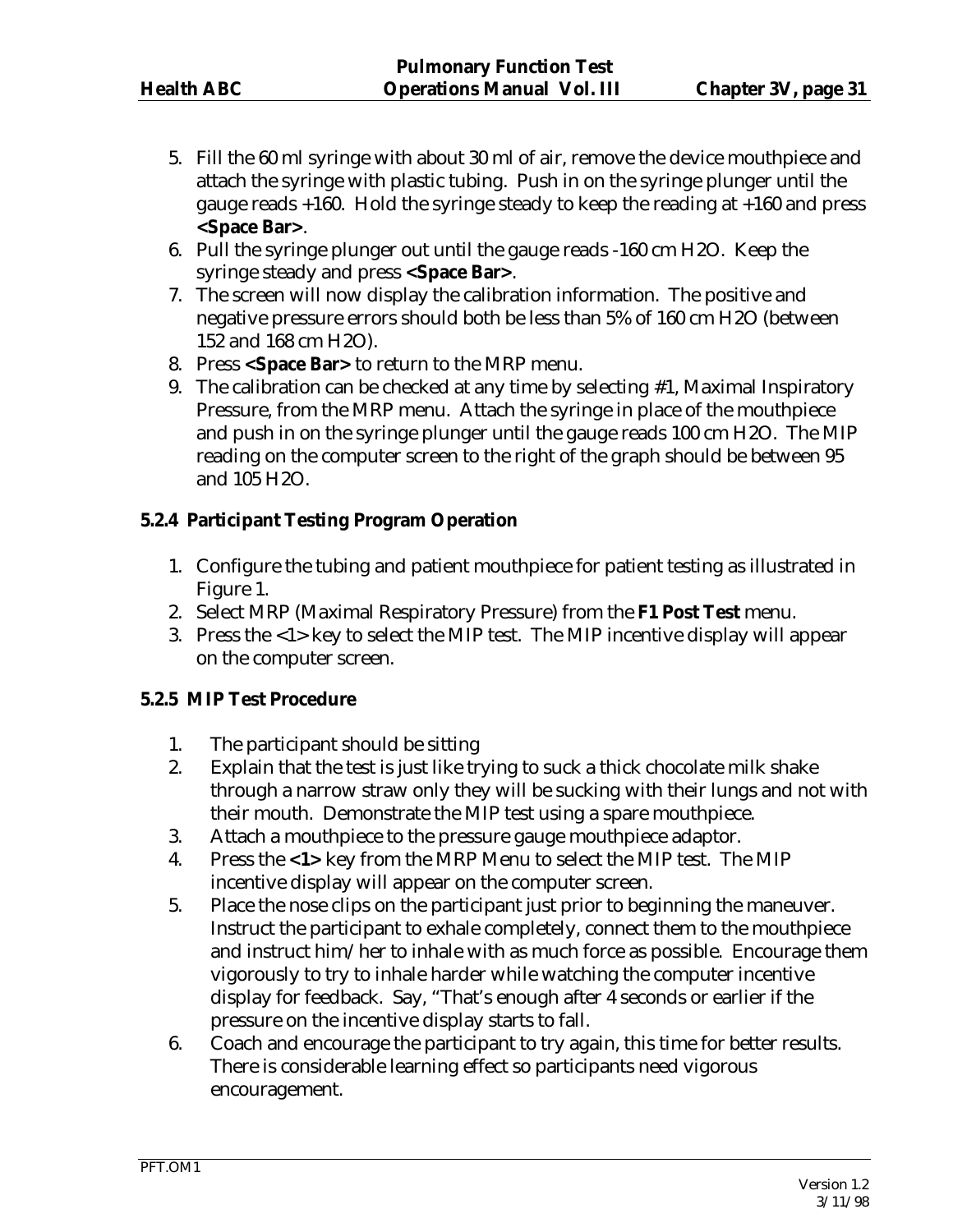7. Analyze the displayed MIP curve for acceptability, then repeat step 4 two more times.

 Acceptable Test Criteria: At least three tries with the two highest pressures within 10% of each other. If acceptable test criteria are not met after a participant has made 5 tries, no further testing should be performed.

MIP reproducibility is calculated as follows:

 Divide the second largest MIP (MIP2) from the largest MIP (MIP1) and multiply by 100. The number should be 90 or greater: [100(MIP2/MIP1] ε 90

This calculation is made for you on the MIP testing screen.

 A small box appears near the top of the screen on the right side after the first test is completed. It contains the results for each trial ordered from highest to lowest. It contains three columns. The first labeled "#" contains the trial number. The second, labeled "MIP" contains the measured MIP. The third, labeled "%Best" contains the measured MIP for that trial expressed as a percent of the highest measured MIP. If the %Best for the MIP in the second position from the top is 90 or greater, the reproducibility criteria are met.

- 8. Record the three largest MIP values on the HABC Spirometry Checklist. (See Section 9.3: Forms). You will enter the three MIP values at the beginning of the spirometry testing as part of the New Subject Information screen (see section 5.1.7). Do not attempt to print the results.
- 9. Press **<ESC>** to return to the main MRP menu. The results of the MIP maneuvers will be stored to a data file. Press **<ESC>** again to return to the main menu. At this menu select **F3-Exit** to return to the DOS prompt.
- 10. At this point you can move to the spirometry testing program by typing **PFT**  followed by **ENTER** or you can turn off the computer.

# **6. Alert Values/Follow-up/Report**

#### **6.1 Spirometry**

For tests of acceptable quality (See section 5.1.8), make the judgment about alert values using the largest FEV1 regardless of the test from which it comes. The alert value is an FEV1 < 1.0 liter or < 40% of predicted (whichever is the smaller number [see report form]).

#### **6.2 Maximum inspiratory pressures**

No alerts are necessary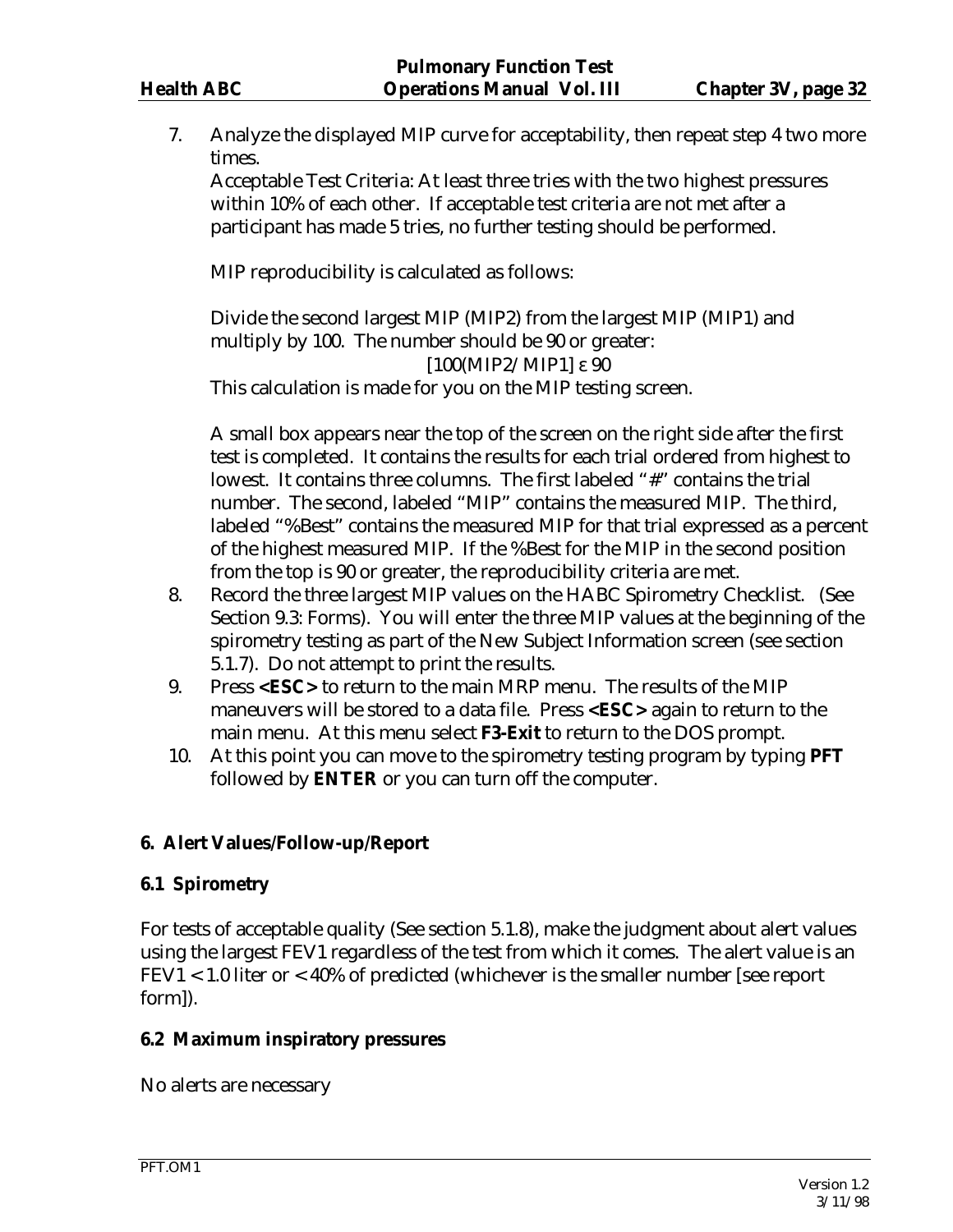# **7. Quality Assurance**

# **7.1 Spirometry**

On every test you will be looking for these elements:

- 1. 6 seconds duration (The computer will put a **T** in QF column, if blow is less than 6 seconds.)
- 2. Acceptability (3 good trials--free of coughs, early termination, or extrapolated volume)
- 3. Free of coughs (The computer will put a **C** in QF column if someone coughs and **"\*"** the results of the trial, indicating this trial will not be used in the calculations.)
- 4. Free of early termination (The computer will put a **T** in QF column if the participant is exhaling more than 20 ml of air during the last second of the maneuver.)
- 5. Free of extrapolated volume. (The computer will put an **E** in QF column and **"\*"** the results of the trial, if the extrapolated volume is more than 5% of FVC. This trial will not be used in the calculations.)
- 6. Reproducible Tests (Largest 2 FVCs and FEV1s are within 200 ml of each other.)
	- a. 2 FVCs within .2 liters
	- b. 2 FEV<sub>1</sub>s within .2 liters
	- c. 2 Peak Flows within 10%
- 7. A minimum of 3 trials must be done.
- 8. No more than 8 trials should be done.

Note: The two best tests for FVC may be on different curves than the two best tests for FEV1.

# **7.2 MIP**

For every participant the following criteria should be met:

- 1. At least three attempts should be made.
- 2. The two largest pressures should be within 10% of each other.
- 3. No more than five attempts should be made.

# **7.3 Biological Standards**

Each pulmonary function technician will act as a biologic control. They will perform three acceptable spirometric and MIP maneuvers each week in which they test participants. The curves will be submitted to the reading center. Tests should be coded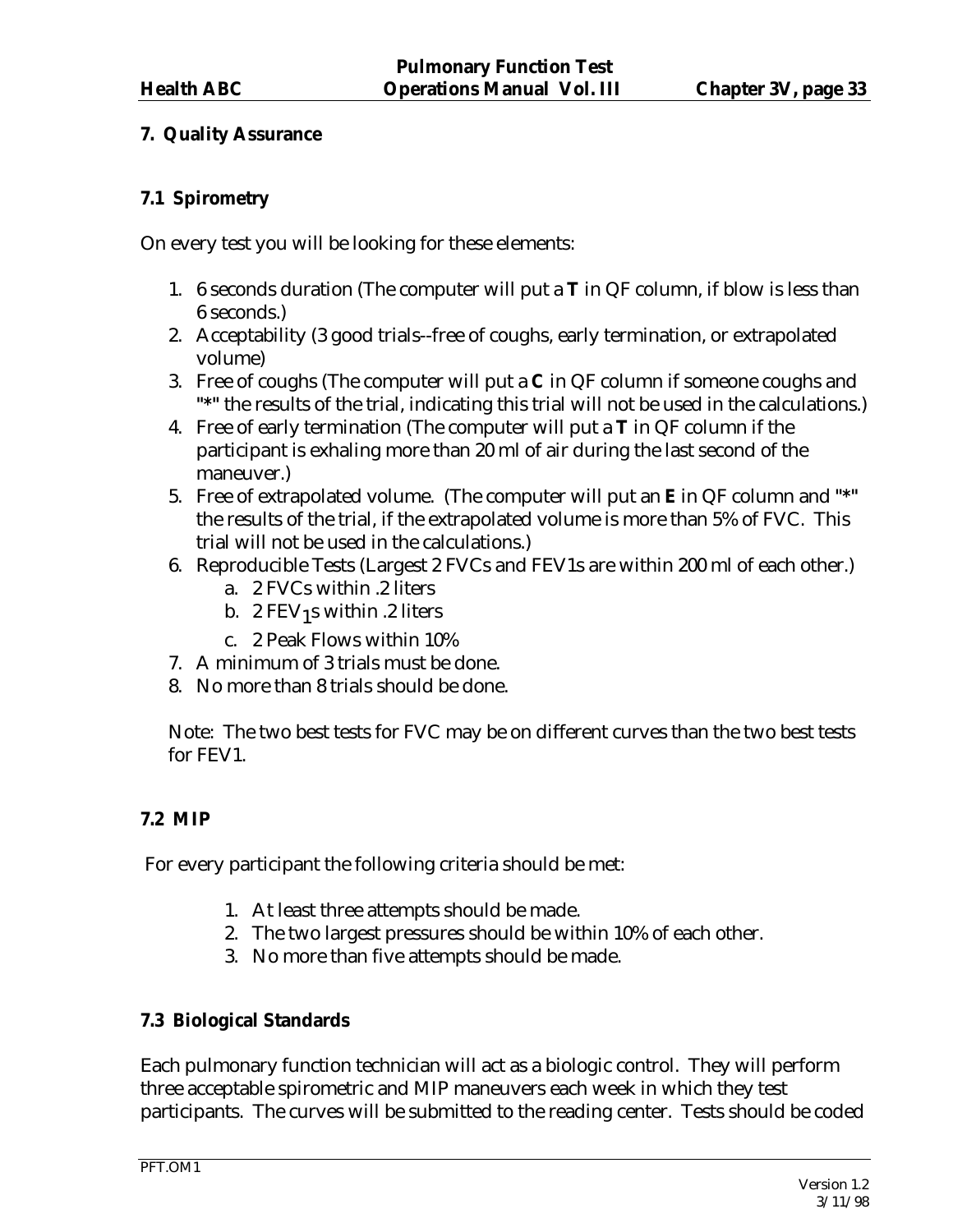| <b>Health ABC</b> |  |
|-------------------|--|
|                   |  |

by entering the technicians formal ID code exactly where you would enter the participant's Health ABC number (see item 5.1.3 and item 5.1.7, Special Code) so that they can be identified by the reading center.

Biologic control testing need not be performed on technicians who, in their judgment, have active respiratory tract infections.

# **7.4 Reading Center Review**

The Pulmonary Reading Center will assess quality on the tests submitted and return those assessments to the test centers and the testing technicians. A report of the reading center review of field center spirograms should be returned to the field centers within 7 working days of its receipt by the reading center. There will be infrequent occasions where this deadline is not met because of travel or illness.

Each field center will maintain a Spirometry Review Log to document receipt of each review and to verify that each technician involved in any of the tests for a given report has reviewed their quality scores (see section 9.3 Forms).

#### **7.5 Quality Control Checklist**

#### **Before participant arrival:**

- $\Box$  Turns on the spirometer power
- $\Box$  Turns on the computer
- $\Box$  Inserts diskette into the A drive or makes sure that the diskette is already in the A drive and properly labeled
- $\square$  Starts HF6 program and submits data (study name, technician ID, barometric pressure, etc.
- $\Box$  Makes sure that the printer is attached and turned on
- $\Box$  Runs calibration and leak checks on the spirometer
- $\Box$  Calibrates the MIP equipment

# **After participant arrival:**

- $\Box$  Explains procedure to participant
- $\Box$  Asks exclusion questions
- $\Box$  Asks participant if they use a beta-agonist inhaler and follows procedure if the answer is "yes."
- $\Box$  Asks participant to loosen tight clothing
- $\Box$  Follows universal precautions
- $\Box$  Properly enters ID information on computer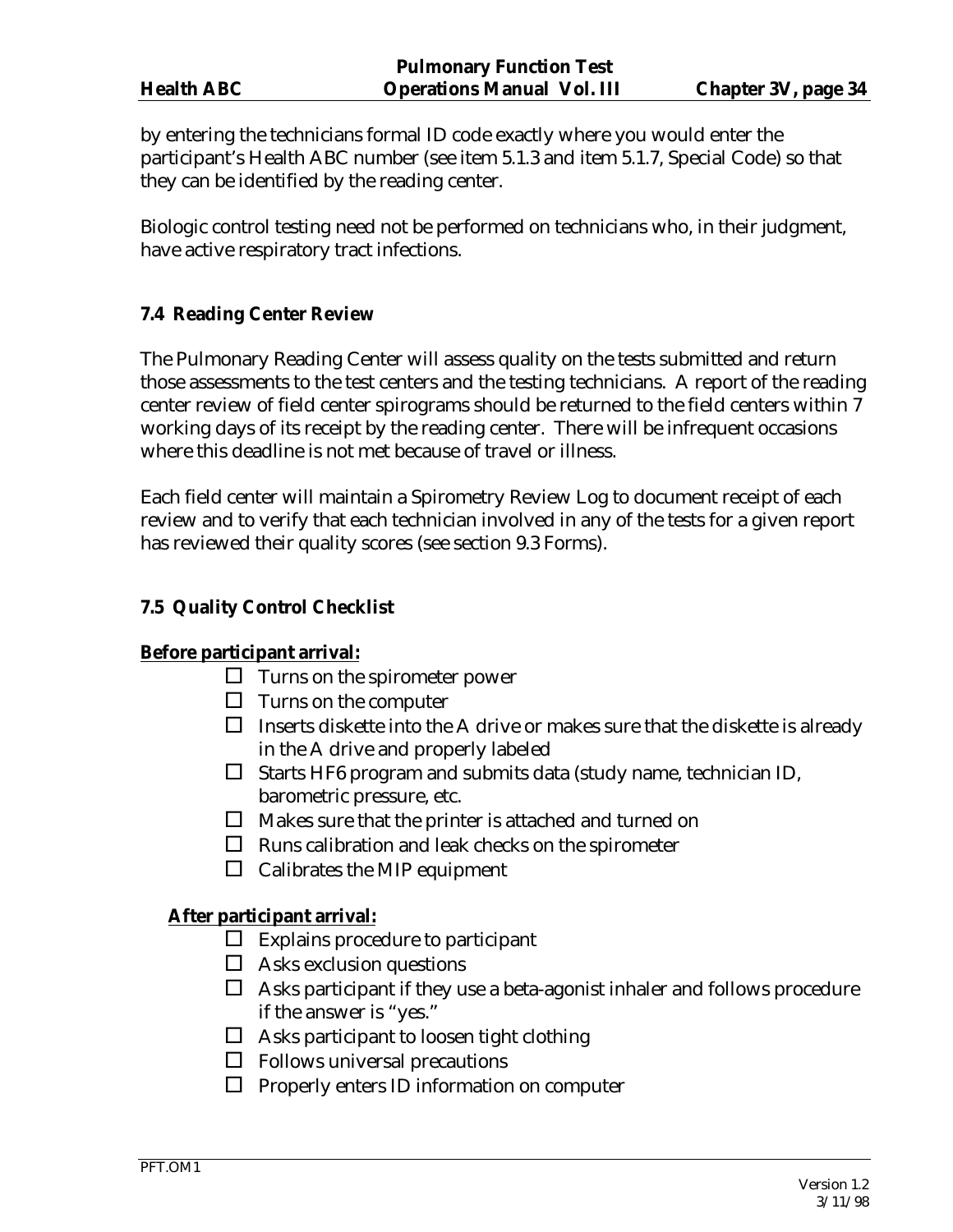- $\Box$  Positions participant properly (sitting position and head position)
- $\Box$  Measures MIP (obtains three acceptable efforts)
	- $\Box$  Enthusiastically coaches
	- $\square$  Properly records data
	- $\Box$  Evaluates for reproducibility and retests if necessary
- $\square$  Discards disposable mouthpiece and cleans mouthpiece adapter with isopropyl alcohol
- $\Box$  Attaches clean filter and uses new nose clip for each participant.
- $\Box$  Obtains three acceptable quality FVC maneuvers (SVC if participant cannot do FVC maneuver)
	- $\Box$  Enthusiastically coaches
	- $\square$  Does exaggerated demonstration of the maneuver
	- $\Box$  Watches for maximum effort
	- $\square$  Makes sure piston has returned to the zero volume position
	- □ Enters Quality Code or CR
	- $\Box$  Evaluates for reproducibility and retests if necessary
- $\Box$  Prints results
- $\Box$  Exits program properly
- $\Box$  Reviews forms for completeness
- $\Box$  Correctly completes forms

#### **8. Instructions for Completing Forms**

**8.1** Data will be copied to a computer disk and mailed to the Pulmonary Reading Center in Salt Lake City, UT. The floppy disk should be mailed in an electrostatically safe mailer.

**8.2** The data will be accompanied by a log of the patients on each disk.

**8.3** Participants will be given a "preliminary report" of their results as they leave the lab

**8.4** Daily and weekly maintenance and calibration logs will be kept

# **9. Appendices**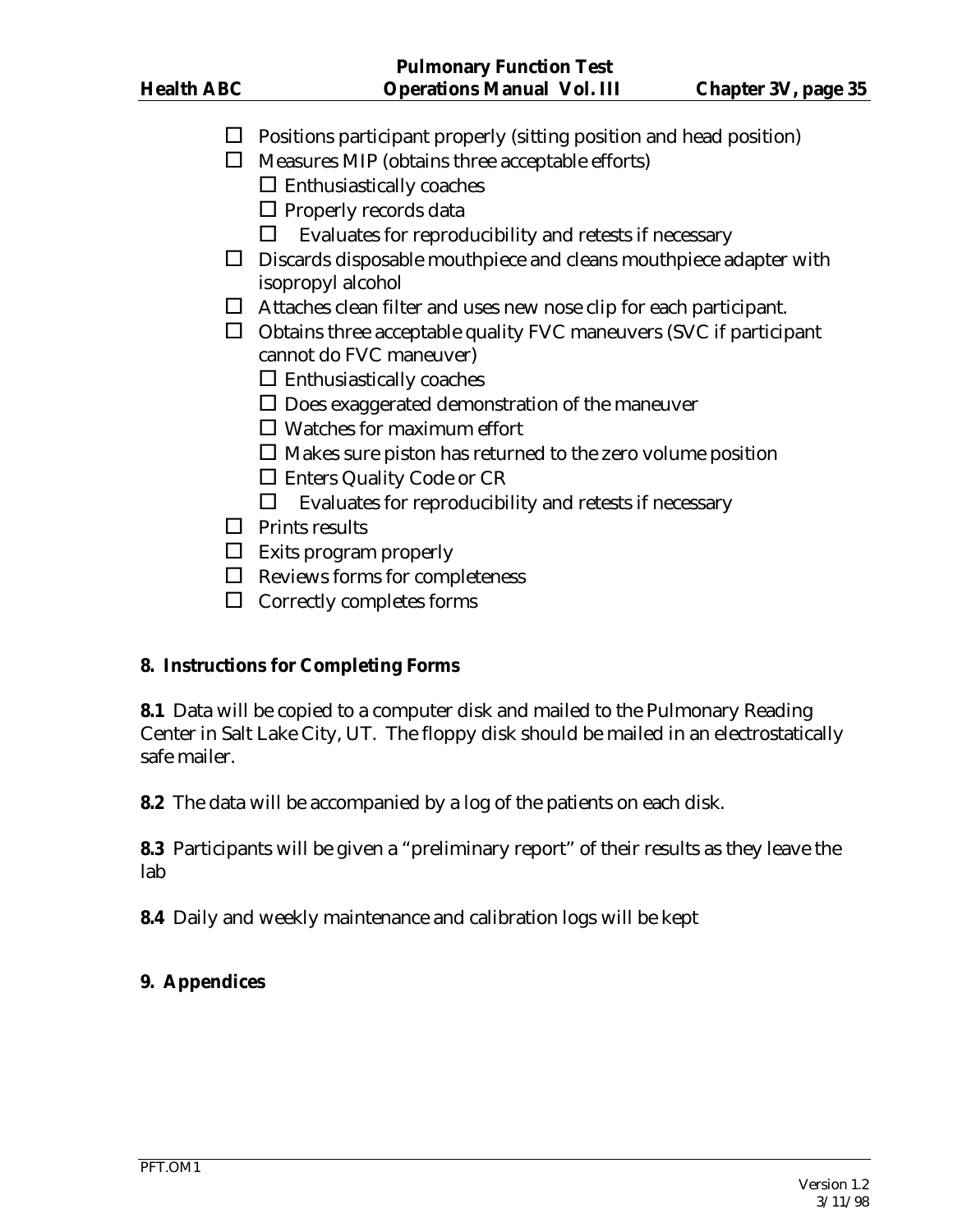## **9.1 Definitions**

*ATPS* is the condition of air inside the spirometer - Ambient Temperature and Pressure, and Saturated with water vapor. The ambient temperature of the spirometer is usually lower than body temperature; this has the effect of cooling and contracting the volume of air exhaled into the spirometer.

*ATS* is short for American Thoracic Society, the scientific branch of the American Lung Association. The ATS promotes accurate spirometers by recommending spirometer standards.

*BACK EXTRAPOLATION* is the standard method used to determine "time zero" when measuring FEV1. The amount of exhaled volume at the start of the maneuver excluded from the FEV1 by this technique is called the back extrapolated volume (BEV or EV). The BEV should be less than 5% of the vital capacity.

*BTPS* stands for Body Temperature (usually 37 degrees C) and Pressure, Saturated with water vapor (100% humidity). It is the condition of air inside the lungs before it is exhaled into a spirometer. ATS standards require that volumes and flows be reported as if they were under these conditions.

*CALIBRATION SYRINGE* is a large (usually 3.00 liters) extremely accurate syringe used to check the volume accuracy of spirometers and, if necessary, to recalibrate them.

*COPD* stands for Chronic Obstructive Pulmonary Disease, a general term for lung disease caused by cigarette smoking - a mixture of emphysema, bronchitis, and hyper-reactive airways.

*FET* is short for Forced Exhalation Time. The FET should be at least six seconds for the FVC maneuver to be considered acceptable, otherwise the FVC may be underestimated. A eight second FET is optimal for this study.

*FEV1* is the most important spirometry variable, short for Forced Expiratory Volume in one second. It is convenient to think of it as the average flow rate during the first second of the FVC maneuver. It is reduced with airflow obstruction.

*FEV1/FVC RATIO* is the most sensitive and specific index of airways obstruction measured by a spirometer. It is normally above 70%.

*FLOW-VOLUME CURVE* is the graph obtained from a forced exhalation maneuver plotted with flow on the vertical axis and volume on the horizontal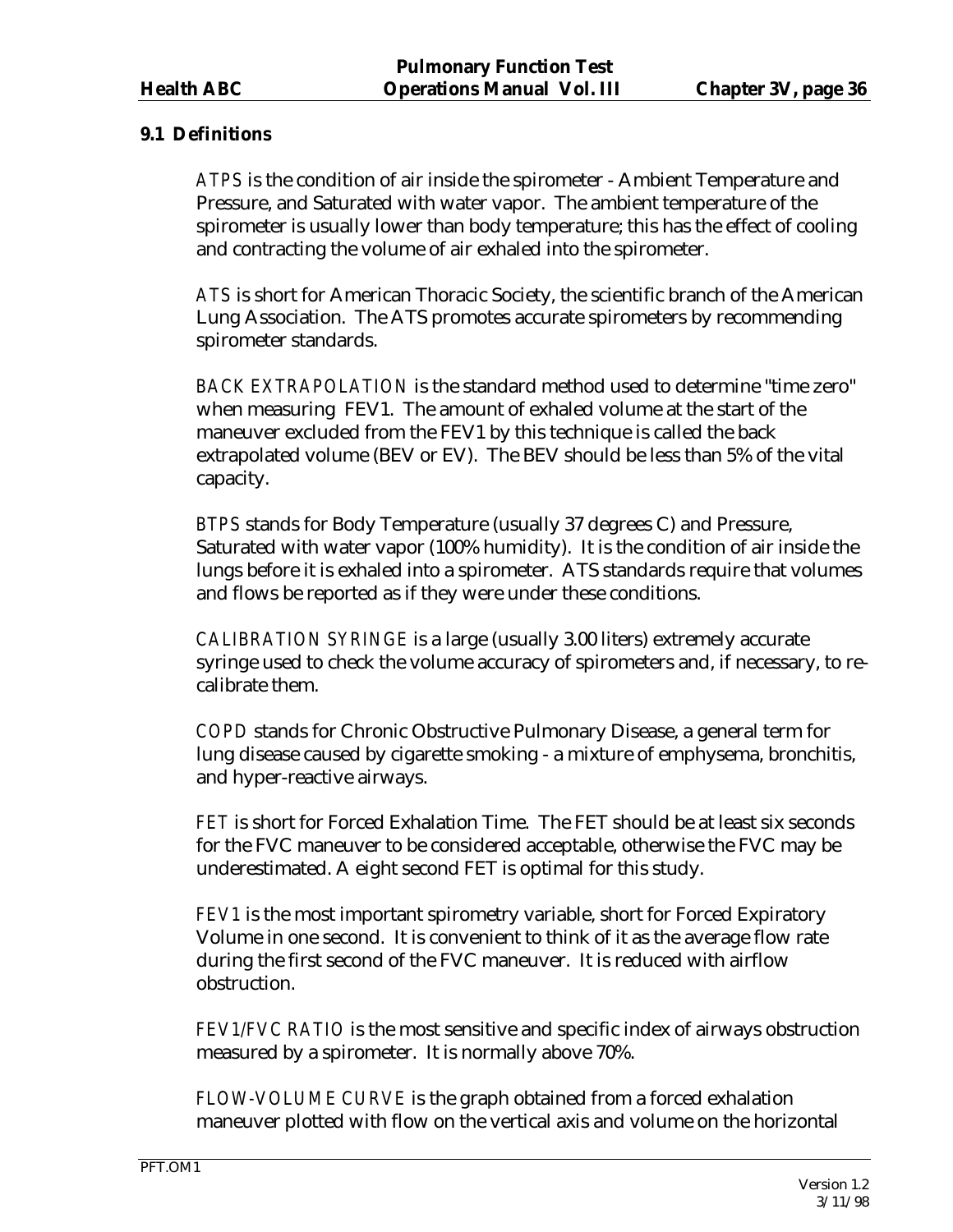axis. When compared with the traditional spirogram, it has the advantage of allowing easy recognition of unacceptable or poorly reproducible maneuvers and disease patterns.

*FVC* is the Forced Vital Capacity, the volume of air exhaled during the maneuver named after it. The participant takes as deep a breath as possible and then quickly exhales as much air as possible. The FVC is reduced with restrictive disorders.

*MAILER FLOPPY DISK* is the diskette sent from the Field Center to the Pulmonary Function Reading Center with the current week's results.

*OBSTRUCTION* is a decrease in maximal airflow rates caused by airway narrowing. The FEV1/FVC ratio and the FEV1 are both decreased.

*PEFR* stands for Peak Expiratory Flow Rate, the highest flow measured during the FVC maneuver. It is a good index of effort used at the onset of the maneuver. It can be seen on a flow-volume curve but not on a spirogram.

*PF* is short for Pulmonary Function (lung tests).

*PRED* is short for the predicted value of a PF parameter. It is determined from the regression equation from a large population study of supposedly normal people.

*RESTRICTION* is a decrease in lung volumes. Scarring of lung tissue (fibrosis), heart failure, pneumonia, and simple obesity are some of many causes. The FVC is reduced while the FEV1/FVC ratio is normal or increased.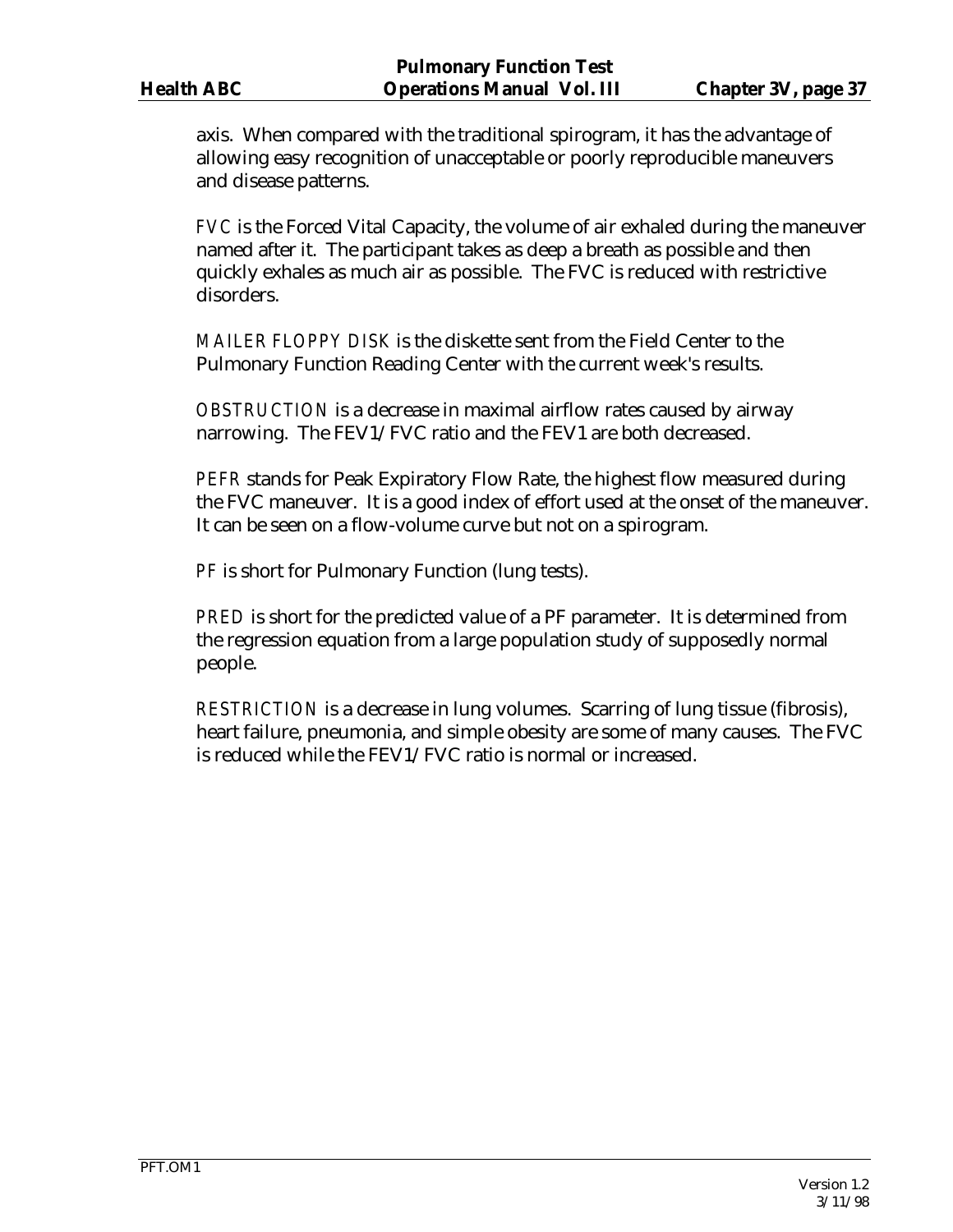## **9.2 Equations**

BTPS Correction Factor (ATPS to BTPS):

 $[(273 + 37)/(273 + T)]$  x  $[(PB - PH20)/(PB - 47)]$ 

 $T =$  spirometer temperature (20-30 °C) PB = barometric pressure (625-760 mmHg) PH2O = water vapor pressure (17-30 mmHg)

Factor to convert inches to centimeters: Inches x 2.54

To convert degrees Fahrenheit to Centigrade:

 $(5/9)$  x (°F - 32)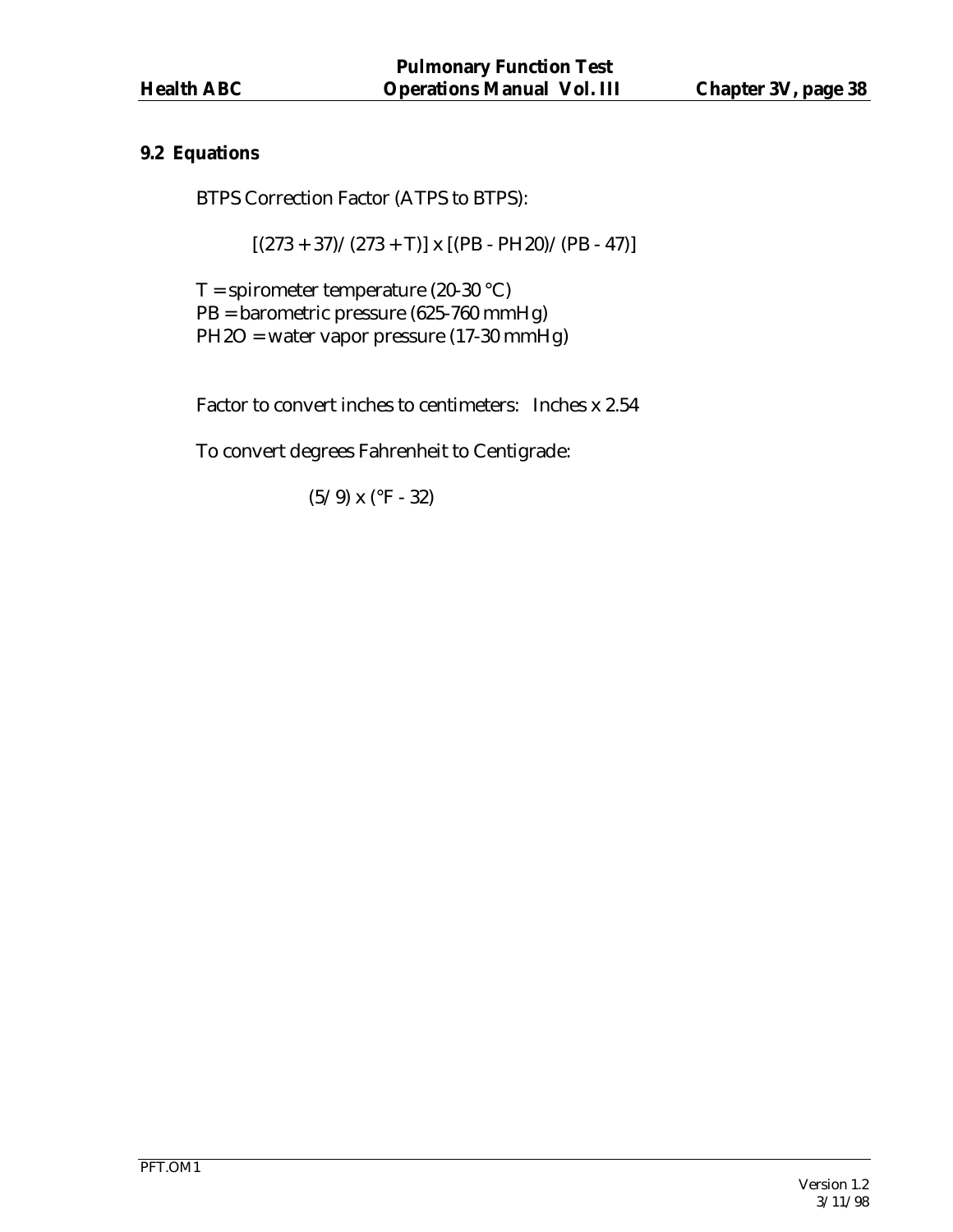## HEALTH ABC STUDY PRELIMINARY PULMONARY FUNCTION REPORT

Name Date Date

A preliminary report of your lung function is shown below. A final report will be sent to you after these results have been analyzed. The report below is not a final report.

Test was not performed or lung function could not be determined accurately.

Results:

| <b>Lung Function Test</b> | <b>Your Value</b> | <b>Usual Normal Range</b> |
|---------------------------|-------------------|---------------------------|
| <b>FVC</b>                | of Predicted      | 80% and greater           |
| FEV1                      | of Predicted      | 80% and greater           |
| FEV1/FVC                  |                   | 65% and greater           |

FVC is the total amount of air you blew our of your lungs. FEV1 is the amount of air you were able to blow out in the first second. FEV1/FVC is the ratio of the other two volumes.

- If the values are within the normal range or above, your lung function is normal.
	- If these values are below the usual range, your lung function is somewhat below normal. About 5% of healthy people have values just below the normal range.
- If either FVC or FEV1 is less than 50% of your predicted normal value, or if your FEV1/FVC ratio is less than 50%, your function is substantially reduced.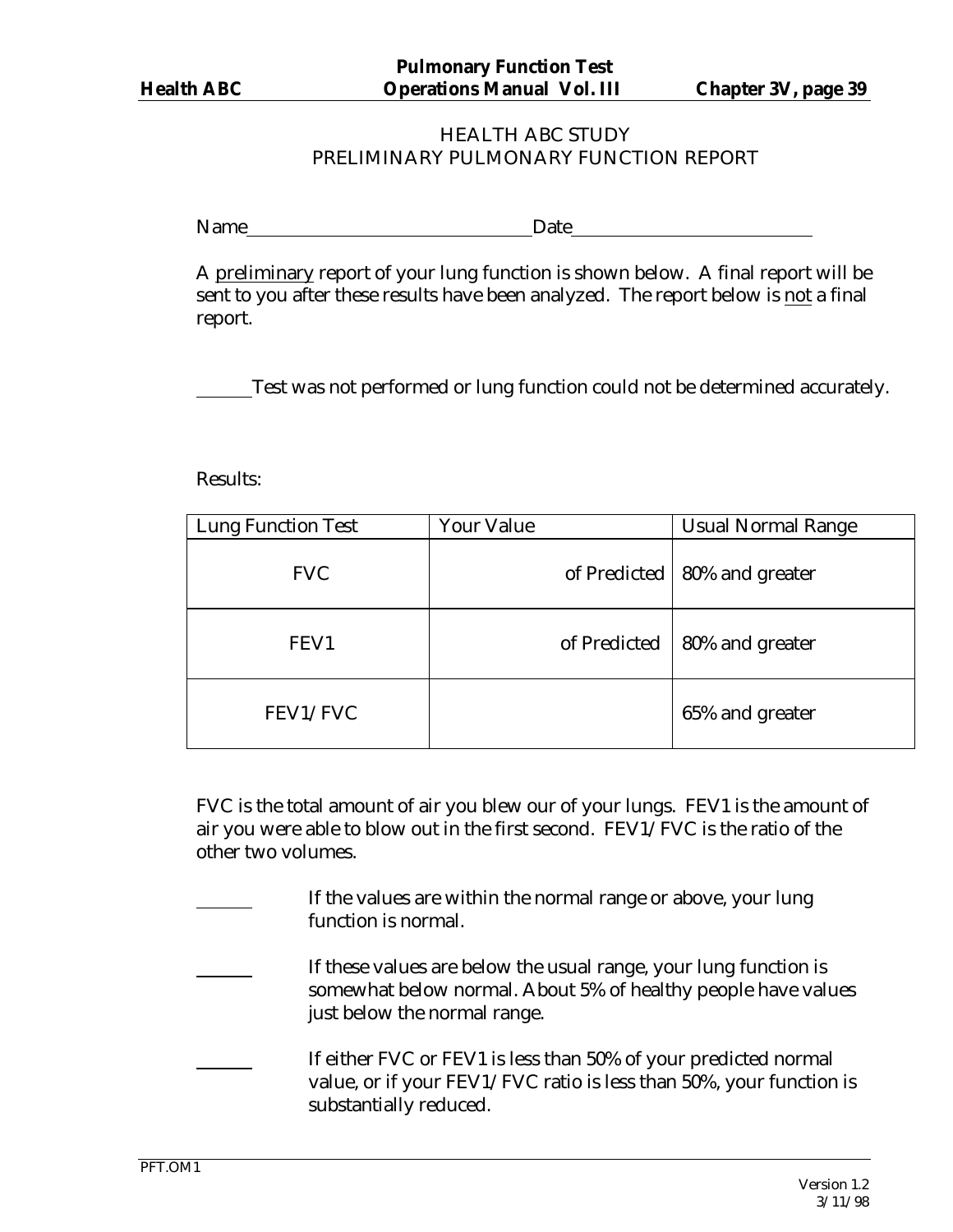# PULMONARY FUNCTION Q.C. LOG HEALTH ABC

CENTER: WEEK BEGINNING:

Daily Checks

| Date (ddmmyy)         |                  |                  |                  |                  |   |                  |                  |
|-----------------------|------------------|------------------|------------------|------------------|---|------------------|------------------|
| Time (hhmm)           |                  |                  |                  |                  |   |                  |                  |
| <b>Barometric</b>     |                  |                  |                  |                  |   |                  |                  |
| Pressure              |                  |                  |                  |                  |   |                  |                  |
| (mmHg)                |                  |                  |                  |                  |   |                  |                  |
| Room Temp             |                  |                  |                  |                  |   |                  |                  |
| $(^0C)$               |                  |                  |                  |                  |   |                  |                  |
| <b>Syringe Volume</b> | $\mathbf{1}$     | 1                | $\mathbf{1}$     |                  |   | 1                |                  |
| Calibration (x3)      | $\boldsymbol{2}$ | $\boldsymbol{2}$ | $\boldsymbol{2}$ | $\boldsymbol{2}$ | 2 | $\boldsymbol{2}$ | $\boldsymbol{2}$ |
|                       | 3                | 3                | 3                | 3                | 3 | 3                | 3                |
| <b>Leak Check</b>     |                  |                  |                  |                  |   |                  |                  |
| (N=no leak;           |                  |                  |                  |                  |   |                  |                  |
| $L =$ leak $)$        |                  |                  |                  |                  |   |                  |                  |
| Cleaning              |                  |                  |                  |                  |   |                  |                  |
| Spirometer            |                  |                  |                  |                  |   |                  |                  |
| Hoses                 |                  |                  |                  |                  |   |                  |                  |
| <b>Nose Clips</b>     |                  |                  |                  |                  |   |                  |                  |
| <b>MIP Device</b>     |                  |                  |                  |                  |   |                  |                  |

Weekly Check

Date (ddmmyy) Time (hhmm)

MIP Calibration (Record calibration pressures)

| Target                  | Measured |
|-------------------------|----------|
| $-160$ cm H2O           |          |
| 160 cm H <sub>2</sub> O |          |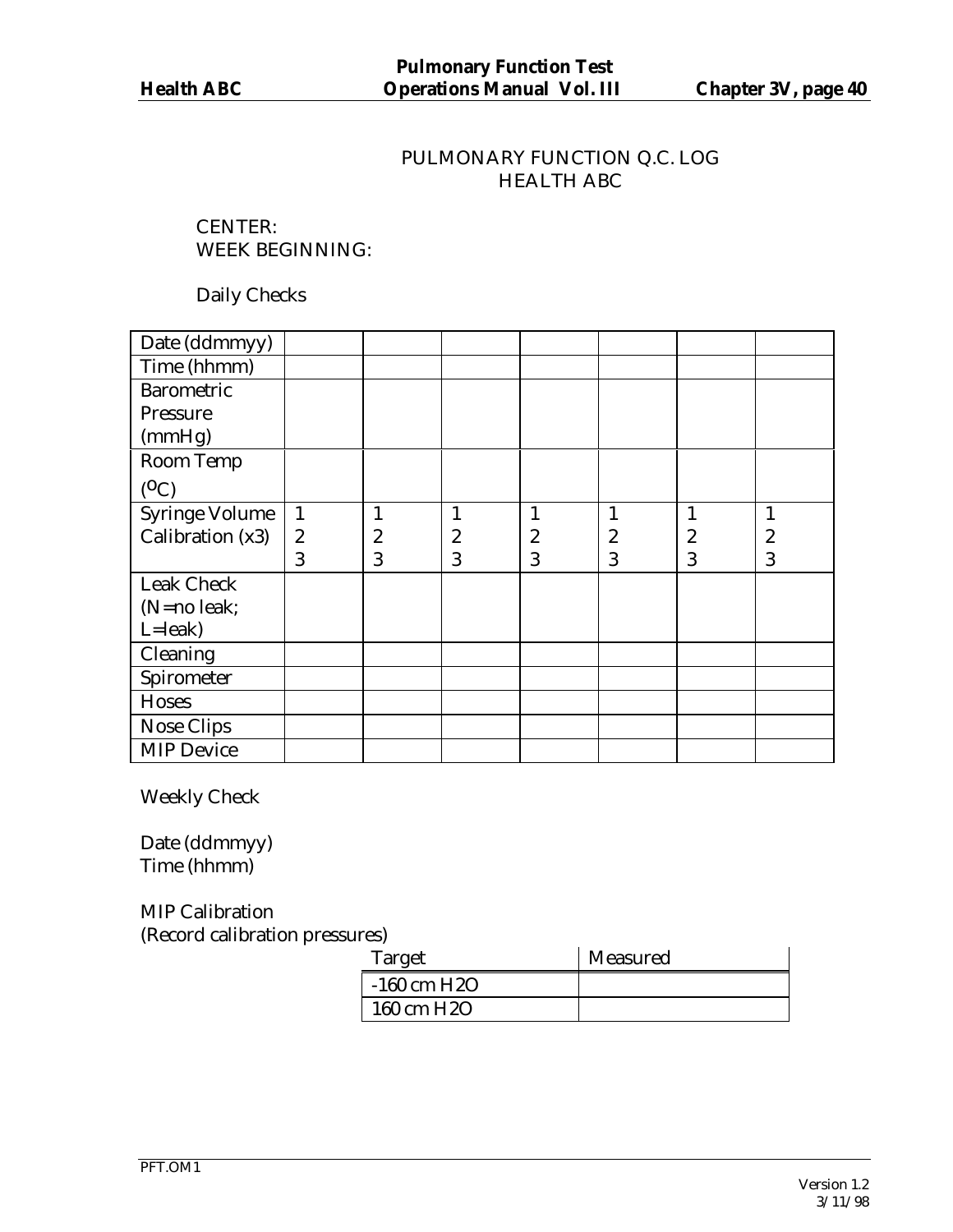# CENTER:PULMONARY FUNCTION READING CENTER DISK:HEALTH ABC REVIEWED:PARTICIPANT LOG

| <b>DATE</b> | ID<br><b>NUMBER</b> | <b>NAME</b> | <b>TECH</b> | <b>READING</b><br><b>CENTER</b><br><b>FLOW</b><br><b>SCORE</b> | <b>READING</b><br><b>CENTER</b><br><b>VOLUME</b><br><b>SCORE</b> | <b>COMMENTS FROM</b><br><b>READING CENTER</b> |
|-------------|---------------------|-------------|-------------|----------------------------------------------------------------|------------------------------------------------------------------|-----------------------------------------------|
|             |                     |             |             |                                                                |                                                                  |                                               |
|             |                     |             |             |                                                                |                                                                  |                                               |
|             |                     |             |             |                                                                |                                                                  |                                               |
|             |                     |             |             |                                                                |                                                                  |                                               |
|             |                     |             |             |                                                                |                                                                  |                                               |
|             |                     |             |             |                                                                |                                                                  |                                               |
|             |                     |             |             |                                                                |                                                                  |                                               |
|             |                     |             |             |                                                                |                                                                  |                                               |
|             |                     |             |             |                                                                |                                                                  |                                               |
|             |                     |             |             |                                                                |                                                                  |                                               |
|             |                     |             |             |                                                                |                                                                  |                                               |
|             |                     |             |             |                                                                |                                                                  |                                               |
|             |                     |             |             |                                                                |                                                                  |                                               |
|             |                     |             |             |                                                                |                                                                  |                                               |
|             |                     |             |             |                                                                |                                                                  |                                               |
|             |                     |             |             |                                                                |                                                                  |                                               |
|             |                     |             |             |                                                                |                                                                  |                                               |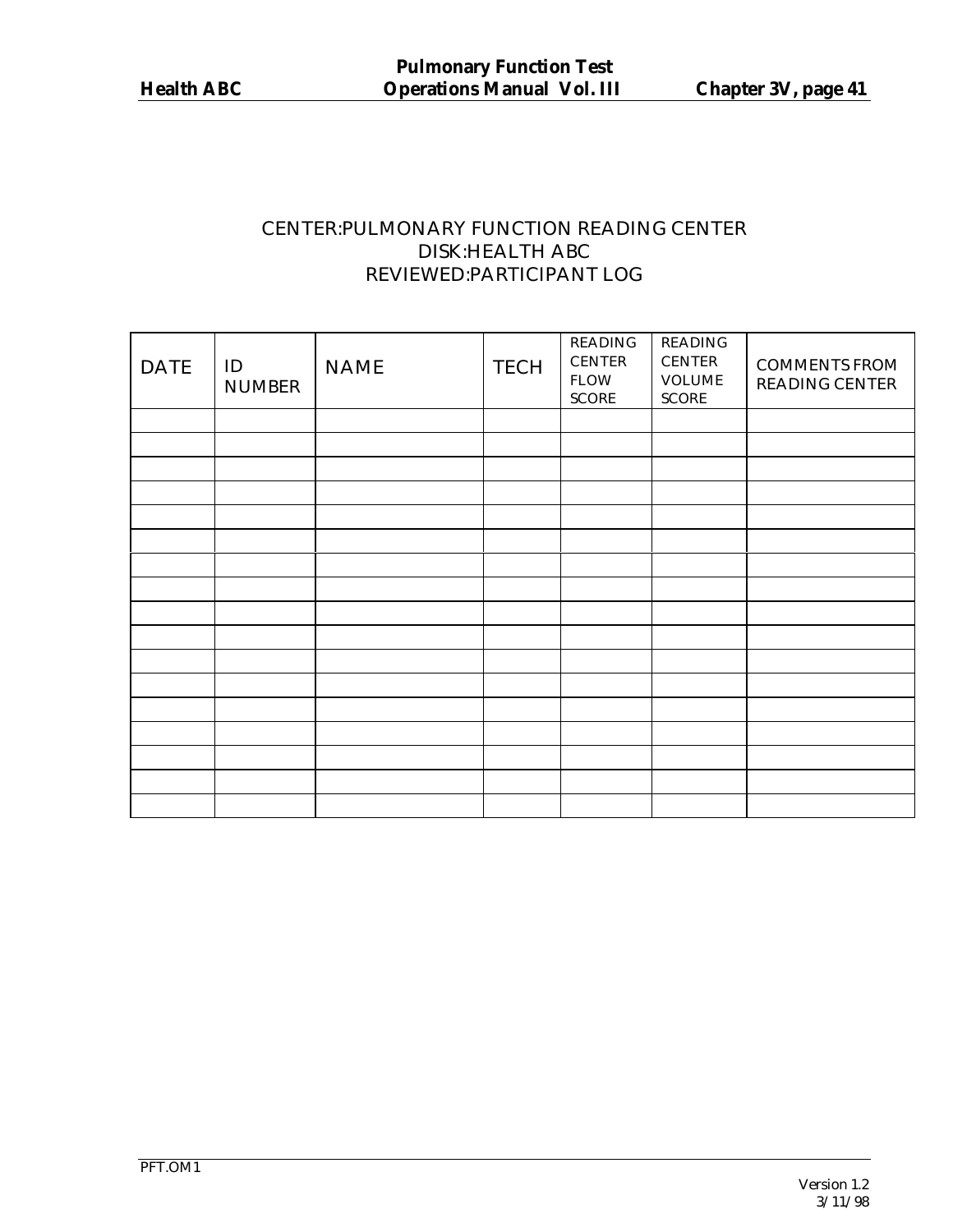|    | Health<br><b>PULMONARY FUNCTION TEST TRACKING</b>                                                                                                                                                                                                     | Staff ID #                                      |  |  |  |  |
|----|-------------------------------------------------------------------------------------------------------------------------------------------------------------------------------------------------------------------------------------------------------|-------------------------------------------------|--|--|--|--|
|    | Have you had any surgery on your chest or abdomen in the past 2 months?                                                                                                                                                                               | Yes<br>No                                       |  |  |  |  |
|    | Have you had a heart attack in the past 2 months?                                                                                                                                                                                                     | Do not test<br>No<br>Yes<br>Do not test         |  |  |  |  |
|    | Have you been hospitalized for any other heart problem in the<br>past month?                                                                                                                                                                          | No<br>Yes<br>Do not test                        |  |  |  |  |
| Δ. | Do you have a detached retina or have you had eye surgery in the<br>past 2 months?                                                                                                                                                                    | No<br>Yes<br>Do not test                        |  |  |  |  |
| 5  | Have you had symptoms of a respiratory infection within the past 2 weeks?                                                                                                                                                                             | No<br>Yes                                       |  |  |  |  |
| 6) | Does participant regularly use beta-agonist inhalers?                                                                                                                                                                                                 | No<br>Yes                                       |  |  |  |  |
|    | Examiner Note: Check Medication Inventory Form or sack of medications being<br>carried by participant. Common short-acting beta-agonist inhalers include:<br>Albuterol, Brethair, Maxair, Proventil, Tornalate, Ventolin                              | Have inhalers been used<br>within last 4 hours? |  |  |  |  |
|    |                                                                                                                                                                                                                                                       | Yes<br>No                                       |  |  |  |  |
|    | Ask participant to use their own inhaler.<br><b>EXCEPTION:</b><br>1) If they have used Serevent, a long-acting beta-agonist within the past 10 hours.<br>2) If they use an anticholinergic inhaler (such as Atrovent).<br>Did participant use inhaler |                                                 |  |  |  |  |
|    |                                                                                                                                                                                                                                                       | before spirometry?<br>No-> Why not?<br>Yes      |  |  |  |  |
| 7  | Was the spirometry test completed?<br>Yes<br>No                                                                                                                                                                                                       |                                                 |  |  |  |  |
|    | Record the results:<br>FVC Best value:                                                                                                                                                                                                                | Why wasn't the spirometry test completed?       |  |  |  |  |
|    | Equipment failure<br>liters                                                                                                                                                                                                                           | Participant unable to understand instructions   |  |  |  |  |
|    | FVC Percent predicted:<br>percent                                                                                                                                                                                                                     | Participant medically excluded                  |  |  |  |  |
|    | FEV1 Best value:<br>liters                                                                                                                                                                                                                            | Participant unable to physically cooperate      |  |  |  |  |
|    | Participant refused<br>FEV <sub>1</sub> Percent predicted:<br>percent                                                                                                                                                                                 |                                                 |  |  |  |  |
|    | FEV1/FVC%:<br>percent                                                                                                                                                                                                                                 | Other (Please specify:)                         |  |  |  |  |
|    | Page Link #<br>$\bullet$ Page 45 $\bullet$                                                                                                                                                                                                            | 23802<br>Version 1.2a, 9/16/97                  |  |  |  |  |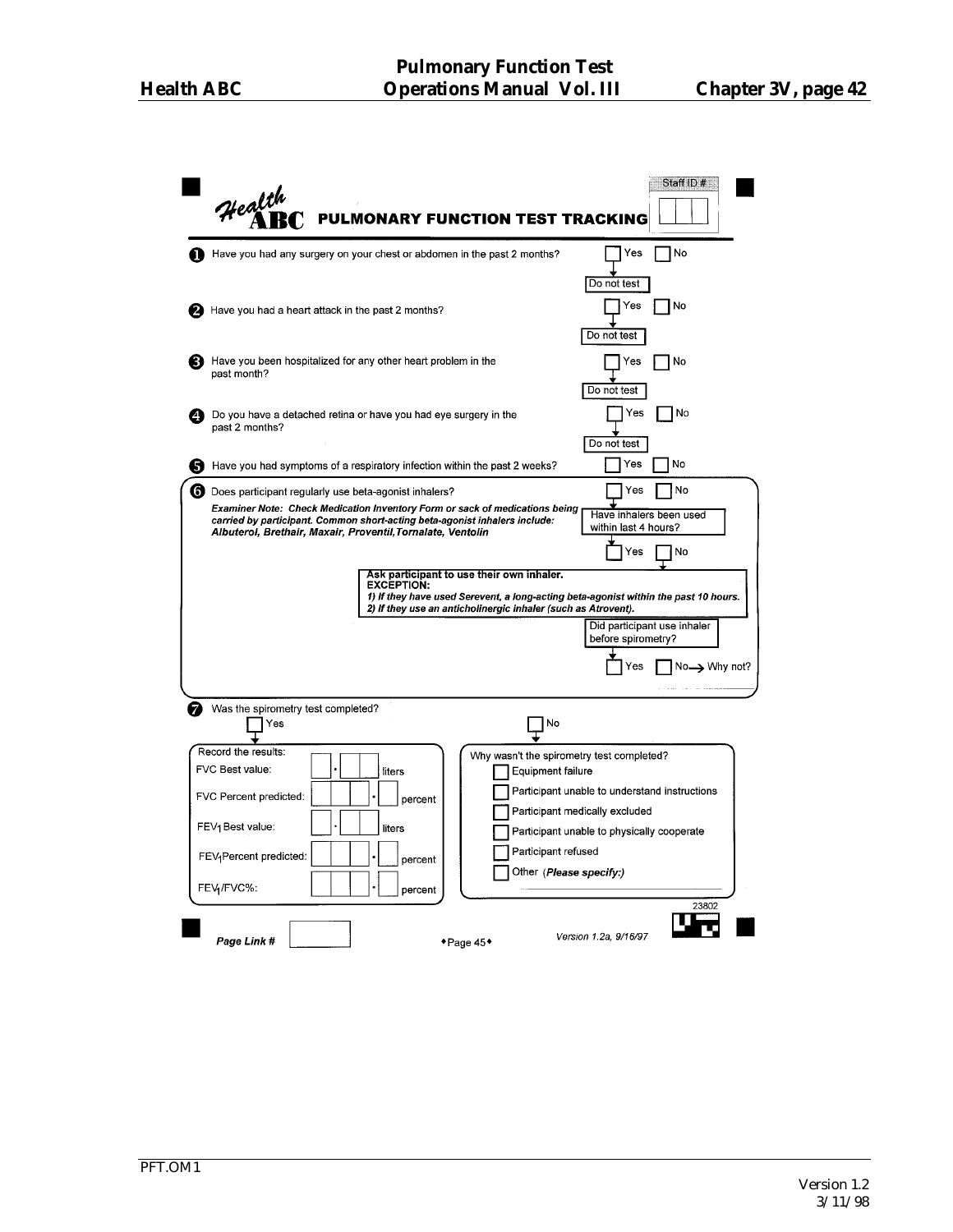# **Health ABC Spirometry QC Reading Center Log Memphis Field Center**

| <b>Disk</b>   | Sent to                                       | <b>Reading Center</b><br><b>Review Returned</b> | <b>Technical Staff</b><br><b>Initials after</b> | <b>Comments</b> |  |
|---------------|-----------------------------------------------|-------------------------------------------------|-------------------------------------------------|-----------------|--|
| <b>Number</b> | <b>Pulmonary<br/>Reading Center</b><br>(Date) | to Clinic (Date)                                | <b>Reviewing QC</b><br><b>Report</b>            |                 |  |
|               |                                               |                                                 |                                                 |                 |  |
|               |                                               |                                                 |                                                 |                 |  |
|               |                                               |                                                 |                                                 |                 |  |
|               |                                               |                                                 |                                                 |                 |  |
|               |                                               |                                                 |                                                 |                 |  |
|               |                                               |                                                 |                                                 |                 |  |
|               |                                               |                                                 |                                                 |                 |  |
|               |                                               |                                                 |                                                 |                 |  |
|               |                                               |                                                 |                                                 |                 |  |
|               |                                               |                                                 |                                                 |                 |  |
|               |                                               |                                                 |                                                 |                 |  |
|               |                                               |                                                 |                                                 |                 |  |
|               |                                               |                                                 |                                                 |                 |  |
|               |                                               |                                                 |                                                 |                 |  |
|               |                                               |                                                 |                                                 |                 |  |
|               |                                               |                                                 |                                                 |                 |  |